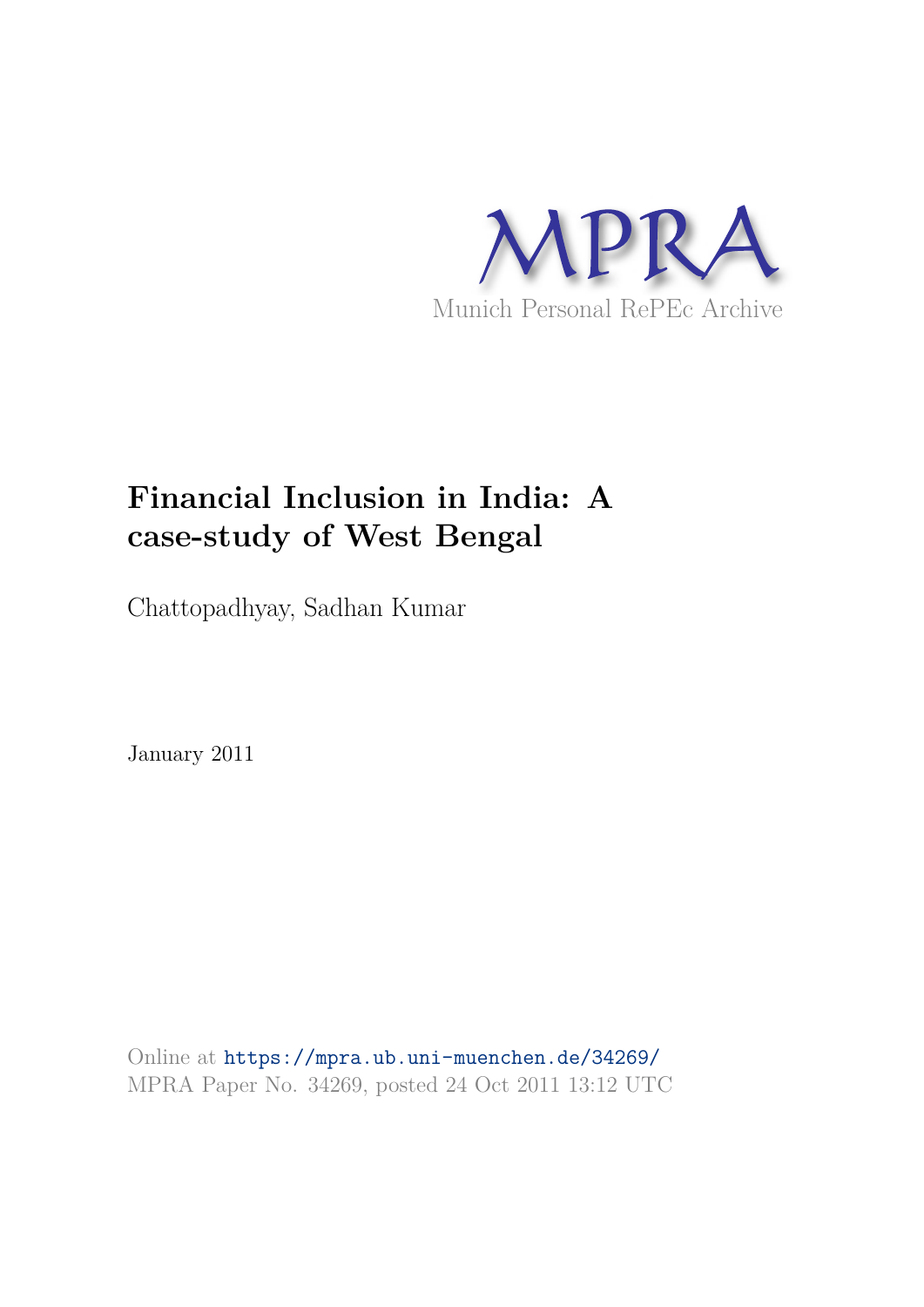## **Financial Inclusion in India: A case-study of West Bengal**

**Sadhan Kumar Chattopadhyay†**

## *Abstract*

*The issue of financial inclusion has received large importance in India during the recent period. The study tries to assess the extent of financial inclusion in the country in general and West Bengal in particular. It is observed from the study that although there has been an improvement in outreach activity in the banking sector, heterogeneity across states is widespread. Gap between rural and urban areas in respect of outreach is also prevalent even after the reform period. While significant improvement has taken place in credit/loan account in the urban households, the situation has become worse for the rural households. An index of financial inclusion (IFI) is*  developed in the study using data on three dimensions of financial inclusion. The study shows that *Maharashtra leads with the highest value of IFI followed by Karnataka. Only two states belong to the high IFI group with IFI values of 0.5 or more. A survey has also been conducted in West Bengal and the results reveal that around 38 per cent of the respondents feel that they do not have sufficient income to open an account in the bank. It is also revealed that moneylenders are still a dominant source of rural finance despite wide presence of banks in rural areas. In a nutshell, it is observed that although various measures have been undertaken for financial inclusion, the success is not found to be considerable. However, only supply side factor is not responsible for the financial exclusion. Demand side factor is also equally responsible. And there is a need to solve both these problems with the help of appropriate policies. A whole-hearted effort is called for from all the corners of the society, viz., banks, beneficiaries and regulators in order to make financial inclusion more meaningful and effective.* 

#### **JEL Classification:** C12, D92, F43, G21, O47

**Keywords:** index of financial inclusion, money-lenders, dimensions.

#### **Introduction**

l

**<sup>†</sup>** The views expressed in this paper are of the author and not of the organization he is working with.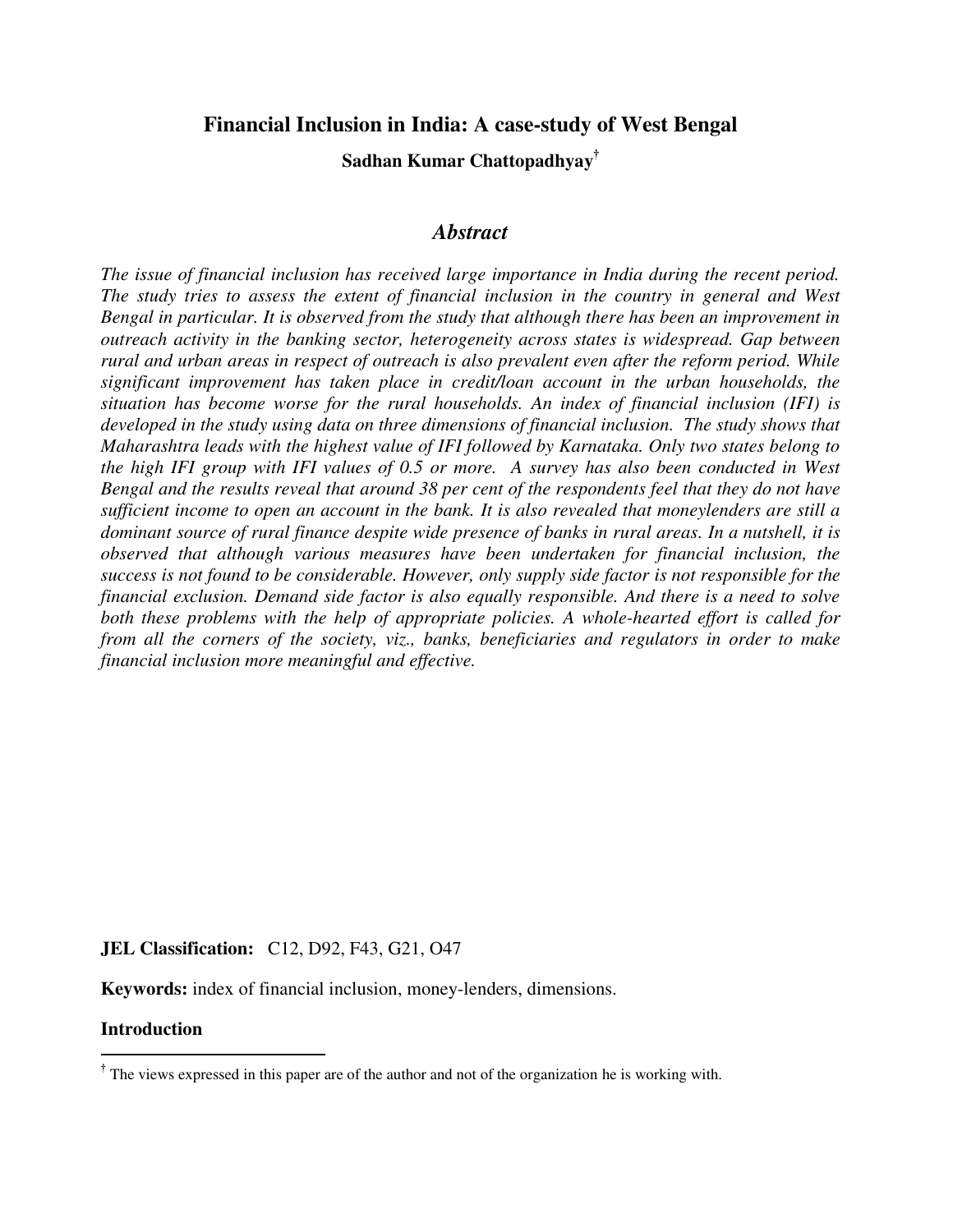The concept of financial inclusion can be traced back to the year 1904 when co-operative movement took place in India. It gained momentum in 1969 when 14 major commercial banks of the country were nationalized and lead bank scheme was introduced shortly thereafter. Branches were opened in large numbers across the country and even in the areas which were hitherto being neglected. Even after all these measures a sizable portion of the population of the country could not be brought under the fold of banking system. In fact, there is a severe gap in financial access which needs special attention. Studies have proved that lack of inclusion or rather exclusion from the banking system results in a loss of 1 per cent to the GDP. Thus, financial inclusion is not just a socio-political imperative but also an economic one. Realizing the depth of the problem, Reserve Bank in its Mid Term Review of Monetary Policy (2005-06), urged the banks to make financial inclusion as one of their prime objectives. In this respect, various policy prescriptions were suggested by RBI, viz. opening of no frill account, issuing of General Purpose Credit Cards (GCC) etc. Time has now come to assess the impact of this policy across the country.

The concept of financial inclusion is not unique for India. The message of its positive impact is spread across the globe. Most of the literature on banking sector outreach focus on its effect through cross-country evidence (Pechey/Roe 2006, Beck et al.2006, Claessens 2006, Anderloni et al. 2007). Some of the studies which are important in this respect are Beck, Demirguc-Kunt, and Levine (2007), Honohan (2004), Galor and Zeira (1993), Klapper, Laeven, and Rajan (2006) and Rajan and Zingales (2003). World Bank has also done a study on this subject for rural India and found that about 40 per cent of households have deposit accounts, 20 per cent have outstanding loans and only 15 per cent have any insurance (Basu, 2006).

Financial exclusion is broadly defined as the lack of access by certain segments of the society to suitable, low-cost, fair and safe financial products and services from mainstream providers. Thus the essence of financial inclusion is to ensure that a range of appropriate financial services is available to every individual and enabling them to understand and access those services. Apart from the regular form of financial intermediation, it may include a basic no frills banking account for making and receiving payments, a savings product suited to the pattern of cash flows of a poor household, money transfer facilities, small loans and overdrafts for productive, personal and other purposes, insurance (life and non-life), etc. In fact, the main reasons for financial exclusion, from the demand side are lack of awareness, low income, poverty and illiteracy; and from the supply side is distance from branch, branch timings, cumbersome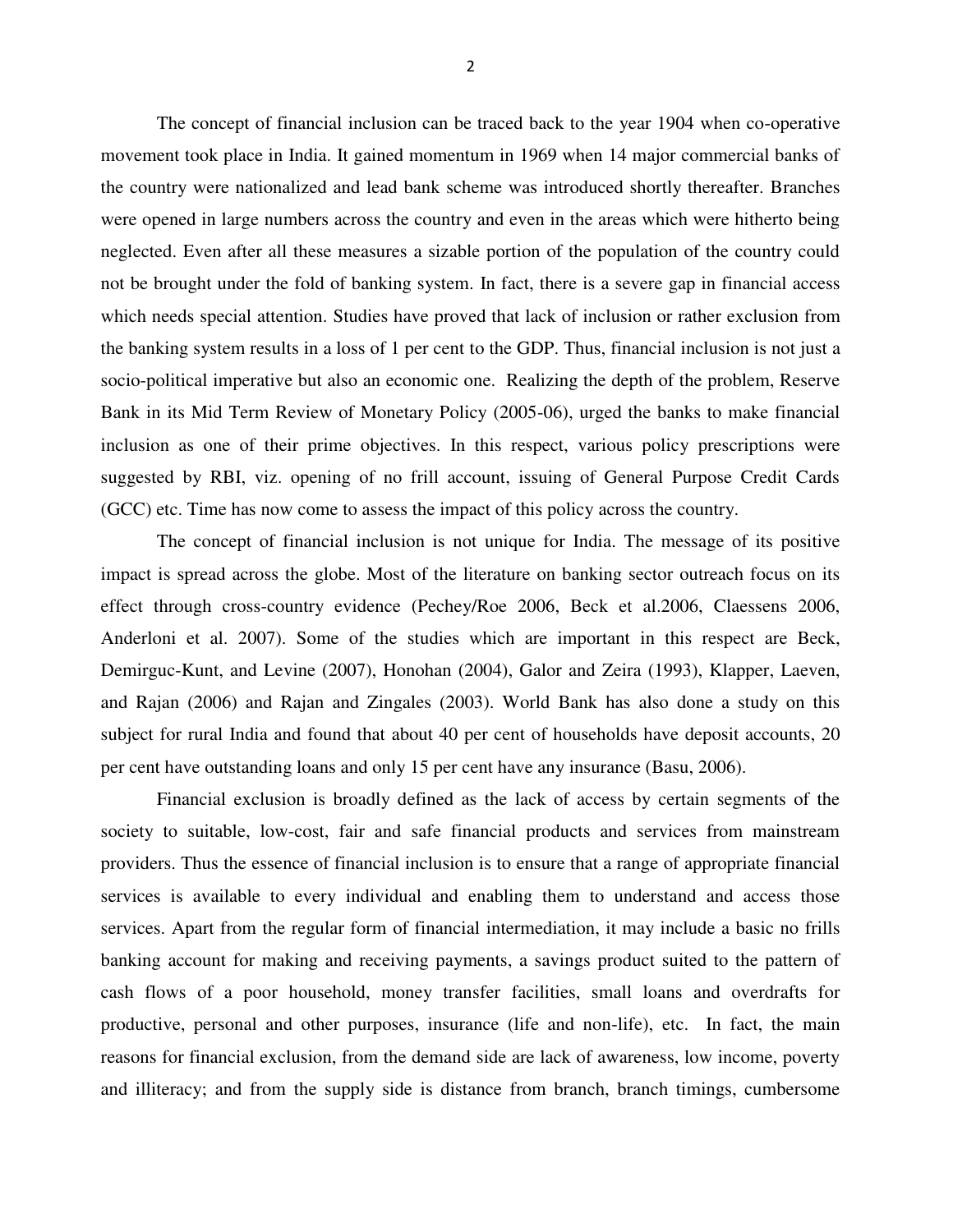documentation and procedures, unsuitable products, language, staff attitudes, etc. Due to all these procedural hassles people feel it easier to take money from informal credit sources but it results in compromised standard of living, higher costs, and increased exposure to unethical and unregulated providers and vulnerability to uninsured risks. Thus financial inclusion does not mean merely opening of saving bank account but signifies creation of awareness about the financial products, education and advice on money management, offering debt counseling, etc. by banks. Every society should ensure easy access to public goods. Therefore, banking service being a public good should also be aimed at providing to the entire population.

With this background, the major objective of the paper is to examine the success of financial inclusion for the State of West Bengal. Financial inclusion is meant to include all the sections of the society, who are mainly out of the net of the financial institutions. Since it is difficult to include all the sections in our study, we concentrate only on the rural sector because of its enormity on the one hand and significance on the other. Agriculture, being the vast sector of the economy, has a larger implication of financial inclusion. For example, improvement in rural infrastructure in terms of electricity, road, telecommunications, etc. is expected to establish a better overall supply chain management and enhance productivity of physical resources in the rural areas and value addition in agriculture. These developments would lead to much greater demand for banking services in the rural areas. Section 2 deals with International experience followed by the Indian experience which is discussed in Section 3. An Index of Financial Inclusion has been developed in Section 4. Section 5 deals with West Bengal financial inclusion which is our main focus of the study. Section 6 concludes the study.

## **II. Global Financial Access**

 Using survey data combined with aggregate indicators Demirgüc-Kunt, Beck and Honohan (2007) shows that more than 80 per cent of households in most of Western Europe and North America have an account with a financial institution. In Central Asia and Eastern Europe 60-80 per cent of the population is estimated to have accounts, with Latin America exhibiting variation ranging from less than 20 per cent in Nicaragua to more than 60 per cent in Chile. In Asian countries, it ranges generally between 40 to 60 per cent. In much of Sub-Saharan Africa, fewer than 20 per cent have accounts. Only in Botswana, the Gambia and South Africa, this is around 60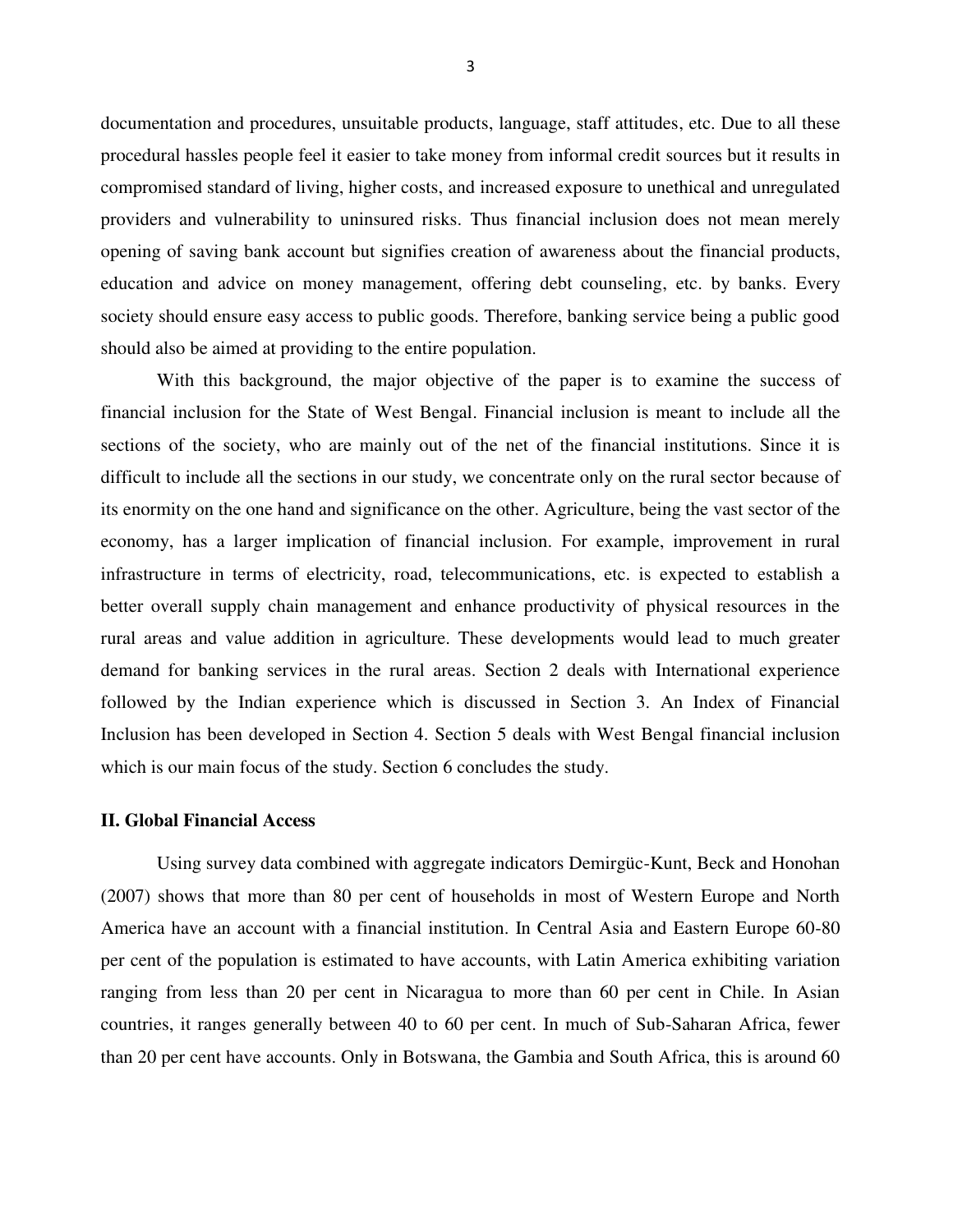per cent. Taken together, the various studies suggest that the number of unbanked and underbanked adults worldwide could be 2-3 billion people.

Against that backdrop, rapid expansion of microfinance took place across the world. The Microcredit Summit Campaign Report of 2007 reports a growth of 885 per cent in the number of clients from 1997 to 2006 – an average annual growth rate of 29 per cent per year. In 2006, 3316 institutions reported to the organization and those institutions reached 133 million clients and a year after the number reached to 154 million. Overall, most microfinance customers are found in Bangladesh and India, with the next largest group in East Asia and the Pacific. However, still now in Bangladesh there are substantial gaps in financial access. The number of loans per one lakh people in Bangladesh for example, is 54.73 and the number of deposits per thousand people is 228.75 placing it at the  $31<sup>st</sup>$  and  $43<sup>rd</sup>$  respectively in a World Bank Survey of 53 developed and developing countries (Beck, Demirgüc-Kunt, Peria & Soledad, 2006). Without the spread of micro finance institutions, the position in Bangladesh would have been worse. It is not just availability that matters. Fees, costs and documentation requirements also serve to limit financial access. The survey conducted by Beck et al (2006) shows critical variations across countries in the degree of physical access to formal financial institutions, documents required to maintain accounts, and costs (e.g., minimum balance requirements and fees). They found that opening an account with cheque facility in a commercial bank in Cameroon required a minimum deposit of over \$700 which is higher than its per capita GDP. Getting a small business loan processed in Bangladesh, Pakistan or the Phillipines can take over a month while transferring \$250 abroad costs \$50 in the Dominical Republic.

Microfinance has expanded in part due to the rise in foreign capital investment. Between 2004 and 206, foreign capital investment in microfinance tripled to \$4 billion; by 2007, investment had reached \$5.4 billion. Institutional investors lending to microfinance institutions reached \$550 million in 2006. The majority of the global capital flows go to about 30 countries in 3 regions viz. Latin American, Eastern Europe and Central Asia. Africa and Asia receive only 6-7 per cent of foreign investment. The mismatch of capital flows and the locations with a greater prevalence of poverty is startling given the emphasis of microfinance leaders on poverty reduction, but investors have been wary about the perceived lack of management capacity and regulation that imposes hurdles. Thus from various reports and surveys it is understood that the problem of financial exclusion is not unique for India, it has become a global issue.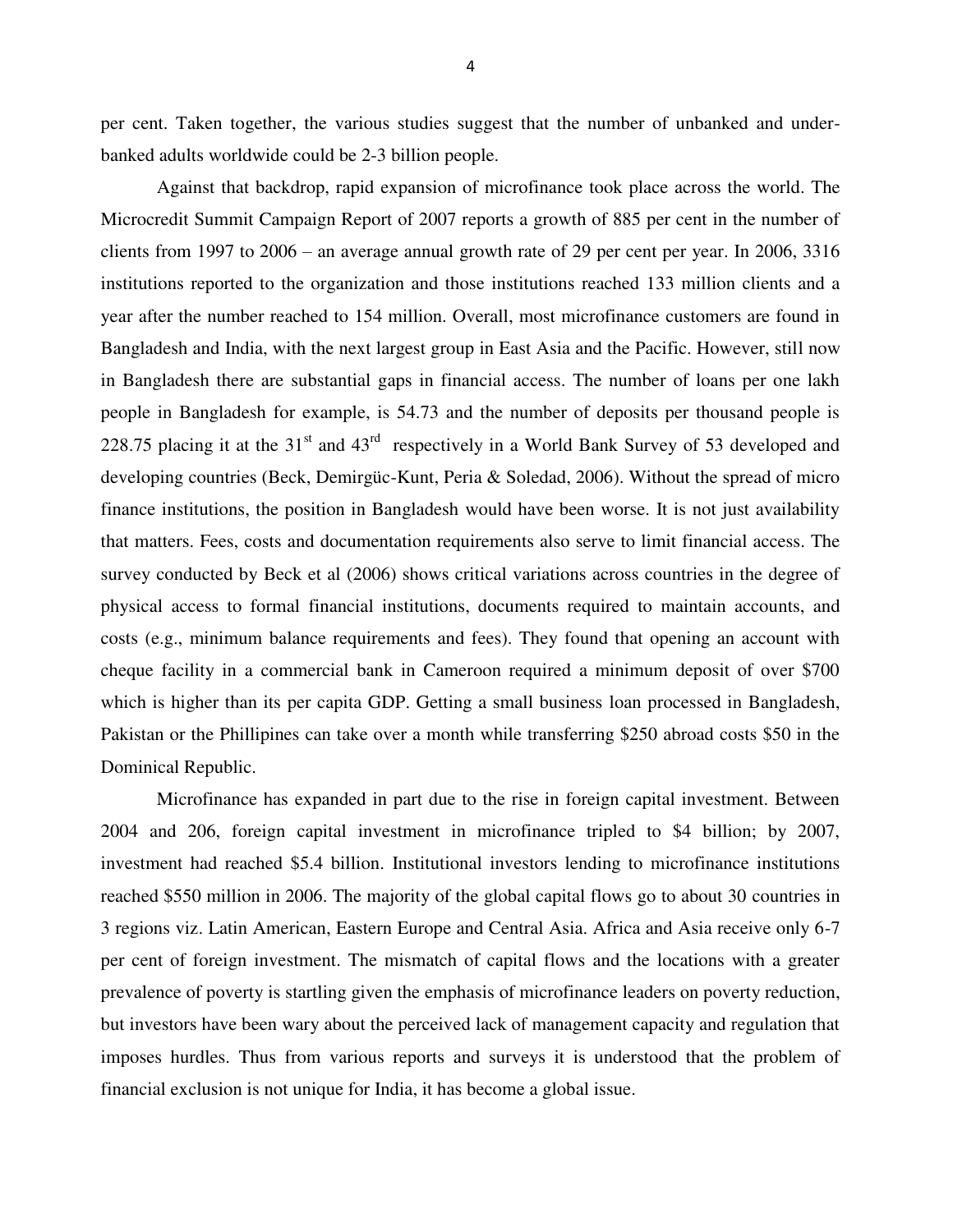#### **III: Outreach of Institutional Agencies in India**

In India although the term financial inclusion is of recent origin, the efforts and initiatives to bring the poor and under-privileged under the fold of formal banking system have been going on for a long time in some forms or the other. Deliberate policies of Central Government and RBI for opening up of one of the biggest branch network in rural and semi-urban areas have been a major step towards financial inclusion. India had invested considerable resources in expanding its banking network. More than 60,000 branches of commercial banks and more than 1,00,000 primary agricultural credit societies (PACS) functioning as extended arms of the cooperative banks and over 2000 primary urban banks serve the people of the country, apart from several other formal financial institutions, small and big (Srinivasan, 2007). The share of offices in the rural and semi-urban together areas has increased from 62.6 per cent in 1969 to 72.65 per cent in 1996, but went down to 68.0 per cent in 2005. However, the share of deposit and credit in rural and semiurban areas is on the decline. The share of credit is lower than that of deposits in all regions except metropolitan areas (Table 1). This implies that resources are getting intermediated into metropolitan areas.

|              |                             |                |      |      |                          |          |      |      |      | (Per cent) |      |      |  |
|--------------|-----------------------------|----------------|------|------|--------------------------|----------|------|------|------|------------|------|------|--|
|              |                             | <b>Offices</b> |      |      |                          | Deposits |      |      |      | Credit     |      |      |  |
|              | 1969                        | 1996           | 2005 | 2010 | 1969                     | 1996     | 2005 | 2010 | 1969 | 1996       | 2005 | 2010 |  |
|              | $\mathcal{D}_{\mathcal{L}}$ | 3              | 4    |      | $\overline{\mathcal{L}}$ | 6        | 7    |      | 8    | 9          | 10   |      |  |
| Rural        | 22.2.                       | 51.2           | 45.7 | 38.4 | 6.4                      | 14.4     | 12.2 | 9.2  | 3.3  | 11.4       | 9.5  | 7.5  |  |
| Semi-urban   | 40.4                        | 21.3           | 22.3 | 24.2 | 21.8                     | 19.5     | 16.9 | 13.4 | 13.1 | 13.1       | 11.3 | 9.6  |  |
| Urban        | 19.2                        | 15.2           | 17.6 | 19.8 | 26.5                     | 22.4     | 21.5 | 20.7 | 21.8 | 17.7       | 16.4 | 16.7 |  |
| Metropolitan | 18.2                        | 12.3           | 14.4 | 17.5 | 45.3                     | 43.7     | 49.4 | 56.7 | 61.8 | 57.8       | 62.7 | 66.2 |  |
| Total:       | 100                         | 100            | 100  | 100  | 100                      | 100      | 100  | 100  | 100  | 100        | 100  | 100  |  |

**Table 1: Spatial Distribution of Banking Services**

*Source: Quarterly Handouts, Reserve Bank of India (various issues)*

The number of adult people served per branch has gone down from 10,074 in December 1980 to 8,089 in March 2010 at the all-India level, implying that outreach activity of the banking system has been taking place across the country. However, as can be observed from Table 2, there is wide heterogeneity across states of India. While around 6,519 adult persons are served per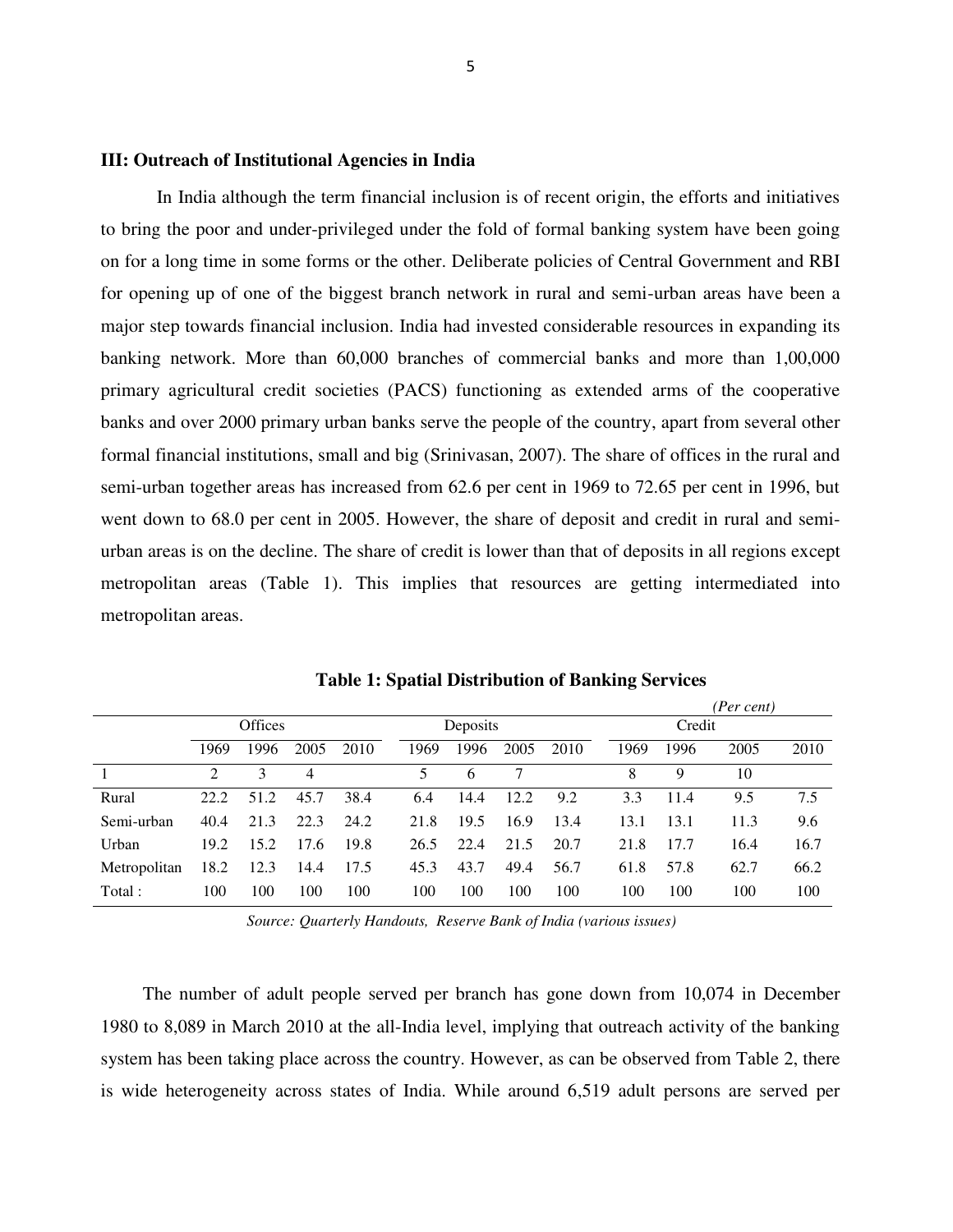branch in Karnataka, in the state of Assam, it was just the double. On the other hand, number of deposit accounts per 100 adult persons was 143 for Punjab, while it is just ---- for the State of Assam.

| <b>ALL INDIA</b>      |                     |                          | No of adult people served per Branch |          | No of Accounts per 100 adult persons |                |                |              |
|-----------------------|---------------------|--------------------------|--------------------------------------|----------|--------------------------------------|----------------|----------------|--------------|
|                       | Dec-80              | Mar-90                   | $Mar-00$                             | $Mar-10$ | Dec-80                               | Mar-90         | $Mar-00$       | $Mar-10$     |
| AP                    | 10,843              | 8,241                    | 8,951                                | 8,081    | 31                                   | 63             | 65             | 107          |
| Ar. Pradesh           | 16,980              | 7,046                    | 8,213                                | 8,920    | 9                                    | 49             | 50             | 73           |
| Assam                 | $\overline{a}$      | 9,738                    | 11,848                               | 12,500   | $\equiv$                             | 43             | 53             | $\mathbf{1}$ |
| <b>Bihar</b>          | 16,131              | 9,526                    | 8,461                                | 11,325   | 14                                   | 41             | 61             | 59           |
| Chhattisgarh          | $\bar{\phantom{a}}$ | $\sim$ $-$               | $\sim$                               | $\omega$ | $\sim$                               | $\sim$         | $\sim$         | $\sim$       |
| Goa                   | 2,529               | 3,074                    | 2,947                                | 2,634    | 164                                  | 242            | 247            | 301          |
| Gujarat               | 7,773               | 6,954                    | 8,226                                | 8,214    | 43                                   | 69             | 69             | 99           |
| Haryana               | 8,216               | 6,899                    | 7,887                                | 6,549    | 40                                   | 87             | 90             | 112          |
| Him. Pradesh          | 6,172               | 4,029                    | 4,746                                | 4,629    | 36                                   | 97             | 105            | 118          |
| J & K                 | 7,595               | $\equiv$                 | 6,933                                | 7,294    | 33                                   | $\equiv$       | 81             | 99           |
| <b>Jharkhand</b>      |                     | $\overline{\phantom{a}}$ | $\sim$                               | $\sim$   | $\sim$                               | $\blacksquare$ | $\blacksquare$ | $\sim$       |
| Karnataka             | 7,091               | 5,969                    | 6,730                                | 6,519    | 61                                   | 116            | 81             | 111          |
| Kerala                | 6,135               | 6,382                    | 6,544                                | 5,999    | 47                                   | 92             | 97             | 114          |
| <b>Madhya Pradesh</b> | 13,031              | 8,281                    | 7,245                                | 8,604    | 19                                   | 49             | 61             | 73           |
| Maharashtra           | 9,590               | 8,131                    | 9,350                                | 9,328    | 50                                   | 87             | 73             | 94           |
| <b>Manipur</b>        | 20,589              | 12,448                   | 14,764                               | 19,975   | 8                                    | 23             | 24             | 30           |
| Meghalaya             | 11,966              | 5,725                    | 6,358                                | 6,783    | 19                                   | 59             | 57             | 65           |
| <b>Mizoram</b>        | 21,250              | 5,214                    | 6,358                                | 6,897    | 5                                    | 31             | 26             | 48           |
| <b>Nagaland</b>       | 10,903              | 9,231                    | 15,199                               | 17,891   | 15                                   | 44             | 27             | 31           |
| Orissa                | 15,149              | 8,739                    | 9,811                                | 9,472    | 13                                   | 34             | 43             | 64           |
| Punjab                | 5,801               | 5,424                    | 5,869                                | 5,274    | 64                                   | 133            | 131            | 143          |
| Rajasthan             | 10,922              | 7,500                    | 8,915                                | 9,248    | $22\,$                               | 51             | 53             | 73           |
| <b>Sikkim</b>         | 1,63,400            | 7,593                    | 6,548                                | 5,360    | $\tau$                               | 50             | 0063           | 73           |
| <b>Tamil Nadu</b>     | 9,323               | 8,017                    | 8,557                                | 7,824    | 45                                   | 83             | 77             | 107          |
| <b>Tripura</b>        | 13,242              | 8,664                    | 10,347                               | 10,669   | 21                                   | 48             | 54             | 72           |
| <b>Uttar Pradesh</b>  | 14,259              | 8,666                    | 9,594                                | 10,079   | 23                                   | 63             | 76             | 91           |
| <b>Uttarakhand</b>    |                     |                          |                                      |          | $\sim$                               | $\blacksquare$ | $\blacksquare$ |              |
| <b>West Bengal</b>    | 13,340              | 9,173                    | 10,800                               | 11,408   | 38                                   | 68             | 75             | 79           |
| <b>All India</b>      | 10,074              | 7,579                    | 8,253                                | 8,089    | 36                                   | 74             | 76             | 96           |

**Table 2: Outreach of Scheduled Commercial Banks in India** 

Source: (1) Basic Statistical Returns, Reserve Bank of India (various issues)

(2) Census of Population, Government of India (various issues).

It can be observed from Table 3 that there has been a quantum jump in per capita deposits and credit in all the states on India. However, variability among the states has increased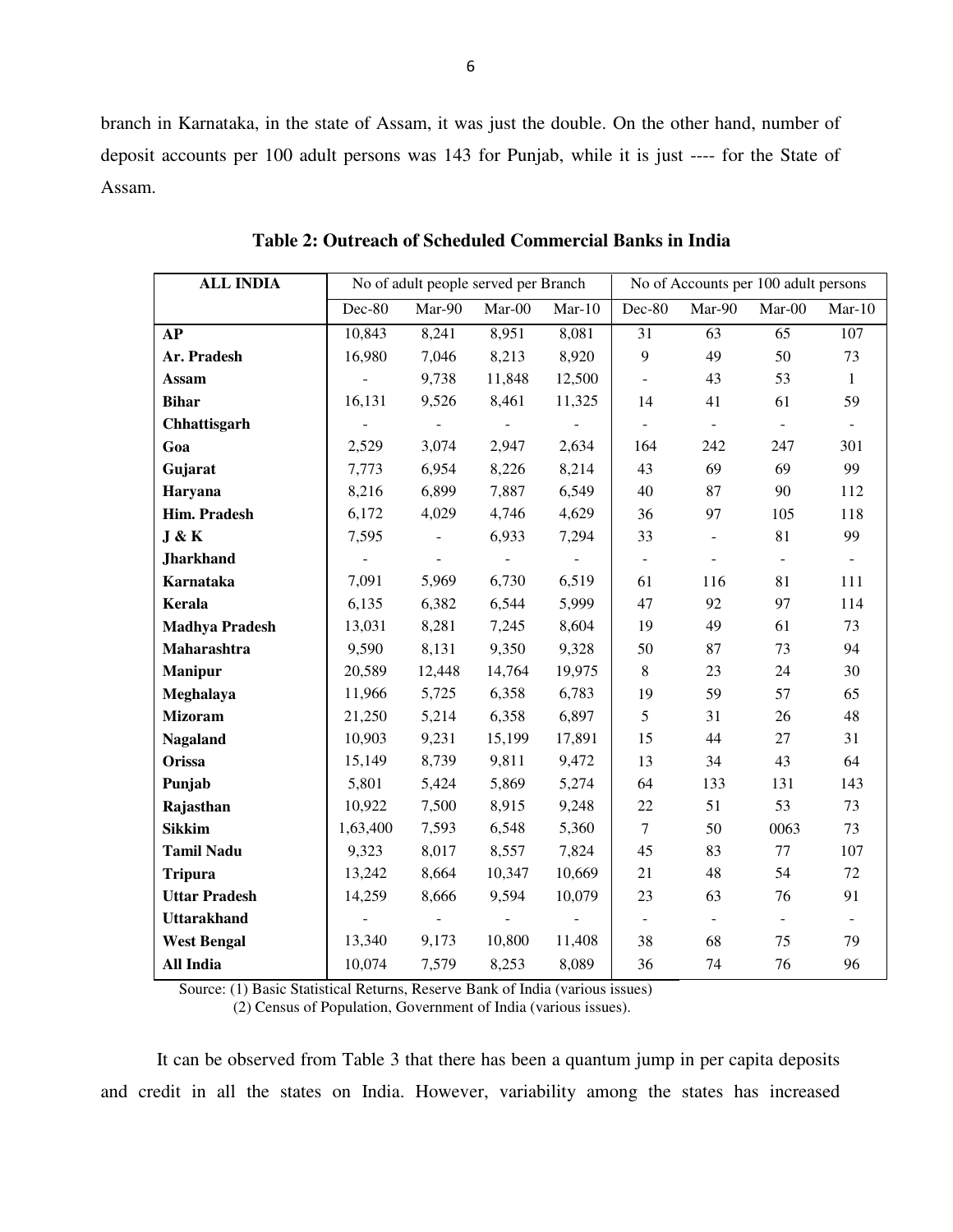significantly over the years. The credit-deposit (CD) ratio has been very high in all the southern states while it has been low in almost all the eastern states (Table 3).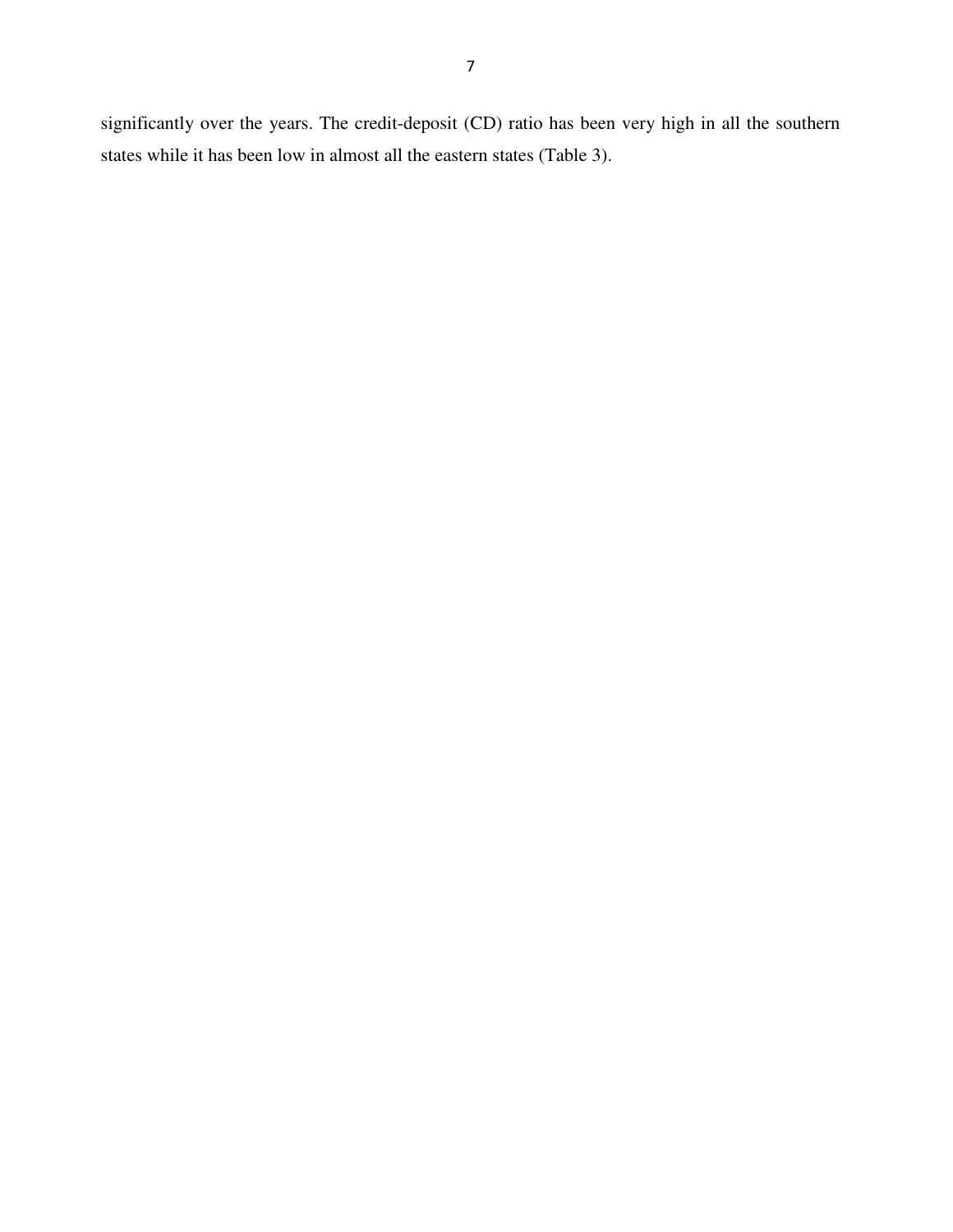|                          |                |               | <b>Percapita Deposits</b><br>(per 100 adult persons) |                   |                | (per 100 adult persons) | Percapita Credits |                   |               | C/D Ratio<br>(per cent) |        |                   |  |
|--------------------------|----------------|---------------|------------------------------------------------------|-------------------|----------------|-------------------------|-------------------|-------------------|---------------|-------------------------|--------|-------------------|--|
|                          | <b>Jun-80</b>  | <b>Mar-90</b> | $Mar-00$                                             | <b>March 2009</b> | <b>Jun-80</b>  | <b>Mar-1990</b>         | $Mar-00$          | <b>March 2009</b> | <b>Jun-80</b> | <b>Mar-1990</b>         | Mar-00 | <b>March 2009</b> |  |
| <b>Andhra Pradesh</b>    | 256.9          | 2489.0        | 10133.6                                              | 38884.6           | 184.6          | 2169.1                  | 6509.3            | 37466.1           | 71.9          | 87.1                    | 64.2   | 96.4              |  |
| <b>Arunachal Pradesh</b> | 273.6          | 2281.4        | 9484.0                                               | 50096.9           | 25.0           | 457.6                   | 1486.9            | 12781.2           | 9.1           | 20.1                    | 15.7   | 25.5              |  |
| <b>Assam</b>             | --             | 1627.9        | 5785.0                                               | 21905.2           | $\overline{a}$ | 903.7                   | 1850.5            | 8436.5            | 35.2          | 55.5                    | 32.0   | 38.5              |  |
| <b>Bihar</b>             | 160.6          | 1823.8        | 8827.4                                               | 19067.3           | 66.4           | 730.2                   | 1982.2            | 5108.1            | 41.3          | 40.0                    | 22.5   | 26.8              |  |
| Gujarat                  | 449.3          | 4368.0        | 16163.0                                              | 49763.0           | 191.4          | 2676.1                  | 7919.7            | 31689.5           | 42.6          | 61.3                    | 49.0   | 63.7              |  |
| Haryana                  | 430.4          | 3968.6        | 14501.9                                              | 56243.4           | 306.4          | 2428.4                  | 6142.4            | 34514.7           | 71.2          | 61.2                    | 42.4   | 61.4              |  |
| <b>Himachal Pradesh</b>  | 516.9          | 4151.6        | 16847.9                                              | 51318.9           | 177.2          | 1601.4                  | 4002.2            | 19793.9           | 34.3          | 38.6                    | 23.8   | 38.6              |  |
| Jammu & Kashmir          | 506.5          | $\sim$ $\sim$ | 15360.5                                              | 40739.9           | 209.5          | $\mathbb{L} \mathbb{L}$ | 5139.2            | 19211.2           | 41.4          | 31.8                    | 33.5   | 47.2              |  |
| Karnataka                | 338.6          | 3254.2        | 14483.0                                              | 65020.5           | 224.3          | 2960.5                  | 9173.4            | 50252.4           | 66.3          | 91.0                    | 63.3   | 77.3              |  |
| Kerala                   | 392.3          | 3602.6        | 18454.7                                              | 53281.0           | 251.7          | 2305.1                  | 7664.0            | 31827.6           | 64.2          | 64.0                    | 41.5   | 59.7              |  |
| <b>Madhya Pradesh</b>    | 187.4          | 1840.8        | 9491.5                                               | 28199.7           | 112.0          | 1262.9                  | 4659.6            | 16177.1           | 59.8          | 68.6                    | 49.1   | 57.4              |  |
| Maharashtra              | 546.8          | 7283.2        | 25839.7                                              | 134948.7          | 575.3          | 5805.0                  | 22323.7           | 123098.5          | 105.2         | 79.7                    | 86.4   | 91.2              |  |
| <b>Manipur</b>           | 126.0          | 811.3         | 3618.5                                               | 15596.4           | 47.0           | 567.3                   | 1355.0            | 5619.0            | 37.3          | 69.9                    | 37.4   | 36.0              |  |
| Meghalaya                | 252.0          | 3073.6        | 12325.8                                              | 43974.8           | 56.4           | 757.4                   | 2008.7            | 12426.4           | 22.4          | 24.6                    | 16.3   | 28.3              |  |
| <b>Mizoram</b>           | 370.6          | 1778.6        | 6479.9                                               | 26466.5           | 22.4           | 609.0                   | 1507.3            | 15316.9           | 6.0           | 34.2                    | 23.3   | 57.9              |  |
| <b>Nagaland</b>          | 347.4          | 2793.7        | 7339.0                                               | 21868.0           | 84.4           | 1189.9                  | 1125.6            | 6735.9            | 24.3          | 42.6                    | 15.3   | 30.8              |  |
| Orissa                   | 132.2          | 1310.1        | 5853.5                                               | 26267.9           | 94.7           | 1065.5                  | 2431.0            | 13355.1           | 71.6          | 81.3                    | 41.5   | 50.8              |  |
| Punjab                   | 860.7          | 7488.9        | 26343.4                                              | 65937.4           | 362.4          | 3406.8                  | 10372.5           | 43308.9           | 42.1          | 45.5                    | 39.4   | 65.7              |  |
| Rajasthan                | 183.5          | 2022.0        | 8061.3                                               | 24264.2           | 129.5          | 1257.4                  | 3765.0            | 19562.0           | 70.6          | 62.2                    | 46.7   | 80.6              |  |
| <b>Sikkim</b>            | $\blacksquare$ | 5007.5        | 15358.8                                              | 63594.1           | 0.0            | 1417.2                  | 2318.1            | 26448.7           |               | 28.3                    | 15.1   | 41.6              |  |
| <b>Tamil Nadu</b>        | 248.3          | 3285.4        | 13540.6                                              | 50485.3           | 204.6          | 3267.2                  | 11996.5           | 54571.6           | 82.4          | 99.4                    | 88.6   | 108.1             |  |
| <b>Tripura</b>           | 153.2          | 1547.0        | 6876.7                                               | 26573.3           | 92.3           | 1116.7                  | 1767.2            | 8160.2            | 60.3          | 72.2                    | 25.7   | 30.7              |  |
| <b>Uttar Pradesh</b>     | 257.7          | 2464.2        | 9676.5                                               | 25611.8           | 110.2          | 1158.1                  | 2728.4            | 10817.7           | 42.8          | 47.0                    | 28.2   | 42.2              |  |
| <b>West Bengal</b>       | 449.9          | 4420.9        | 12604.7                                              | 38516.8           | 205.0          | 2426.0                  | 5732.7            | 23392.2           | 45.6          | 54.9                    | 45.5   | 60.7              |  |
| <b>All India</b>         |                |               |                                                      |                   |                |                         |                   |                   |               |                         |        |                   |  |

## **Table 3: State-wise Pattern of Deposits, Loans and CD Ratio**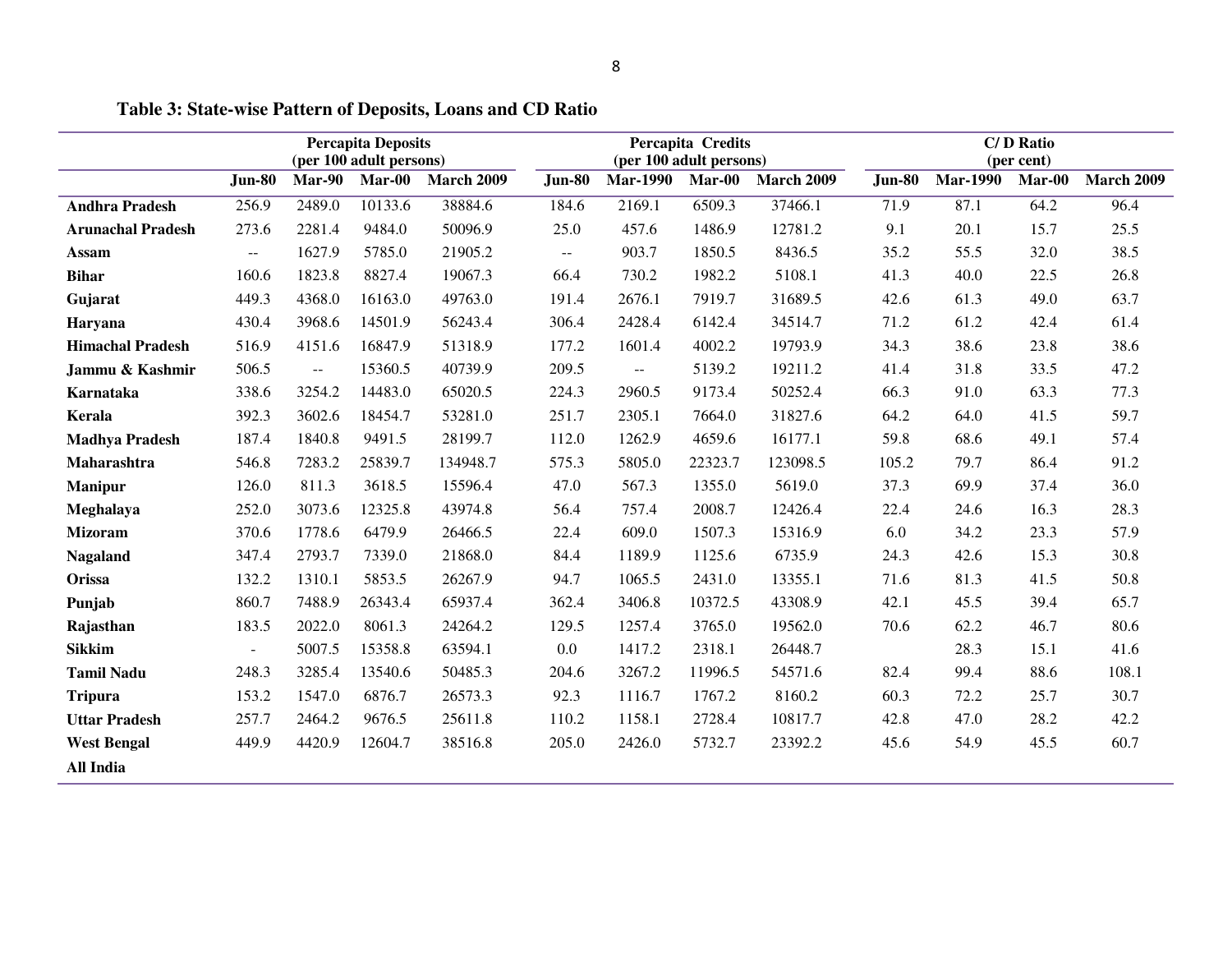The total number of saving accounts, considered to be a better indicator of banking penetration than other deposit accounts, as per cent of number of households, was 137 in rural areas and 244 in urban areas during 1991. By 2010, it became 213 and 356 for rural and urban areas, respectively. That means even after the reform there has been an increase in outreach activity, but differential between urban and rural continues to be similar to the pre-reform period. In the case of credit accounts, the situation has been worse for rural households, but significant improvement has taken place for the urban households (Table 4). This has happened due to increase in retail lending in the urban areas (Mohan 2007).

|                                    |                |       | (Per cent of no. of Households) |             |       |       |       |       |  |  |
|------------------------------------|----------------|-------|---------------------------------|-------------|-------|-------|-------|-------|--|--|
|                                    |                | 1981  | 1991                            | 1996        | 2001  | 2004  | 2005  | 2009  |  |  |
|                                    | $\overline{2}$ | 3     | $\overline{4}$                  | 5           | 6     | 7     | 8     | 9     |  |  |
| <b>Deposit Accounts</b>            |                |       |                                 |             |       |       |       |       |  |  |
| <b>Current Accounts</b>            | Rural          | 3.6   | 5.5                             | 4.7         | 4.9   | 4.4   | 4.6   | 7.0   |  |  |
|                                    | Urban          | 15.0  | 23.4                            | 24.1        | 19.2  | 17.5  | 18.3  | 27.5  |  |  |
| <b>Savings Accounts</b>            | Rural          | 59.6  | 137                             | 129.8       | 123.3 | 126.8 | 131.5 | 213.0 |  |  |
|                                    | Urban          | 135.5 | 243.7                           | 249.7       | 197.4 | 206.5 | 213.1 | 356.0 |  |  |
| <b>Current and Saving Accounts</b> | Rural          | 63.2  | 142.6                           | 134.5       | 128.2 | 131.1 | 136.1 | 220.0 |  |  |
|                                    | Urban          | 150.5 | 267.2                           | 273.7       | 216.6 | 224   | 231.4 | 383.5 |  |  |
| <b>Term Deposits Accounts</b>      | Rural          | 22.9  | 41.8                            | 45.5        | 52.0  | 48.3  | 45.7  | 48.2  |  |  |
|                                    | Urban          | 74.6  | 96.9                            | 105.0       | 105.6 | 113.4 | 104   | 141.1 |  |  |
| <b>Total Deposits Accounts</b>     | Rural          | 86.1  | 184.4                           | 180.0       | 180.1 | 179.4 | 181.8 | 268.2 |  |  |
|                                    | Urban          | 225.1 | 364.1                           | 378.7       | 322.2 | 337.4 | 335.4 | 524.6 |  |  |
| <b>Credit Accounts</b>             | Rural          | 18.0  | 44.3                            | <b>36.0</b> | 26.5  | 28.7  | 32.2  | 42.0  |  |  |
|                                    | Urban          | 15.1  | 29.9                            | 27.1        | 28.4  | 42.5  | 50.2  | 93.5  |  |  |

**Table 4: Number of Deposit and Credit Accounts in Scheduled Commercial Banks** 

Source:

(1) Reserve Bank of India;

(2) Census of India (various reports)

Total deposits, as per cent of GDP, decreased from 32.2 per cent in 1991 to 16.1 per cent in 2009 in rural areas, but increased from 37.3 per cent to 54.5 per cent in urban areas. Similarly, credit as per cent of GDP decreased from 17.3 per cent to 8.5 in rural areas and increased from 24.8 per cent to 42.7 per cent in urban areas (Table 5). In terms of banking penetration, the number of deposit and credit accounts of scheduled commercial banks as per cent of adult population are significantly lower in rural areas as compared with the urban areas (Table 6).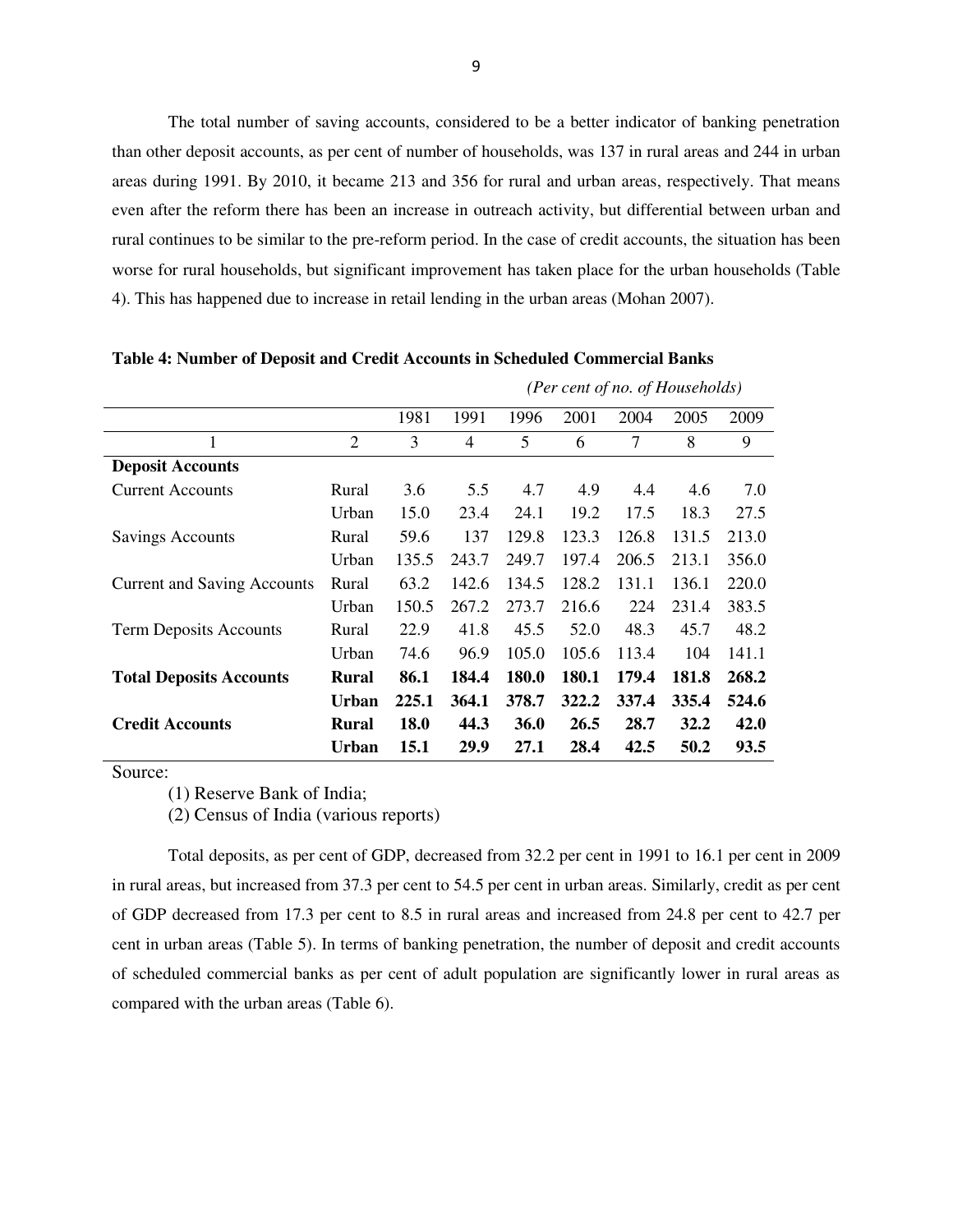|                                   |                | 1981 | 1991           | 1996 | 2001 | 2005 | 2010 |
|-----------------------------------|----------------|------|----------------|------|------|------|------|
|                                   | $\overline{2}$ | 3    | $\overline{4}$ | 5    | 6    | 7    | 8    |
| <b>Deposit Accounts</b>           |                |      |                |      |      |      |      |
| 1. Current Accounts               | Rural          | 2.6  | 2.7            | 2.4  | 2.9  | 3.3  | 1.2  |
|                                   | Urban          | 5.5  | 7.1            | 7    | 7    | 8.7  | 7.3  |
| <b>Savings Accounts</b><br>2.     | Rural          | 9.8  | 11.2           | 10.5 | 13.6 | 18.6 | 6.8  |
|                                   | Urban          | 7.2  | 9.0            | 7.9  | 9.8  | 13.3 | 10.4 |
| 3. Current and Saving Accounts    | Rural          | 12.4 | 13.9           | 12.8 | 16.4 | 21.9 | 8.1  |
| $(1 + 2)$                         | Urban          | 12.7 | 16.1           | 14.9 | 16.8 | 22   | 17.7 |
| 4. Term Deposits Accounts         | Rural          | 13.8 | 18.3           | 20.5 | 27.9 | 25.2 | 8.0  |
|                                   | Urban          | 16.6 | 21.2           | 22.4 | 29.2 | 39.1 | 36.8 |
| <b>5. Total Deposits Accounts</b> | Rural          | 26.3 | 32.2           | 33.3 | 44.4 | 47.1 | 16.1 |
| $(3+4)$                           | Urban          | 29.3 | 37.3           | 37.3 | 46   | 61.2 | 54.5 |
| <b>6. Credit Accounts</b>         | <b>Rural</b>   | 13.0 | 17.3           | 14.4 | 15.8 | 22.3 | 8.5  |
|                                   | <b>Urban</b>   | 20.0 | 24.8           | 25.5 | 31.1 | 45   | 42.7 |
|                                   |                |      |                |      |      |      |      |

## **Table 5: Deposits and Credit Amounts in Scheduled Commercial Banks**

(per cent of GDP)

## **Table 6: Deposits and Credit Amounts in Scheduled Commercial Banks**

| (per cent of <i>fromt</i> 1 optimation $f(\xi)$ 15 $\eta$ |                |      |       |       |      |      |       |  |  |  |
|-----------------------------------------------------------|----------------|------|-------|-------|------|------|-------|--|--|--|
|                                                           |                | 1981 | 1991  | 1996  | 2001 | 2005 | 2010  |  |  |  |
|                                                           | $\overline{2}$ | 3    | 4     | 5     | 6    | 7    |       |  |  |  |
| <b>Deposit Accounts</b>                                   |                |      |       |       |      |      |       |  |  |  |
| <b>Current Accounts</b>                                   | Rural          | 1.0  | 1.6   | 1.4   | 1.4  | 1.4  | 2.1   |  |  |  |
|                                                           | Urban          | 4.5  | 6.6   | 6.8   | 5.4  | 5.2  | 7.7   |  |  |  |
| <b>Savings Accounts</b>                                   | Rural          | 16.1 | 39.6  | 37.6  | 36.5 | 39.0 | 62.9  |  |  |  |
|                                                           | Urban          | 40.3 | 69.2  | 70.9  | 55.8 | 60.2 | 100.2 |  |  |  |
| Current & Savings Accounts                                | Rural          | 17.1 | 41.3  | 38.9  | 38.0 | 40.3 | 65.0  |  |  |  |
|                                                           | Urban          | 44.8 | 75.8  | 77.7  | 61.2 | 65.4 | 107.9 |  |  |  |
| <b>Term Deposits Accounts</b>                             | Rural          | 6.2  | 12.1  | 13.2  | 15.4 | 13.6 | 14.2  |  |  |  |
|                                                           | Urban          | 22.2 | 27.5  | 29.8  | 29.8 | 29.4 | 39.7  |  |  |  |
| <b>Total Deposits Accounts</b>                            | Rural          | 23.3 | 53.4  | 52.1  | 53.4 | 53.9 | 79.2  |  |  |  |
|                                                           | Urban          | 67.0 | 103.4 | 107.5 | 91.0 | 94.7 | 147.6 |  |  |  |
| <b>Credit Accounts</b>                                    | Rural          | 4.9  | 7.7   | 8.0   | 7.9  | 9.5  | 12.4  |  |  |  |
|                                                           | Urban          | 4.5  | 12.8  | 10.4  | 8.0  | 14.2 | 26.3  |  |  |  |

## **(per cent of Adult Population Age 15+)**

It can also be noticed that even in terms of financial widening, the scope for improvement remains. In terms of regional disaggregation since 1991, population per bank office has increased in rural areas from 13,462 in 1991 to 16,650 in 2005, while it has gone down from 14,484 in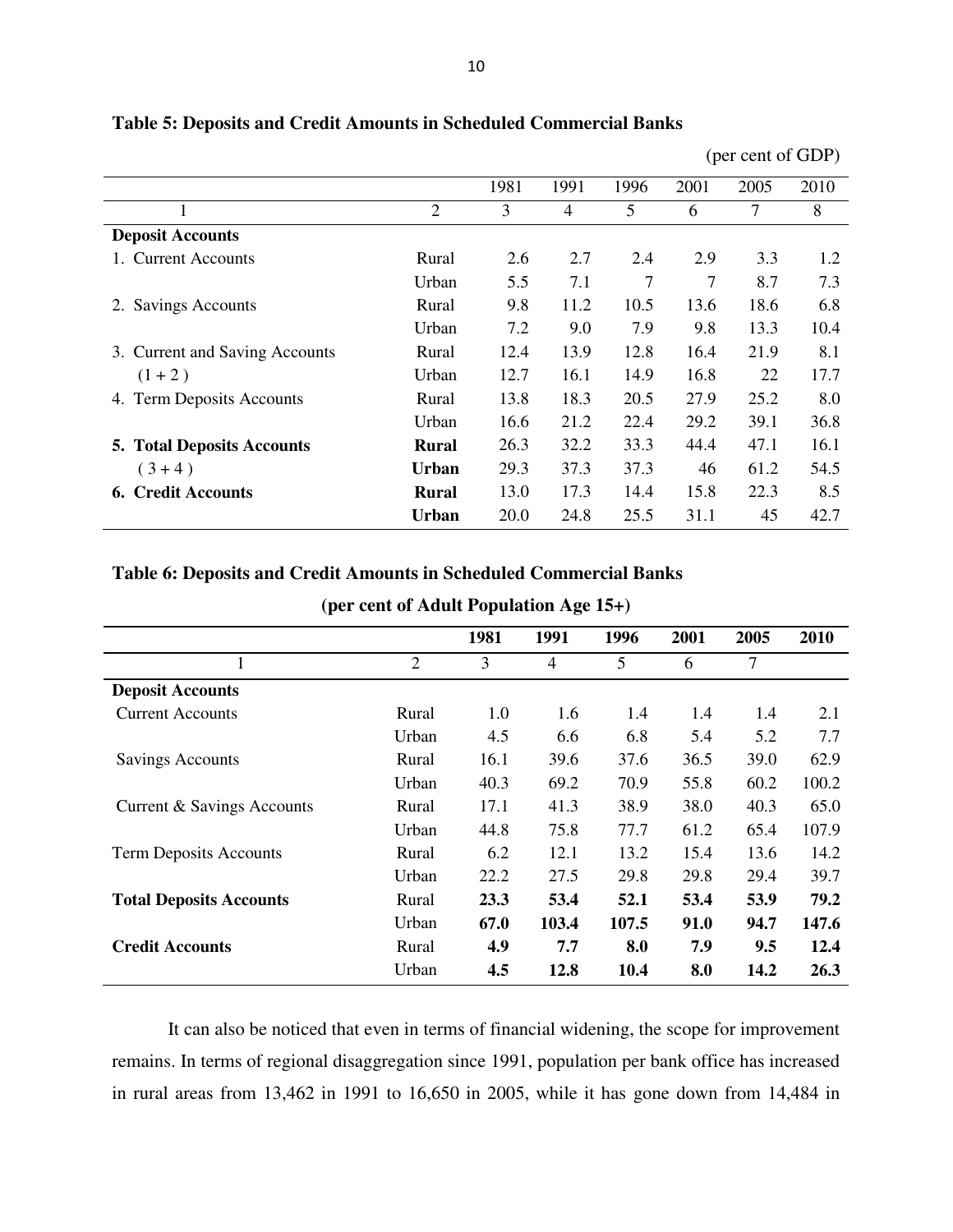1991 to 13,619 in 2005 for urban areas. This is worse in the three regions, viz, North-East, East and Central regions, where, in fact, population per office is much higher than the all-India average and it has increased significantly in rural areas in 2005 over 1991 (Table 7). Consequently, compared to an all-India average of 29.9 saving account per 100 persons in 1991, almost all the states in the Eastern and N-E regions and several parts of the Central region had the lower figures than this average. In the rural areas, Northern and Southern regions are above the all-India average while in the urban areas, Northern and Western regions dominate. In terms of number of credit accounts per 100 persons, the Southern States, both in rural and urban areas perform above the all-India average.

|                                                                | 1991           | 2009  | 1991           | 2009           | 1991   | 2009           |  |  |  |
|----------------------------------------------------------------|----------------|-------|----------------|----------------|--------|----------------|--|--|--|
|                                                                | Total          |       | Rural          |                | Urban  |                |  |  |  |
| $\mathbf{1}$                                                   | $\overline{2}$ | 3     | $\overline{4}$ | $\overline{5}$ | 6      | $\overline{7}$ |  |  |  |
| No. of adult population per office                             |                |       |                |                |        |                |  |  |  |
| Northern                                                       | 11,002         | 7857  | 10,771         | 9335           | 11,571 | 6071           |  |  |  |
| North-East                                                     | 16,870         | 15841 | 16,335         | 16515          | 21,169 | 13298          |  |  |  |
| Eastern                                                        | 16,441         | 14108 | 16,402         | 15493          | 16,614 | 10691          |  |  |  |
| Central                                                        | 15,786         | 12460 | 15,153         | 14004          | 18,745 | 9180           |  |  |  |
| Western                                                        | 12,771         | 10905 | 12,579         | 12304          | 13,108 | 9444           |  |  |  |
| Southern                                                       | 11,932         | 8879  | 11,276         | 9662           | 13,811 | 7680           |  |  |  |
| All-India                                                      | 13,711         | 11194 | 13,462         | 12703          | 14,484 | 8749           |  |  |  |
| Deposits: Number of Savings accounts per 100 adult persons     |                |       |                |                |        |                |  |  |  |
| Northern                                                       | 40.0           | 71.6  | 30.1           | 54.9           | 62.6   | 102.6          |  |  |  |
| North-East                                                     | 17.8           | 36.6  | 16.1           | 34.6           | 28.4   | 46.0           |  |  |  |
| Eastern                                                        | 21.8           | 39.7  | 17.7           | 34.3           | 40.0   | 59.1           |  |  |  |
| Central                                                        | 23.8           | 52.6  | 21.0           | 48.4           | 34.7   | 66.3           |  |  |  |
| Western                                                        | 35.5           | 54.3  | 24.7           | 39.6           | 53.8   | 74.4           |  |  |  |
| Southern                                                       | 37.0           | 69.7  | 34.6           | 64.0           | 42.7   | 80.7           |  |  |  |
| All-India                                                      | 29.9           | 53.7  | 24.5           | 45.7           | 45.6   | 72.7           |  |  |  |
| <b>Credit: Number of Credit Accounts per 100 adult persons</b> |                |       |                |                |        |                |  |  |  |
| Northern                                                       | 6.4            | 10.6  | 6.6            | 8.4            | 5.9    | 14.6           |  |  |  |
| North-East                                                     | 4.4            | 5.8   | 4.4            | 5.6            | 4.4    | 6.9            |  |  |  |
| Eastern                                                        | 6.6            | 6.4   | 7.2            | 6.3            | 4.3    | 7.0            |  |  |  |
| Central                                                        | 5.5            | 7.1   | 5.8            | 7.1            | 4.4    | 7.0            |  |  |  |
| Western                                                        | 5.7            | 21.7  | 6.2            | 6.5            | 4.8    | 42.5           |  |  |  |
| Southern                                                       | 11.8           | 19.5  | 13.6           | 18.9           | 7.6    | 20.5           |  |  |  |
| All-India                                                      | 7.3            | 12.0  | 7.9            | 9.1            | 5.5    | 18.8           |  |  |  |

**Table 7: Regional Level** Indicators of Scheduled Commercial Banks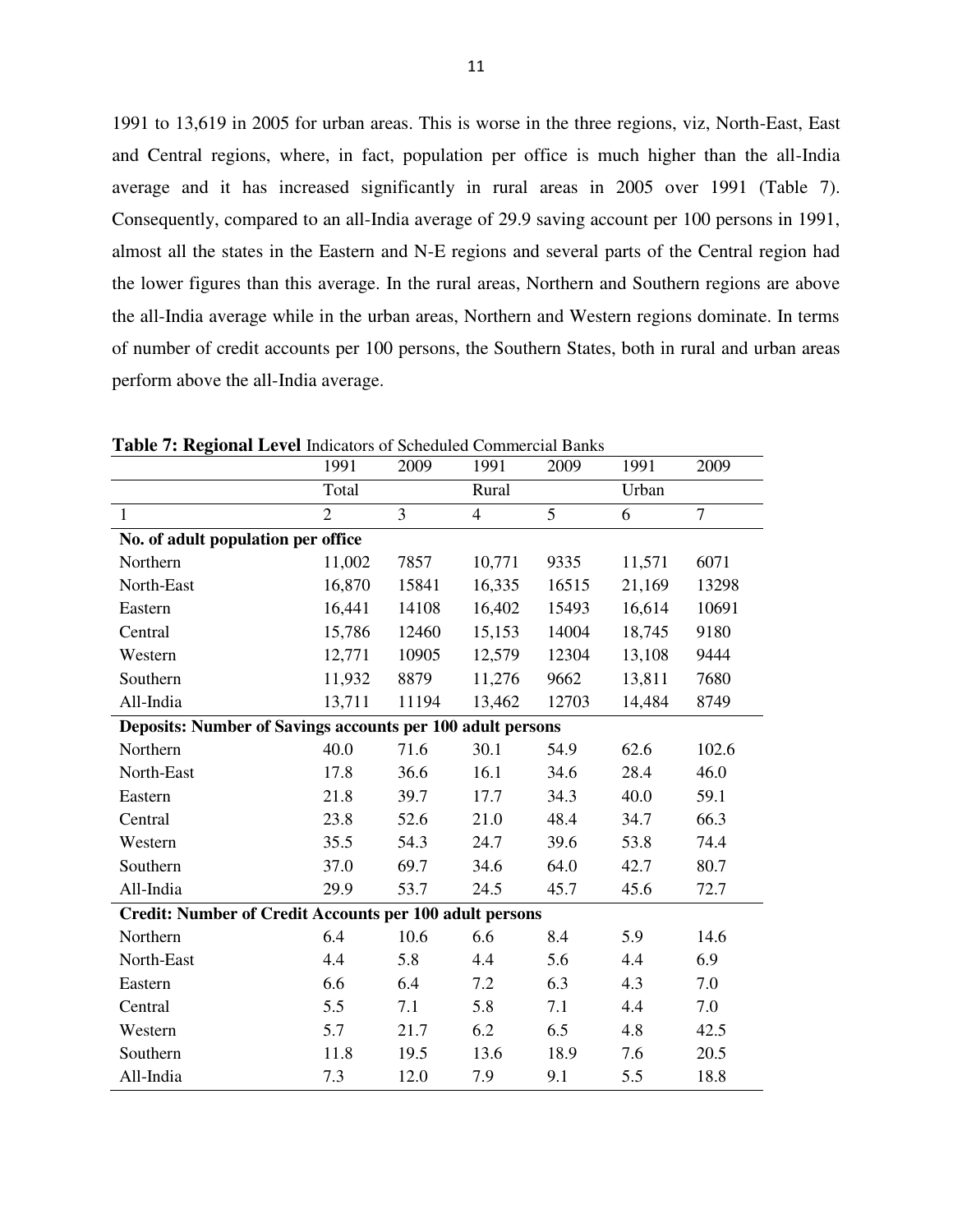#### **Farmers' Indebtedness**

Credit to farmers is one of the important elements of financial inclusion. Despite various measures, only 35.5 per cent of the households in the country were availing of banking services. Further, while urban areas accounted for 49.5 per cent, rural areas accounted for only 39.1 per cent. As per 59<sup>th</sup> round survey of NSSO we have nearly 150 million rural households out of which around 90 million are farmer households. As per the report, around 49 per cent of the farmer households were indebted (Table 8). That means around 51 per cent of the farmer households are financially excluded. However, there is a wide variation in the financial exclusion. While Andhra Pradesh tops the rank with 82 per cent of the farmer households are indebted, Meghalaya ranks last with 4.0 per cent of the farmer households are indebted. However, this includes both formal and informal sources of finance.

The percentage of indebted farmer households by source of loan shows that 56 per cent of indebted households obtain loans from formal sources, while 64 per cent from informal sources. Farmers take loans from multiple sources and hence formal and informal sources of finance do not add up to 100. State-wise, it can be observed that in Andhra Pradesh 54 per cent of the indebted farmer households obtain loans from formal sources and 77 per cent from informal sources. So far as outstanding loan is concerned, at the all-India level, around 57.7 per cent is from formal sources and 42.2 per cent are from informal sources. Out of 27 states, 17 states are above the national average in respect of dependence on formal sources of finance.

| <b>State</b>      | Percentage of Indebted<br>Farming Household in Total<br>Rural Households<br>(All Sources) | Percentage of Indebted Farmer<br>Households by Source of Loan |          | Percentage Distribution of<br>Outstanding Loan by Sources |          |  |
|-------------------|-------------------------------------------------------------------------------------------|---------------------------------------------------------------|----------|-----------------------------------------------------------|----------|--|
|                   |                                                                                           | Formal                                                        | Informal | Formal                                                    | Informal |  |
| Andhra Pradesh    | 82                                                                                        | 54                                                            | 77       | 31.4                                                      | 68.6     |  |
| Arunachal Pradesh | 6                                                                                         | 14                                                            | 103      | 26.9                                                      | 73.1     |  |
| Assam             | 18                                                                                        | 15                                                            | 88       | 37.5                                                      | 62.5     |  |
| <b>Bihar</b>      | 33                                                                                        | 23                                                            | 84       | 41.7                                                      | 58.3     |  |
| Chhattisgarh      | 40                                                                                        | 66                                                            | 56       | 72.4                                                      | 27.6     |  |
| Gujarat           | 52                                                                                        | 63                                                            | 49       | 69.5                                                      | 30.5     |  |
| Haryana           | 53                                                                                        | 76                                                            | 50       | 67.6                                                      | 32.4     |  |

**Table 8: Percentage of Indebtedness Farming Households by All Sources of Loans by Source of Loan and Distribution of Outstanding Loans by Source, 2003**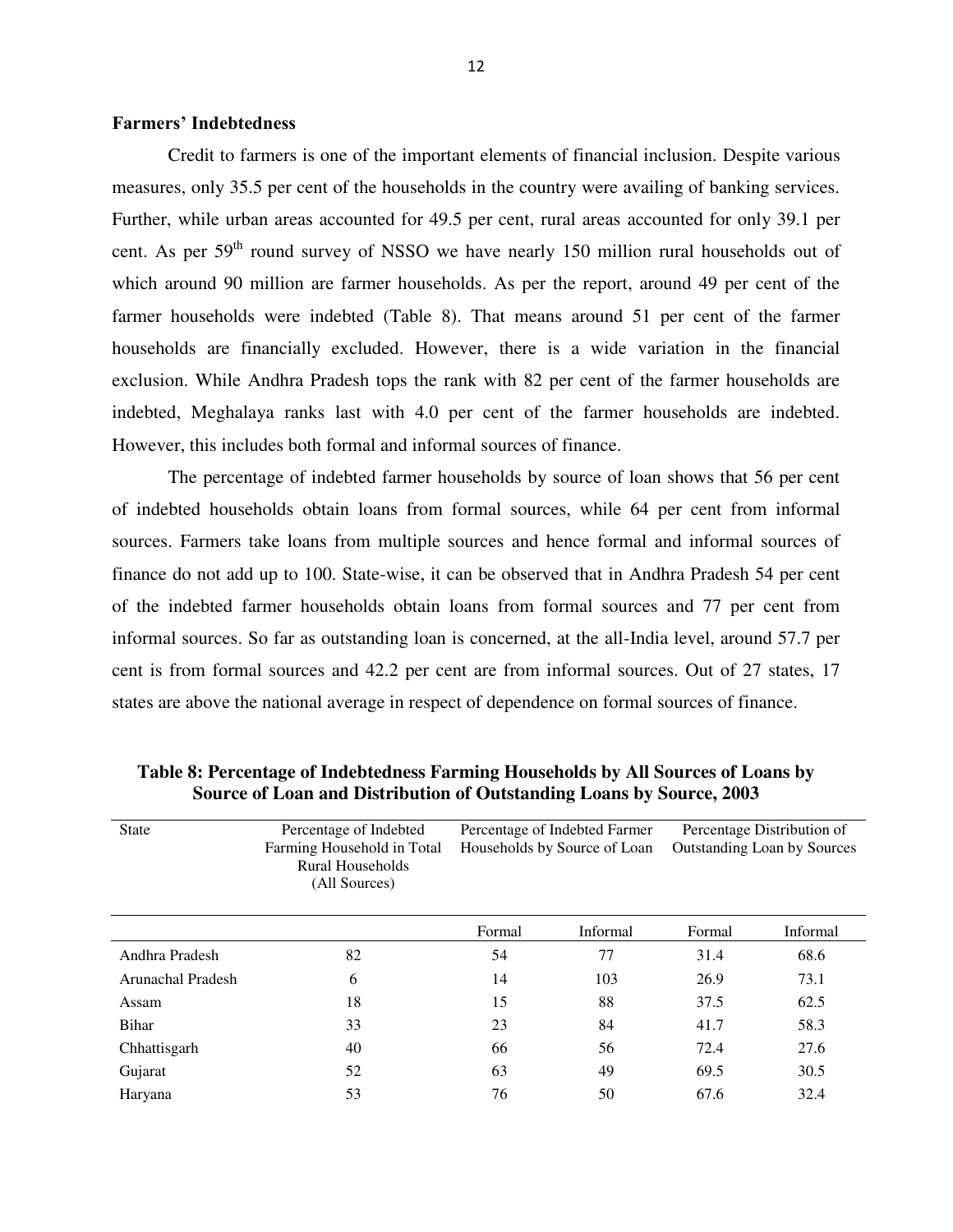| Himachal Pradesh     | 33             | 57 | 65 | 65.3 | 34.7 |
|----------------------|----------------|----|----|------|------|
| Jammu and Kashmir    | 32             | 9  | 94 | 67.6 | 32.4 |
| Jharkhand            | 21             | 44 | 60 | 64.1 | 35.9 |
| Karnataka            | 62             | 57 | 55 | 68.9 | 31.1 |
| Kerala               | 64             | 96 | 40 | 82.3 | 17.7 |
| Madhya Pradesh       | 51             | 64 | 66 | 56.9 | 43.1 |
| Maharashtra          | 55             | 92 | 30 | 83.8 | 16.2 |
| Manipur              | 25             | 6  | 99 | 18.2 | 81.8 |
| Meghalaya            | $\overline{4}$ | 33 | 97 | 6.0  | 94.0 |
| Mizoram              | 24             | 20 | 67 | 77.3 | 22.7 |
| Nagaland             | 37             | 68 | 79 | 68.8 | 31.2 |
| Orissa               | 48             | 58 | 46 | 74.8 | 25.2 |
| Punjab               | 65             | 38 | 70 | 47.9 | 52.1 |
| Rajasthan            | 52             | 18 | 81 | 34.2 | 65.8 |
| Sikkim               | 39             | 59 | 89 | 57.8 | 42.2 |
| Tamil Nadu           | 75             | 46 | 67 | 53.4 | 46.6 |
| Tripura              | 49             | 47 | 55 | 79.7 | 20.3 |
| <b>Uttar Pradesh</b> | 40             | 65 | 70 | 60.3 | 39.7 |
| Uttaranchal          | 7              | 51 | 44 | 76.1 | 23.9 |
| <b>West Bengal</b>   | 50             | 42 | 73 | 58.0 | 42.0 |
| <b>All India</b>     | 49             | 56 | 64 | 57.7 | 42.3 |

Note: Formal and informal is more than 100 per cent because farmers borrow from multiple sources. Source: Calculated from NSSO (2005)

It may be observed from Table 10 that the share of formal loan sources increases with the size of land. At the all-India level, the share of loans from sources varies from 22.6 per cent to 58 per cent for small and marginal farmers, while it varies from 65 to 68 per cent for medium to large farmers. Dependence of small and marginal farmers on informal sources is high even in states like Andhra Pradesh, Punjab, Tamil Nadu and West Bengal. This indicates very low financial inclusion.

## **IV: State-wise Index of Financial Inclusion**

 The term banking sector outreach or financial inclusion refers to the access to banking services and their use by households and firms (Beck et al. 2006). There are various dimensions to access: availability of financial services, cost of access, and range, type and quality of financial services offered (Claessesns 2006). Access is not synonymous to use. Economic agents might decide not to use accessible financial service, either for socio-economic reasons, or because opportunity costs are too high (Beck et al. 2006). The counter part of access is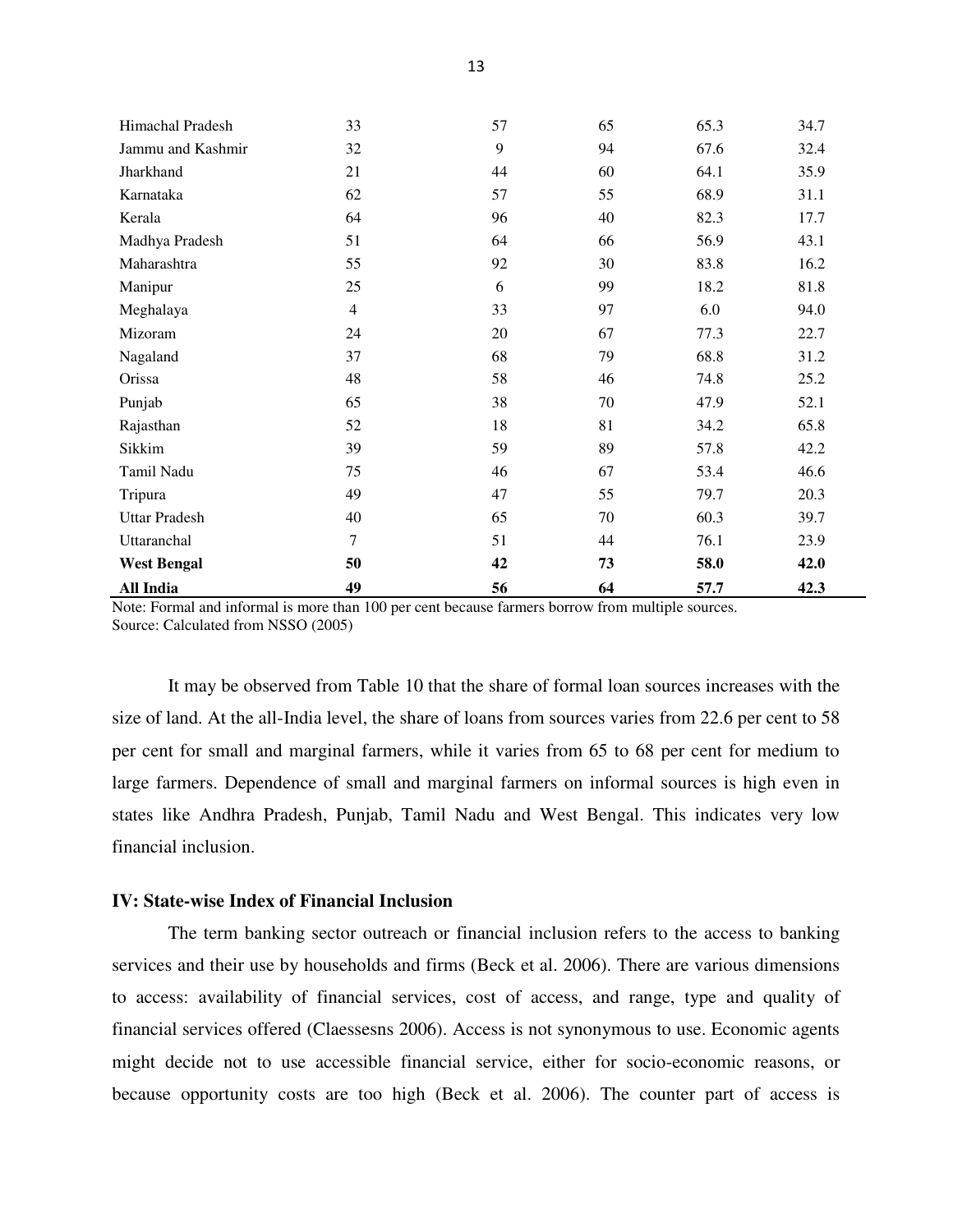exclusion. Financial exclusion may be caused by (1) 'geographic limitations' due to underprovision of banking services in remote and scarcely populated areas, (2) "socio-economic limitations' when financial services appear inaccessible to specific income, socio or ethnic groups, or (3) "limitations of opportunity", when new or small firms with profitable projects are credit rationed because of lack of information and collateral (Beck/de la Torre 2006, Anderloni/Carluccio 2007, pp. 9).

So far, the literature on financial sector development has focused primarily on the dimension of depth, its measurement, determinants and its economic impact. Little is known about the breadth or the outreach of financial systems across countries, its determinants and impact on development. This is partly due to inadequacy of data (see Honohan 2004).

To measure financial inclusion, several proxy indicators have been used in the literature (see Table). Proxi (i) measures access to and use of bank accounts. Full access may be reached, if the number of accounts per adult is above 0.5 (Peachy/Roe 2006). The penetration of banks" physical outlets (branches, ATMs) is measured by (ii) – (v). While higher geographic branch and ATM penetration indicate smaller distance and thus easier geographic access, higher demographic branch and ATM penetration indicate easier access because of fewer potential clients per outlet. The use of loans and deposit is measured by  $(vi) - (ix)$ . A higher demographic loan or deposit penetration indicates larger use, and higher loan or deposit-income ratios signal that these services may only be affordable to larger enterprises or wealthier individuals. The loan-income ratio is above 2 in rich countries, but above 8 in poor countries (Beck et al. 2006). Alternative measures of deposit penetration are the deposit-GDP ratio or the cash-deposit ratio. According to Peachy and Roe (2006), an economy has reached full access, if the deposit-GDP ratio is 100 per cent or the Cash-Deposit ratio is below 20 per cent. This measures the development of the financial system rather than deposit penetration. For the indicators (ii)-(ix), a country may be considered approaching full access, if its outreach indicator lies above the mean value in developed countries (Beck and de la Torre 2006).

| <b>Indicator</b>                     | <b>Measurement</b>                          |
|--------------------------------------|---------------------------------------------|
| (i) Bank accounts per adult          | Number of bank accounts per adult           |
| (ii) Geographic branch penetration   | Number of branches per 1000 km <sup>2</sup> |
| (iii) Demographic branch penetration | Number of branches per 1,00,000 people      |

## **Table 9: Indicators of banking sector outreach**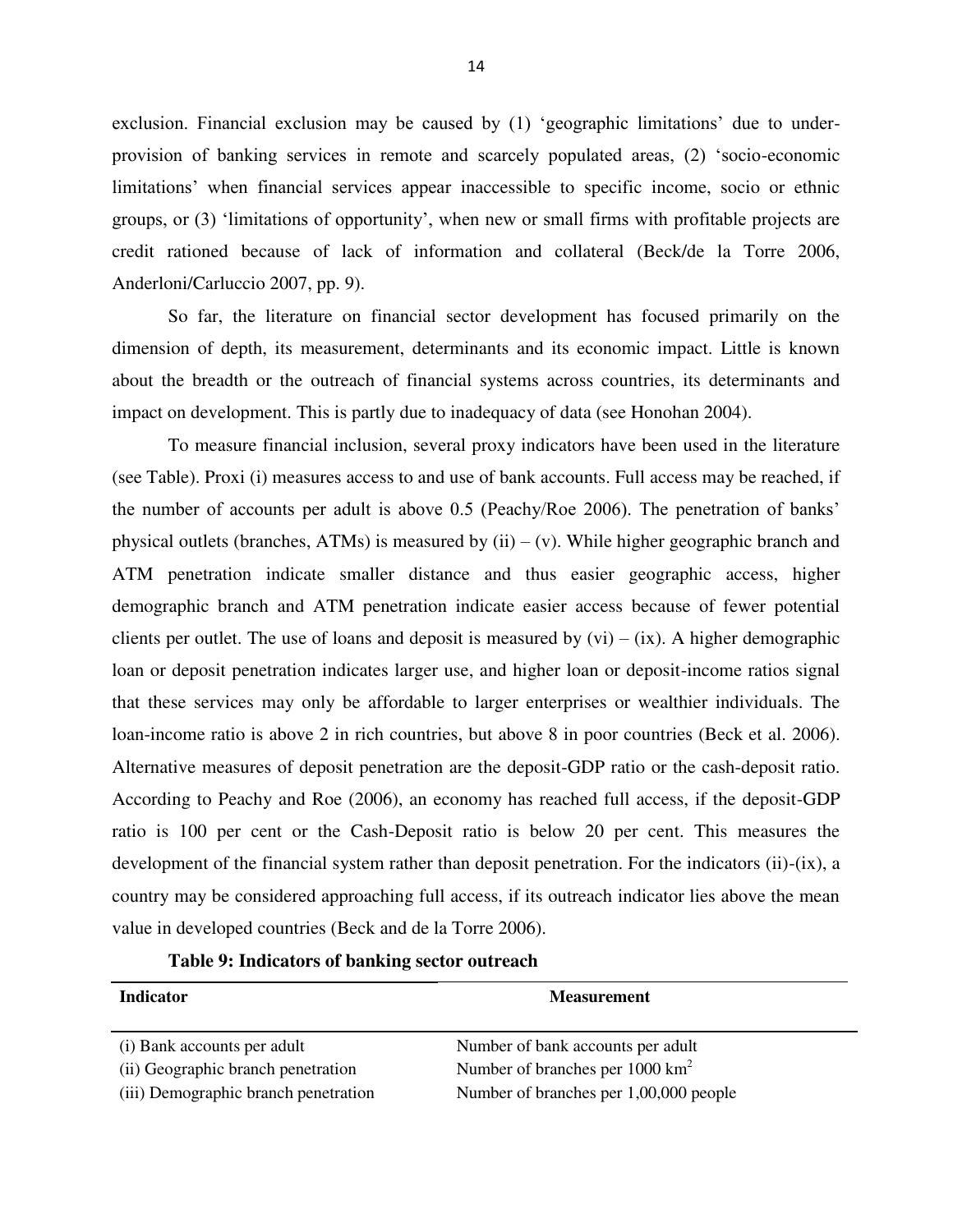| (iv)Geographic ATM penetration                                                                       | Number of bank ATMs per 1000 km <sup>2</sup>                                                                                |
|------------------------------------------------------------------------------------------------------|-----------------------------------------------------------------------------------------------------------------------------|
| (v) Demographic ATM penetration                                                                      | Number of bank ATMs per 1,00,000 people                                                                                     |
| (vi) Demographic Loan penetration                                                                    | Number of loans per 1,00,000 people                                                                                         |
| (vii)Loan-income ratio                                                                               | Average size of loan to GDP per capita                                                                                      |
| (viii)Demographic deposit penetration<br>(ix) Deposit-income ratio (or deposit-<br><b>GDP</b> Ratio) | Number of deposits per one 1,00,000 people<br>Average size of Deposits to GDP per capita (or total<br>bank deposits to GDP) |
| (x) Cash-Deposit Ratio                                                                               | Cash in circulation to total bank deposits                                                                                  |

Source: Conrad, et al. (2008).

Thus several indicators have been used to assess the extent of financial inclusion. However, these indicators discussed above, while used individually, provide only partial information on the inclusiveness of the financial system of an economy. Using individual indicators can lead to misleading picture of the extent of financial inclusion in an economy. Therefore, any single indicator fails to adequately capture the extent of financial inclusion<sup>2</sup>. In order to address this problem, we have developed an index of financial inclusion. This is able to capture information on several aspects in one single number. Such a measure is useful to compare the levels of financial inclusion across economies and across states within countries at a particular time period. It can be used to monitor the progress of policy initiatives for financial inclusion in a country over a period of time. In this paper, we propose an index of financial inclusion (IFI), which satisfies following criteria:

- (i) It should incorporate information on as many aspects (dimensions) of inclusion as possible.
- (ii) It should be easy and simple to compute.
- (iii) It should be comparable across countries/states.

The proposed IFI takes values between 0 and 1, zero indicating lowest financial inclusion (i.e., complete financial exclusion) and 1 indicating complete financial inclusion.

#### **Methodology**

l

Since inclusive financial system is judged from several dimensions, we follow a multidimensional approach while constructing the index of financial inclusion (IFI). Our approach is similar to the one used by Sarma (2008). UNDP has also used similar kinds of approach for computation of some well known development indexes such as HDI, the HPL, the

**<sup>2</sup>** Details may be found in Sarma(2008)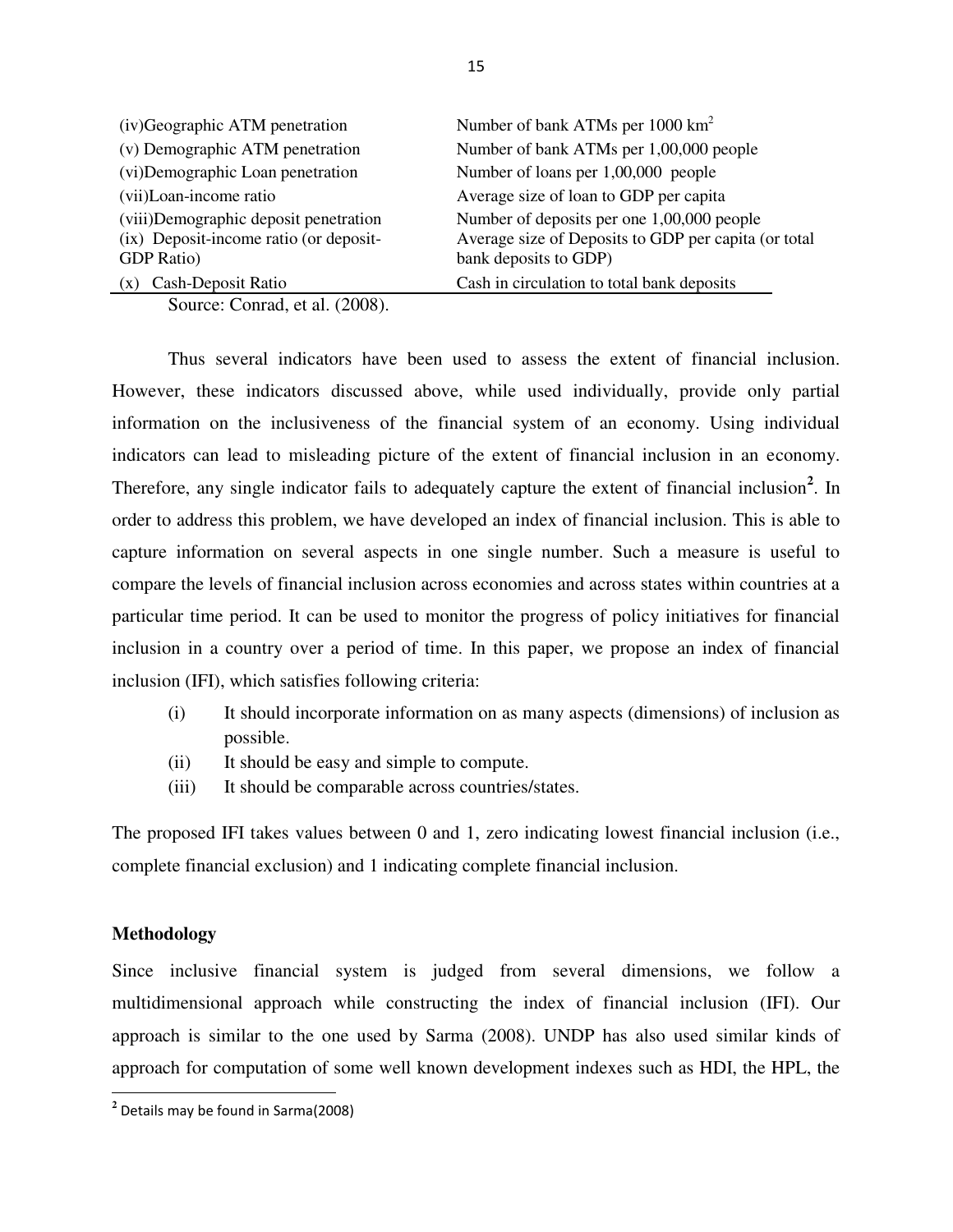GDI and so on<sup>3</sup>. As in the case of these indexes, IFI is computed by first calculating a dimension index for each dimension of financial inclusion. The dimension of index for the ith dimension,  $d_i$ is computed by the following formula.

$$
d_i = \frac{A_i - m_i}{M_i - m_i} \tag{1}
$$

where ,

 $A_i$  = Actual value of dimension i.

 $m_i$  = minimum value of dimension i.

 $M_i$  = maximum value dimension i.

Formula (1) ensures that  $0 \le d_i \le 1$ . Higher the value of  $d_i$ , higher the state's achievement in dimension i. If n dimension of financial inclusion are considered, then a state i will be represented by a point  $D_i = (D_1, D_2, ..., ..., D_n)$  on the n-dimensional Cartesian space.

In the n-dimensional space, the point  $O = (0,0,...,0)$  represents the point indicating the worst situation while the point  $I = (1, 1, \ldots, 1)$  represents the highest achievement in all dimensions. The index of financial inclusion, IFI<sub>i</sub>, for the i-th state, then is measured by the normalized inverse Euclidean distance of the point  $D_i$  from the ideal point  $I = (1, 1, \ldots, 1)$ . The exact formula becomes,

$$
IFI_{i} = 1 - \frac{\sqrt{(1 - d_{1})^{2} + (1 - d_{2})^{2} + \dots + (1 - d_{n})^{2}}}{\sqrt{n}}
$$
\n
$$
(2)
$$

In formula (2), the numerator of the second component is the Euclidian distance of  $D_i$  from the ideal point I, normalizing it by  $\sqrt{n}$  and subtracting by 1 gives the inverse normalized distance. The normalization is done in order to make the value lie between 0 and 1 and the inverse distance is considered so that higher value corresponds to higher financial inclusion.

 In this paper, we consider three basic dimensions of an inclusive financial system – banking penetration (BP), availability of the banking services (BS) and usage of the banking

**<sup>3</sup>**<br><sup>3</sup> For details see Technical Note in UNDP's Human Development Reports available at <<u>www.undp.org</u>>.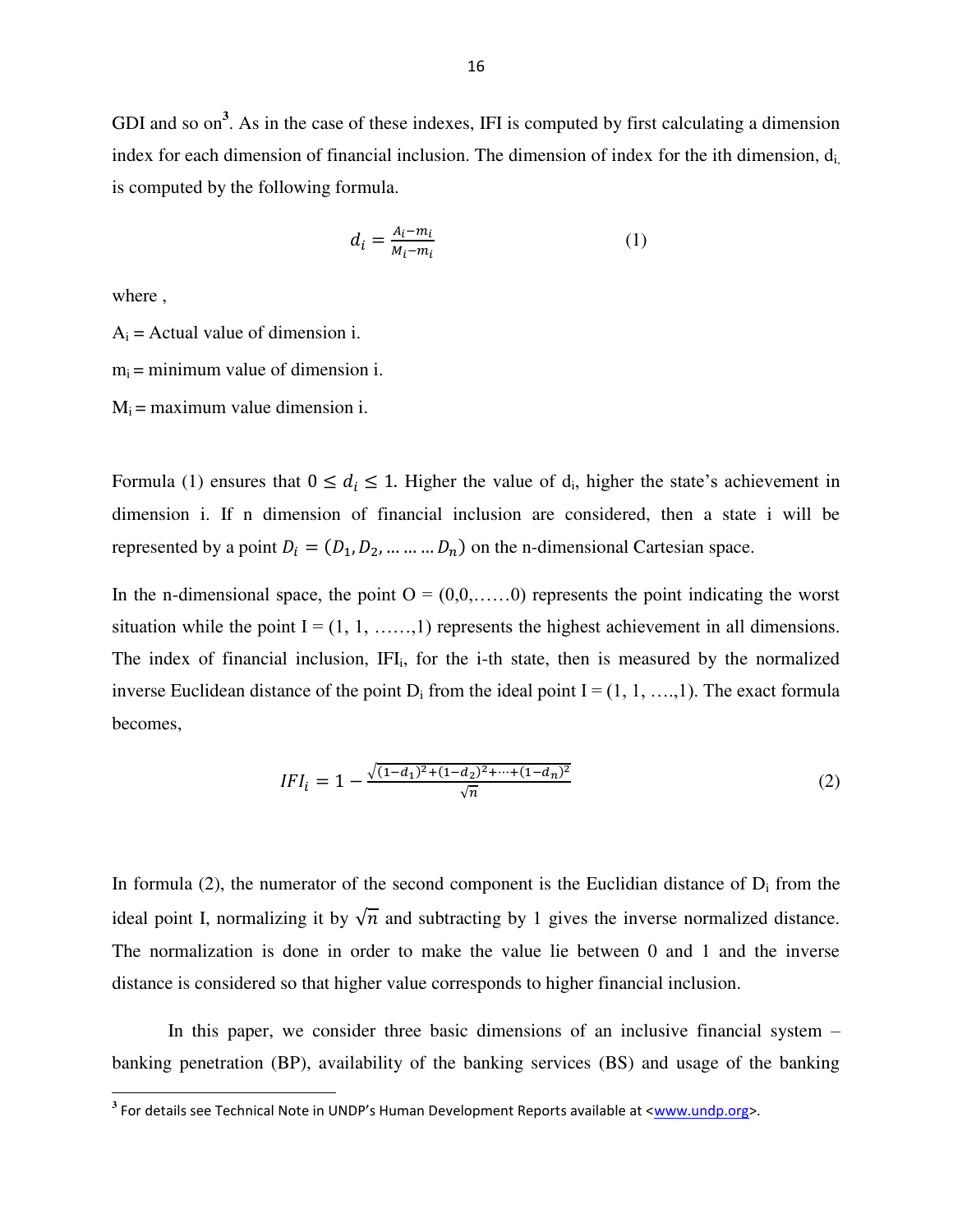system (BU). The main reasons for selecting these dimensions are data availability and recent development in the literature**<sup>4</sup>** .

#### **Banking penetration (dimension 1)**

This is one of the most important indicators of financial inclusion. Ideally, inclusive financial system should penetrate widely amongst its users. The size of the banked population, i.e., number of adult population having a bank account is a measure of the banking penetration of the system. Thus if every adult person in an economy has a bank account, then the value of this measure would be equal to 1. In the absence of the data on banked population, we use number of bank accounts as a proportion of the total population as an indicator of this dimension. However, we use both deposit account and credit account or loan account as the indicators of banking penetration.

#### **Availability of banking services (dimension 2)**

Under an inclusive financial system, banking services should be easily available to its users. Availability of services can be indicated by the number of bank outlets (per 1000 population) and/or by the number of ATM per 1000 people, or the number of bank employees per customer. In India, there is another concept introduced in the banking system which is known as Banking Correspondence (BC) model in order to provide the banking services to the people of the nation. In the absence of data on the number of ATMs and number of BCs appointed, we use the number of bank branches per 1000 adult population and also number of branches per square km to measure the availability dimension**<sup>5</sup>** .

#### **Usage (dimension 3)**

 $\overline{a}$ 

This dimension emerges from the concept of "underbanked" or "marginally banked" people, as observed by Kempson et al (2004). It observes that "in some apparently very highlybanked countries, a number of people with bank account are nonetheless making very little use of the services on offer…". Thus merely having a bank account does not ensure that the system

**<sup>4</sup>** One could think of taking some other dimensions, like timeliness, affordability etc. However, due to non-

availability of such information we could not incorporate these dimensions in the present study.<br><sup>5</sup> Although Sarma (2008) mentioned that the number of staff per customer can be an important indicator of availability of banking service, we do not support this view. This is because in the age of technology number of staff perhaps does not matter.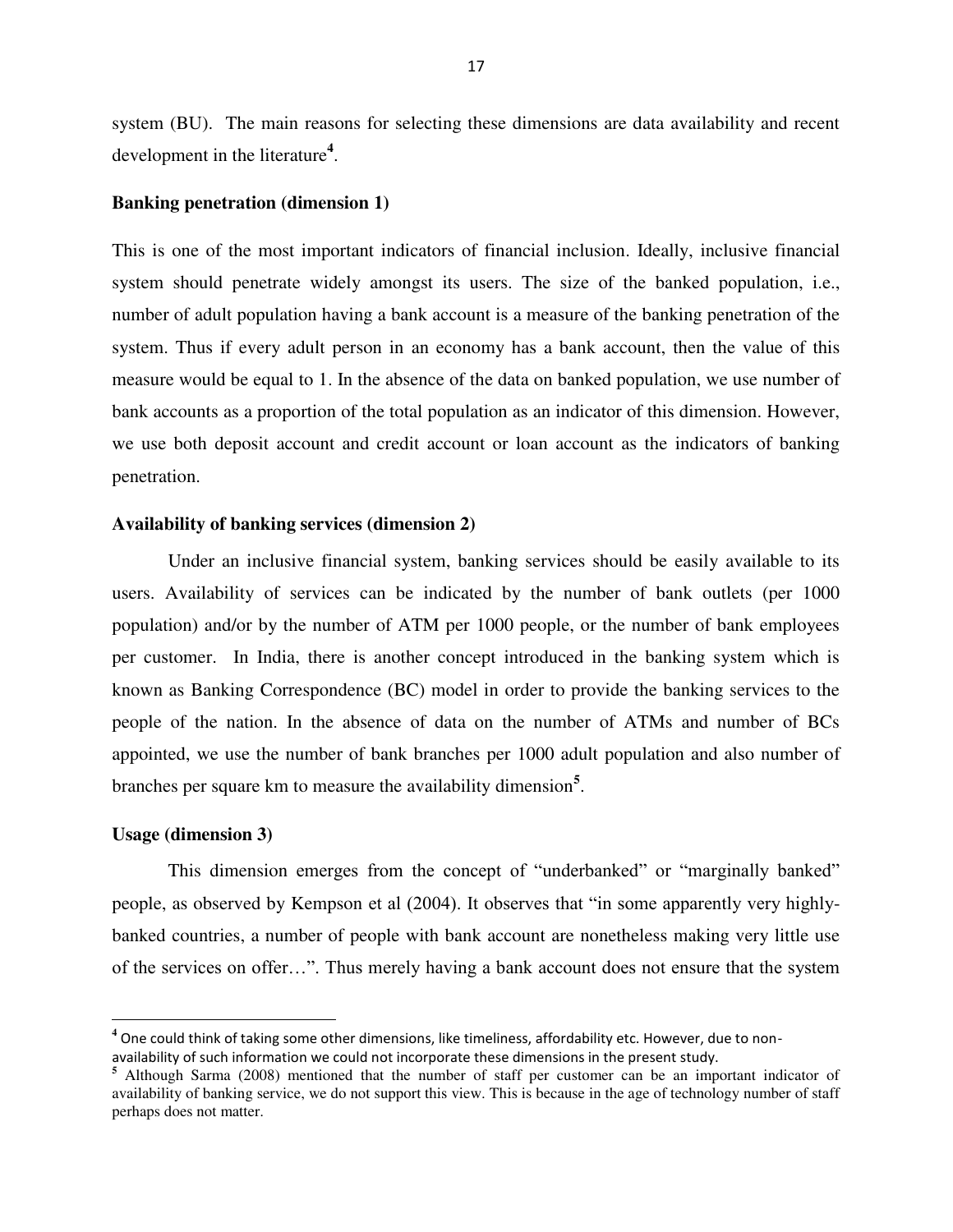is inclusive; it is also imperative that the banking services are adequately utilized. In order to incorporate the usage dimension in our index, we consider two basic services of the banking system – outstanding credit and deposit. Accordingly, the volume of outstanding deposit and credit as proportion of the state domestic product (GSDP) has been used to measure this dimension.

Thus, considering the above three dimension – penetration, availability and usage – we can represent a state i by a point  $(p_i, a_i, u_i)$  in t he three dimensional Cartesian space, such that  $0 \le p_i, a_i, u_i \le 1$ , where  $p_i$ ,  $a_i$  and  $u_i$  denote the dimension indexes for the state I computed using formula (1). In the three dimensional Cartesian space, the point (0, 0, 0) will indicate the worst situation (complete financial exclusion) and the point (1, 1, 1) will indicate the best or ideal situation (complete financial inclusion).

The IFI for the state i is measured by the normalized inverse Euclidean distance of the point  $(p_i, p_j)$  $a_i$ ,  $u_i$ ) from the ideal point  $(1, 1, 1)$ . Algebraically,

$$
IFI_{i} = 1 - \frac{\sqrt{(1-p_{i})^{2} + (1-a_{i})^{2} + (1-u_{i})^{2}}}{\sqrt{n}}
$$
\n(3)

**Data** 

Since the initiatives on financial inclusion in India were taken during 2005-06, we have computed the index from 2006-07 till 2009-10. We have computed the index for 23 states of India of which data are available. All banking data have been taken from Banking Statistics of Reserve Bank. Data on adult population and geographical area of the states have been taken from Census of India and GSDP figures have been taken from Central Statistical Organization, Government of India.

#### *Results*

Using data on all three dimensions (penetration, availability and usage) for 23 states for the years 2006-2009, IFI values have been computed. The IFI values computed for various states are presented in Table -----.

Depending on the values of IFI, states are categorized into three categories, viz.,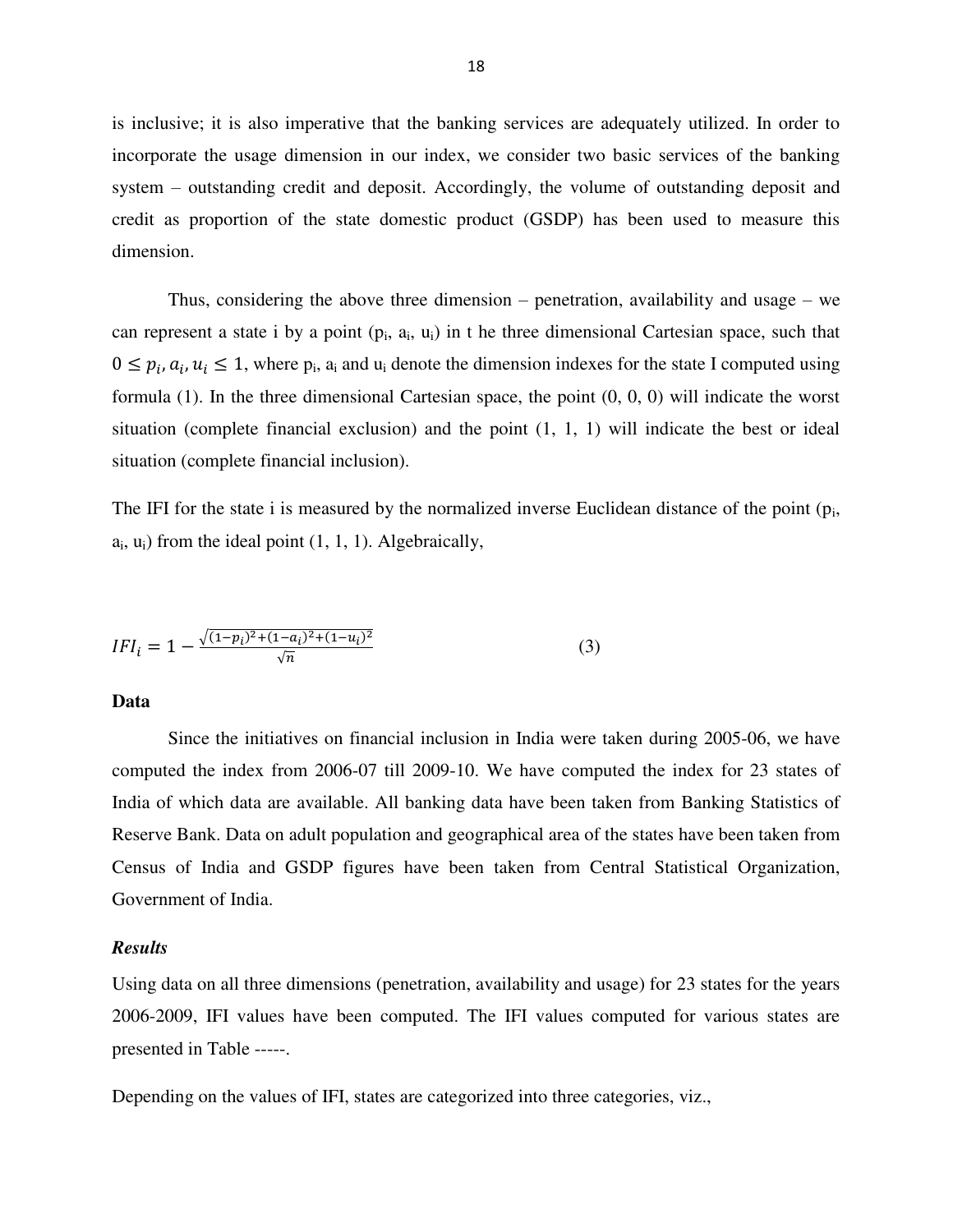- (i)  $0.5 < IFI \le 1 high financial inclusion$
- (ii)  $0.3 \leq IFI < 0.5$  medium financial inclusion
- (iii)  $0 \leq IFI < 0.3$  low financial inclusion

In the group of 23 states for which a 3-dimensional IFI has been estimated by using data on 3 dimensions of financial inclusion, Maharashtra leads with the highest value of IFI followed by Karnataka (Table 10). However, only two states, viz., Maharashtra and Karnataka belong to the high IFI group with IFI values of 0.5 or more. Another five states, viz., Kerala Tamil Nadu Andhra Pradesh, Punjab and Himachal Pradesh form the group of medium IFI states with IFI values between 0.3 and 0.5. All other states have a low IFI values, hovering between 0.0 and 0.3. It is interesting to note that all the southern states are at the high or medium level and all the eastern, north-eastern and central states are in the low level of financial inclusion. West Bengal and Gujarat rank  $11<sup>th</sup>$  and  $12<sup>th</sup>$  respectively in financial inclusion. Further, out of 7 North-Eastern States, four states at the lowest rank of financial inclusion. It can also be states that during the four-year period, there is hardly any improvement in financial inclusion in the country (Annex Table A1 to Table A3).

| <b>State</b>                                | $\mathbf{D}_1$<br>(Penetration) | $\mathbf{D}_2$<br>(Availability) | $\mathbf{D}_3$<br>(usage) | IFI   | <b>IFI Rank</b> |
|---------------------------------------------|---------------------------------|----------------------------------|---------------------------|-------|-----------------|
| <b>High Financial Inclusion (0.5-1)</b>     |                                 |                                  |                           |       |                 |
| <b>MAHARASHTRA</b>                          | 0.708                           | 0.292                            | 1.000                     | 0.558 | 1               |
| <b>KARNATAKA</b>                            | 0.688                           | 0.467                            | 0.421                     | 0.511 | 2               |
| <b>Medium Financial Inclusion (0.3-0.5)</b> |                                 |                                  |                           |       |                 |
| <b>KERALA</b>                               | 0.618                           | 0.802                            | 0.222                     | 0.487 | 3               |
| <b>TAMIL NADU</b>                           | 0.647                           | 0.444                            | 0.347                     | 0.465 | $\overline{4}$  |
| <b>ANDHRA PRADESH</b>                       | 0.576                           | 0.314                            | 0.397                     | 0.419 | 5               |
| <b>PUNJAB</b>                               | 0.434                           | 0.700                            | 0.184                     | 0.401 | 6               |
| <b>HIMACHAL PRADESH</b>                     | 0.428                           | 0.401                            | 0.131                     | 0.307 | 7               |
| Low Financial Inclusion $($ $0.3$ )         |                                 |                                  |                           |       |                 |
| <b>SIKKIM</b>                               | 0.247                           | 0.341                            | 0.301                     | 0.295 | 8               |

**Table 10: Index of Financial Inclusion – using three dimensions of financial inclusion (2009)**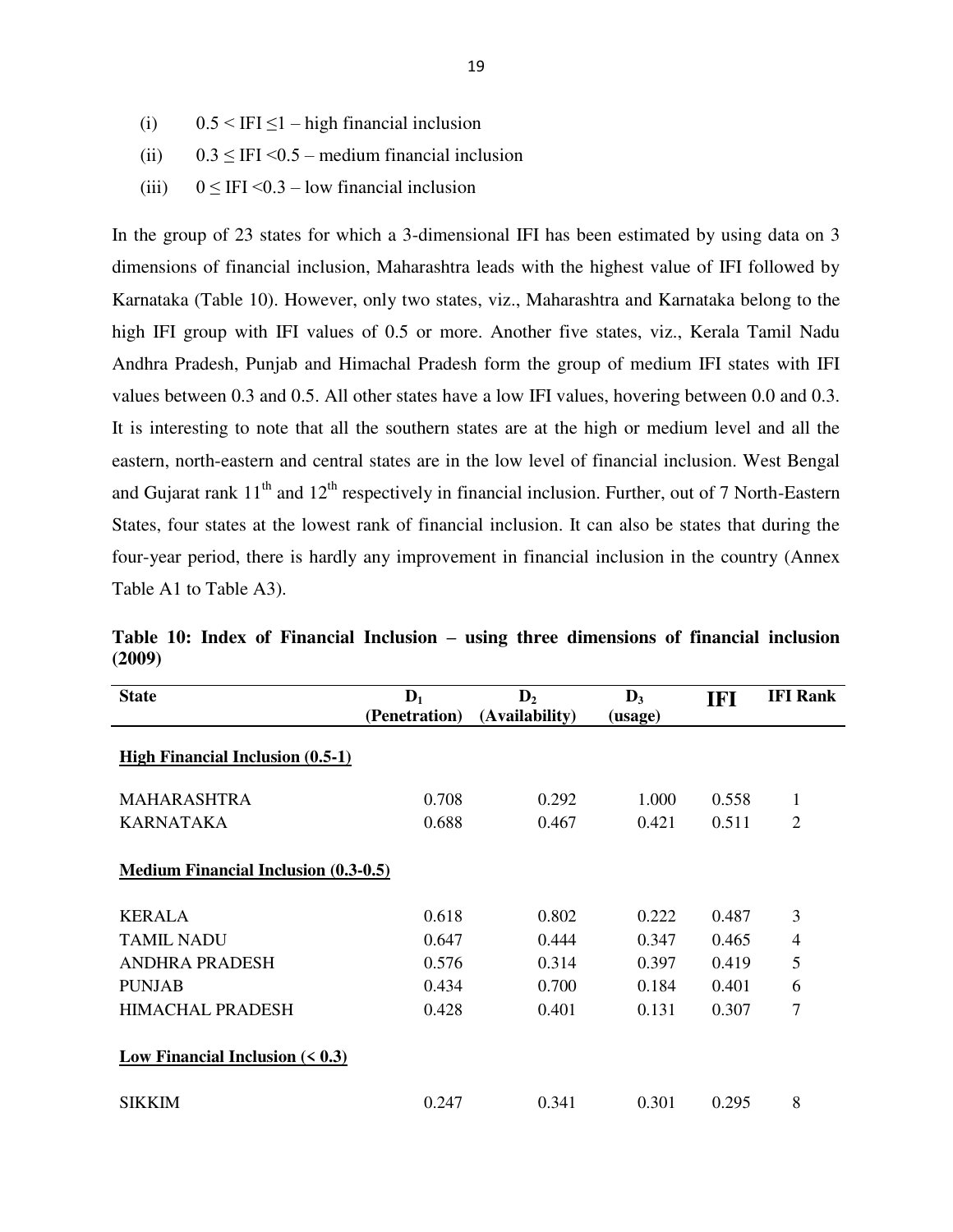| <b>HARYANA</b>           | 0.397 | 0.525 | 0.046 | 0.293 | 9  |
|--------------------------|-------|-------|-------|-------|----|
| <b>UTTAR PRADESH</b>     | 0.289 | 0.316 | 0.199 | 0.266 | 10 |
| <b>WEST BENGAL</b>       | 0.227 | 0.372 | 0.185 | 0.257 | 11 |
| <b>GUJARAT</b>           | 0.320 | 0.309 | 0.135 | 0.250 | 12 |
| <b>BIHAR</b>             | 0.150 | 0.241 | 0.228 | 0.205 | 13 |
| <b>TRIPURA</b>           | 0.310 | 0.229 | 0.082 | 0.202 | 14 |
| <b>MEGHALAYA</b>         | 0.181 | 0.277 | 0.106 | 0.185 | 15 |
| <b>ARUNACHAL PRADESH</b> | 0.224 | 0.161 | 0.162 | 0.182 | 16 |
| <b>RAJASTHAN</b>         | 0.250 | 0.222 | 0.075 | 0.179 | 17 |
| <b>ORISSA</b>            | 0.250 | 0.237 | 0.059 | 0.177 | 18 |
| <b>MADHYA PRADESH</b>    | 0.187 | 0.219 | 0.119 | 0.174 | 19 |
| <b>MIZORAM</b>           | 0.159 | 0.264 | 0.041 | 0.150 | 20 |
| <b>ASSAM</b>             | 0.173 | 0.167 | 0.029 | 0.120 | 21 |
| <b>NAGALAND</b>          | 0.034 | 0.044 | 0.079 | 0.052 | 22 |
| <b>MANIPUR</b>           | 0.000 | 0.013 | 0.000 | 0.004 | 23 |

Source: Author's own calculation.

#### **V: Financial Inclusion in West Bengal**

 Having discussed the financial inclusion at the national level, we now concentrate on the state of West Bengal which is taken as our case study. The state of West Bengal has a total population of 8.0 crore out of which around 72.0 per cent are rural. Around 45.54 lakh people in the State are cultivators and 45.23 lakh are agricultural labourers. In line with the trend as set at the national and international level, West Bengal is also not laggard in outreach activity. The number of accounts per branch in the state has increased from 5,046 in 1980-81 to 9,866 in 2009-10 (Appendix Table A1). However, out of 18 districts in the State only 5 states are above the average. The number of accounts per 100 adult persons has also increased from 40 to 77 in the state during the period. Here also only 5 districts are above the average. Further, number of adult population per branch has decreased from 12,697 to 11,665 during the same period. On the other hand, although per capita deposit and credit have increased during the three decades period, CD ratio remained very low in almost all the districts except North 24-Parganas and Kolkata (Appendix Table A2). As per the directive of the Government and RBI, several steps have been taken in the State in order to increase financial inclusion. The State has already identifies all the districts for 100 per cent financial inclusion, which means every household has got at least one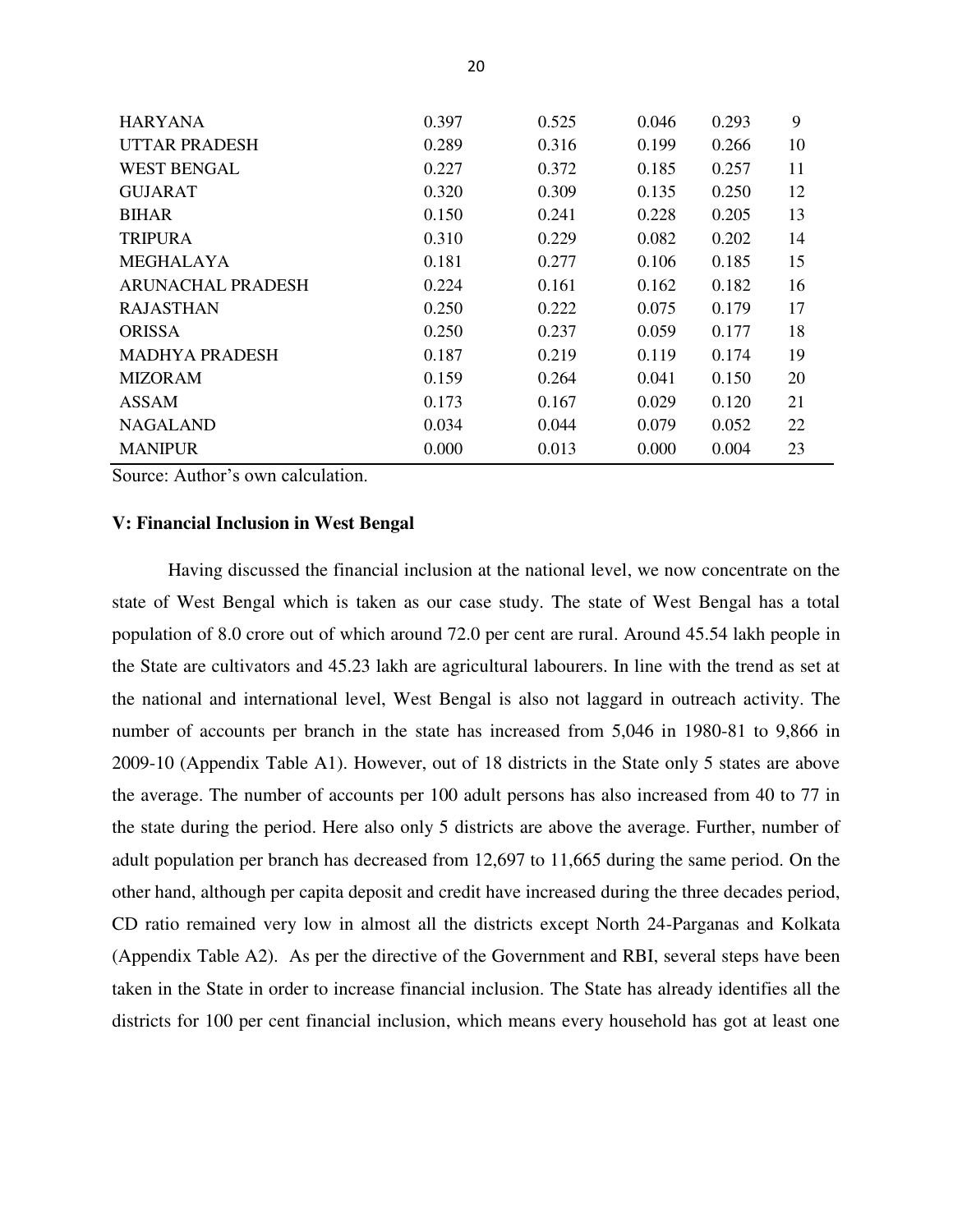bank account<sup>6</sup>. Some of the important initiatives taken so far in the state are as Introduction of No frills account, Introduction of Kisan Credit Card (KCC) Scheme, Introduction of General Credit Card (GCC) Scheme, Introduction of SHG-Bank Linkage Programme, Introduction of Business Facilitator (BF) and Business Correspondent (BC) model, etc. In the following section we discuss the achievement of financial inclusion which is based on a survey.

#### **Survey of Financial Inclusion in West Bengal**

A survey on financial inclusion in West Bengal in three districts was done in order to understand the nature and extent of the problem. The objective of the study was primarily to identify the extent of financial exclusion of the rural Bengal. The objective of the study is to assess the progress of financial inclusion in the state of West Bengal. Besides, the study has focused, inter alia, on some socio-economic indicators like occupation, literacy, landholding pattern in rural areas, rural indebtedness and people"s opinion about banking services in India in general and West Bengal, particular.

#### **Methodology**

Data have been collected from the various households in two/three blocks in each of the three districts of East Midnapore, Birbhum and Murshidabad in West Bengal. The districts thus selected have some unique features of their own by the geographical position, the level of trade activities in East Midnapore, large composition of tribal population and unbanked areas in the district of Birbhum and the border of Murshidabad adjacent to Bangladesh having a strong base of minority people of Muslims, having a predominant occupation of "bidi"-making. A total of 329 households (HHs), in three districts of East Midnapore (103 HHs), Birbhum (108 HHs) and Murshidabad (118 HHs) have been taken up for the survey.

The relevant questionnaire with around 60 questions was prepared in consultation with General Manager, Rural Planning & Credit Department, Kolkata encompassing various issues like occupation, level of literacy, rural indebtedness and present situation of financial inclusion, landholding pattern etc.

#### **Landholding Pattern**

l

**<sup>6</sup>** However, the definition of financial inclusion has changed to a larger extent. Now the 100 per cent financial inclusion means ensuring banking access facilities to all the households of the village with a population of 2000 or more.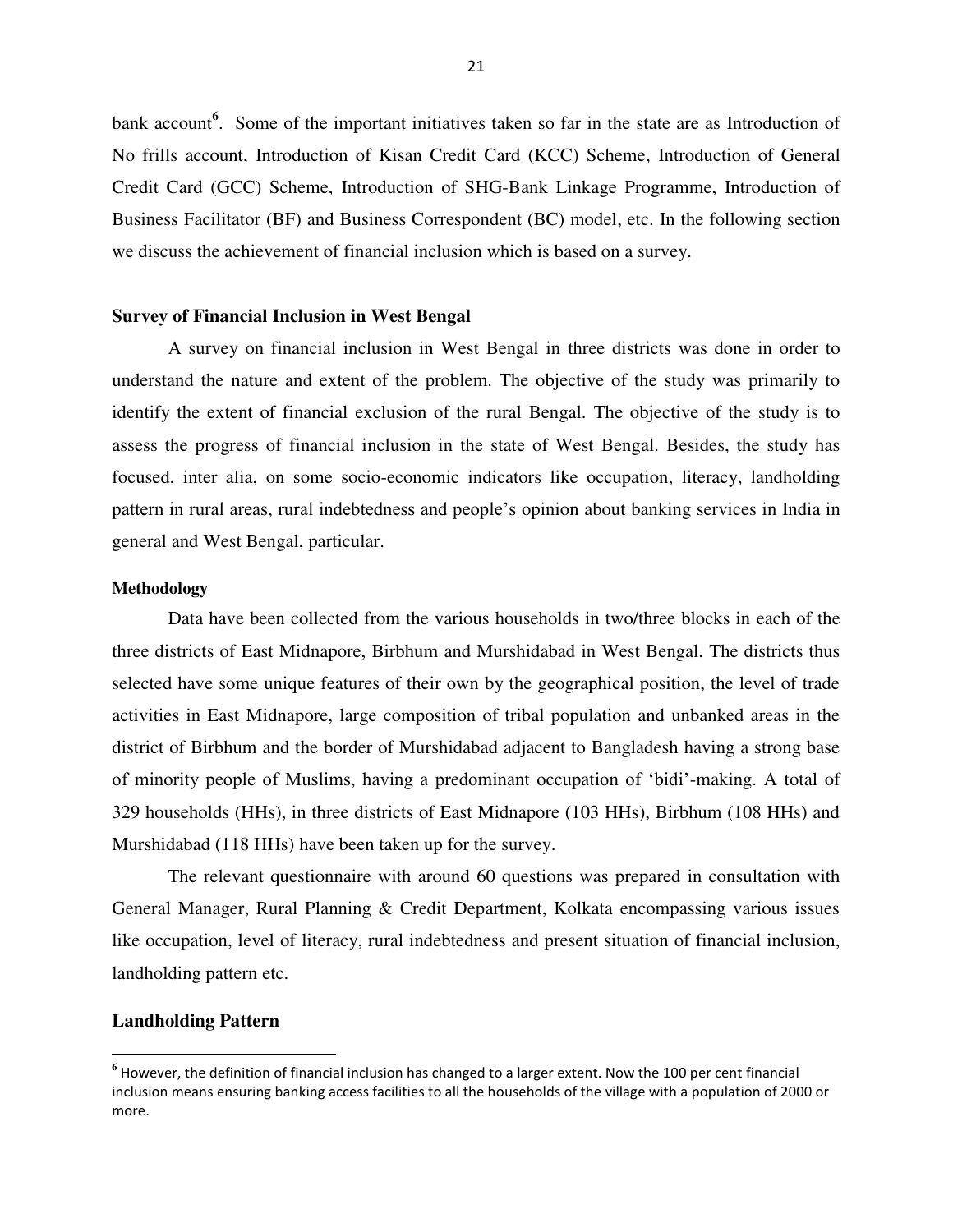The survey results revealed that over 44 per cent of the population in the three districts surveyed is dependent on cultivation. The result has revealed that 34.3 per cent households occupy land holdings in the size below 1.0 acre on an average. Little over 61 per cent of the households in East Midnapore are marginal farmers occupy land of size below 1.0 acre, whereas in Birbhum district around 21 per cent and in Murshidabad around 23.0 per cent are having land of size less than 1.0 acre. Further, around 43.0 per cent people are landless in three districts (Table 11). District-wise, Murshidabad district has the highest landless labourers (33.1 per cent), followed by Birbhum (25.0 per cent) and Medinipur (8.7 per cent). Households have an average family size of around 6.0 members with 1.41 earning members. District-wise, Medinapore has the highest family size and Birbhum has the lowest family size. Further, each household with 5.5 family size has 1.4 earning member, which implies dependency ratio is very high in these districts.

Table 11: Land Holding Pattern **Table 11: Land Holding Pattern** (Per cent)

| <b>District</b> | No. of<br><b>Households</b><br>(HHs) | Occupation                          |      |      |                           |         | Area of<br>land<br>(Acres) | No. of<br>family<br>members | No. of<br>earning<br>members |
|-----------------|--------------------------------------|-------------------------------------|------|------|---------------------------|---------|----------------------------|-----------------------------|------------------------------|
|                 |                                      | <b>Cultivation Business Service</b> |      |      | <b>Landless</b><br>labour | $0 - 1$ | $1 -$<br>2.5               |                             |                              |
|                 | 2                                    | 3                                   | 4    | 5    | 6                         | 7       | 8                          | 9                           | 10                           |
| East Midnapore  | 103                                  | 54.4                                | 18.4 | 7.8  | 8.7                       | 61.2    | 6.8                        | 6.5                         | 1.5                          |
| <b>Birbhum</b>  | 108                                  | 44.4                                | 24.1 | 2.78 | 25.0                      | 21.3    | 18.5                       | 4.6                         | 1.36                         |
| Murshidabad     | 118                                  | 34.7                                | 33.9 | 16.1 | 33.1                      | 23.0    | 13.6                       | 5.4                         | 1.36                         |
| <b>Total</b>    | 329                                  | 44.1                                | 49.1 | 17.2 | 43.1                      | 34.3    | 13.1                       | 5.5                         | 1.41                         |

Source: Author"s own calculation

#### **Survey Results**

The survey has revealed that about 61.7 per cent of the households had opened an account with a commercial bank or RRB or a cooperative society. Of this, district of East Midnapore has showed an encouraging figure with 72.8 per cent of the households having a bank account, while for the district of Birbhum, the figure has been dismally placed at 51.9 per cent and the district of Murshidabad has showed the overall average of 61.0 per cent. Around 77.5 per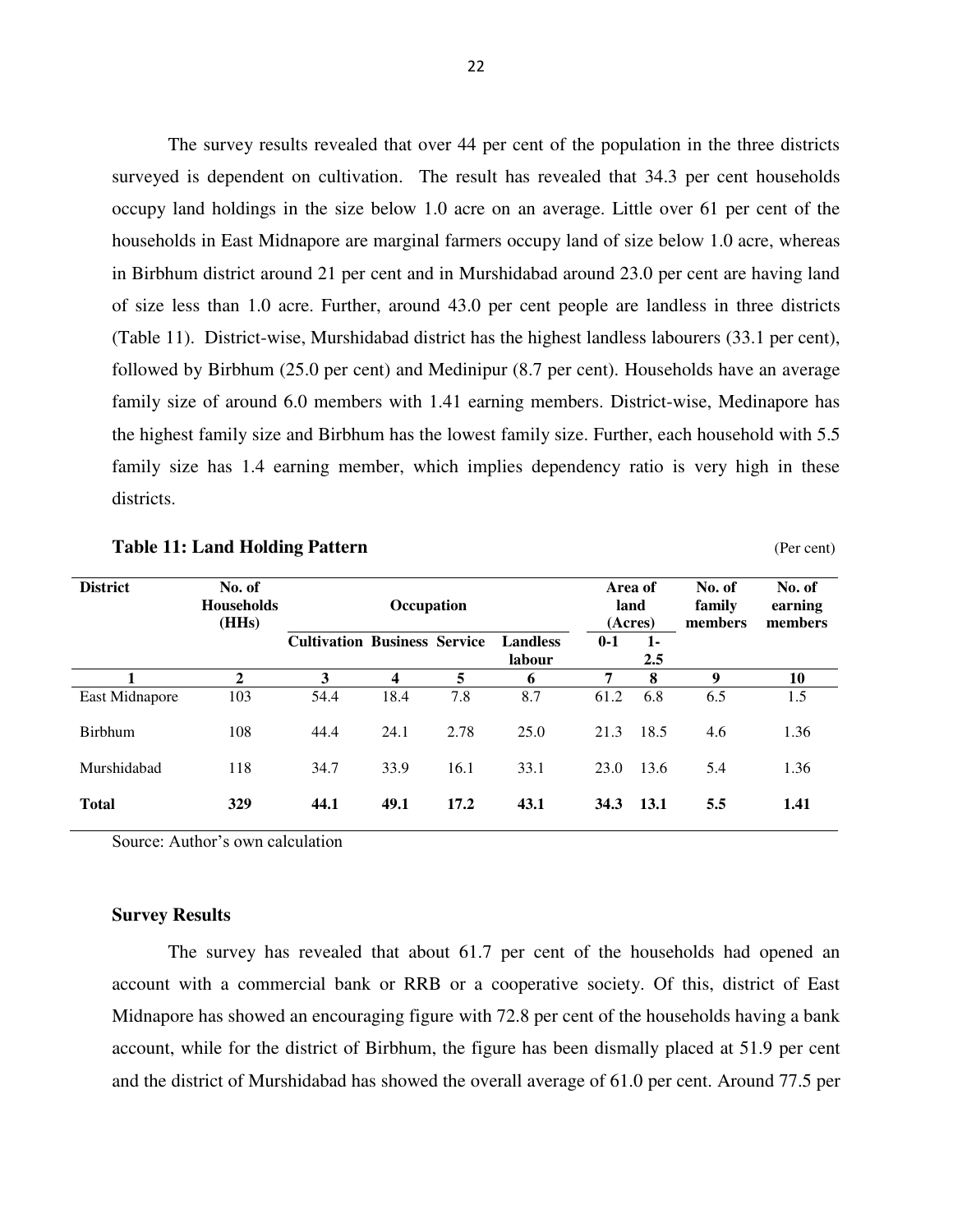cent of the households felt that banking facilities are adequate in their locality. Among these three districts, East-Midnapore has the highest percentage (86.4 per cent). Average monthly income of the family was found to be highest in Murshidabad followed by East Midnapore and Birbhum. It has been observed that the poor result in respect of bank account in the district of Birbhum can be attributed to the prevalence of savings accounts in the post offices where the proceeds of NREGA accounts are routed through these post office savings accounts. The result may seem to be less encouraging if the households in a village adopted by NABARD where all the households have bank accounts under a Self Help Group (SHG) are excluded from the survey. The main reason cited by the respondents for less number of bank account was stated to be low income level which is insufficient to maintain even their minimum level of consumption.

About 77.5 per cent households have admitted adequate banking facilities in the locality and 90.6 per cent households operate their bank accounts by personal visits while only 5.9 per cent households use the ATM cards. So far as income levels of the households are concerned, the distribution is much skewed at an average of Rs.3530.10 per family and for Birbhum, it is Rs.2485.90 only and about 9.12 per cent of the surveyed households receive pension through Government Pension Scheme.

| <b>District</b> | Average<br><b>Monthly</b><br>Income | Any assistance<br>through pension<br>of Govt. Scheme | <b>Banking</b><br><b>facilities</b><br>adequate in | Any bank<br>account by<br>any of the | Mode of operation<br>of Bank account |                                  | Whether satisfied<br>with the<br>arrangement |
|-----------------|-------------------------------------|------------------------------------------------------|----------------------------------------------------|--------------------------------------|--------------------------------------|----------------------------------|----------------------------------------------|
|                 | (Rs.)                               |                                                      | the locality                                       | family<br>members                    | <b>ATM</b>                           | <b>Personal visit</b><br>to Bank |                                              |
|                 | ∍                                   |                                                      | 4                                                  |                                      |                                      | 8                                | Q                                            |
| East Midnapore  | 3.448.0                             | 10.7                                                 | 86.4                                               | 72.8                                 | 5.3                                  | 77.4                             | 88.0                                         |
| <b>Birbhum</b>  | 2,485.9                             | 12.1                                                 | 75.0                                               | 51.9                                 | 3.6                                  | 91.1                             | 92.2                                         |
| Murshidabad     | 4,812.0                             | 5.1                                                  | 72.0                                               | 61.0                                 | 8.4                                  | 93.1                             | 98.6                                         |
| <b>Total</b>    | 3,530.1                             | 9.1                                                  | 77.5                                               | 61.7                                 | 5.9                                  | 90.6                             | 98.1                                         |

(Per cent)

#### **Table 12: Banking Habits**

#### **Rural Indebtedness**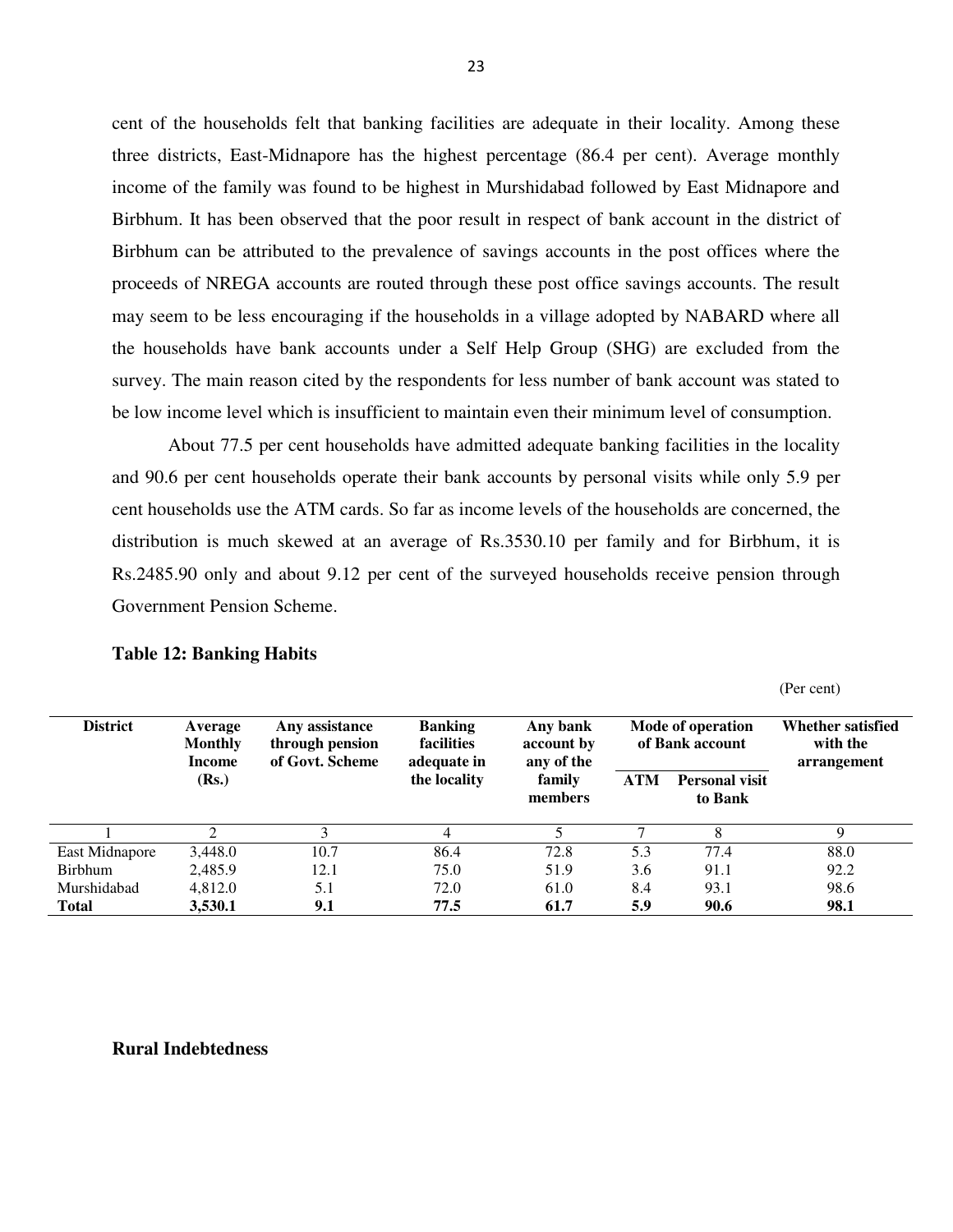The survey has revealed that moneylenders are still a dominant source of rural finance despite wide presence of banks in rural areas and in about 66.5 per cent cases finance is received from village moneylenders at exorbitantly high rate of interest as detailed in Table 6. In 28.1 per cent cases, collateral security is required to be furnished by the borrowers. Among these three districts, dependence on money-lenders is lowest in East Midnapore district and highest in Birbhum. However, in the district of East Midnapore, money-lenders are more formal than two other districts. This is because in the case of former, around 88.6 per cent of households pay interest to the money-lenders, followed by Birbhum and Murshidabad. In the latter two districts, money lenders are giving loans with some terms and conditions. Sometimes they do not insist on collateral; but if the loan is not repaid within the time limit then interest rate may go up even to double. In some other cases, loan is provided by the local money lenders with the condition that they would provide their labour at the time of their need, mostly during the sowing or harvesting season. In local term it is called 'bandha munish'. It is normally observed that mostly the villagers take the loan from the local money lenders for consumption purposes. It can be observed that around 45.3 per cent of the people pay interest to the money lenders (Table 7).

|  | (Per cent) |
|--|------------|
|--|------------|

| <b>District</b> | Source of debt in need |                |                         | No. of cases<br>where | No. of cases<br>where                           | No. of<br>persons                  | Any loan<br>from | If taken, from which<br>bank |            |                          |  |
|-----------------|------------------------|----------------|-------------------------|-----------------------|-------------------------------------------------|------------------------------------|------------------|------------------------------|------------|--------------------------|--|
|                 | <b>Relative</b>        | <b>Friends</b> | <b>Money-</b><br>lender | interest is<br>paid   | collateral<br>security has<br>been<br>furnished | willing<br>to take<br>bank<br>loan | money<br>lenders | Com.<br><b>Bank</b>          | <b>RRB</b> | $Co-op$<br><b>Bank</b>   |  |
|                 | 2                      | 3              | 4                       | 5                     | 6                                               | 7                                  | 8                | 9                            | 10         | 11                       |  |
| East Midnapore  | 8.7                    | 18.5           | 49.5                    | 88.6                  | 49.4                                            | 65.1                               | 51.1             | 66.6                         | 7.13       | 26.1                     |  |
| <b>Birbhum</b>  | 9.3                    | 3.8            | 64.8                    | 53.6                  | 20.2                                            | 79.6                               | 42.6             | 34.7                         | 63.2       | 2.1                      |  |
| Murshidabad     | 13.8                   | 33.0           | 53.2                    | 51.1                  | 17.1                                            | 82.2                               | 33.1             | 64.3                         | 35.7       | $\overline{\phantom{0}}$ |  |
| Total           | 12.5                   | 21.1           | 66.5                    | 63.4                  | 28.1                                            | 76.0                               | 41.7             | 51.4                         | 37.1       | 11.5                     |  |

In the case of district of East Midnapore, in 88.6 per cent cases, people take loans from the village money lenders due to the fact that the areas is extremely busy in agriculture, trade and allied activities and the existence of SHGs. The area has a distinct advantage of having a nearby fishing harbor, cashew nut cultivation and factories for processing and plenty of youth engaged in restaurants within the country and overseas. In the district of Murshidabad, it was observed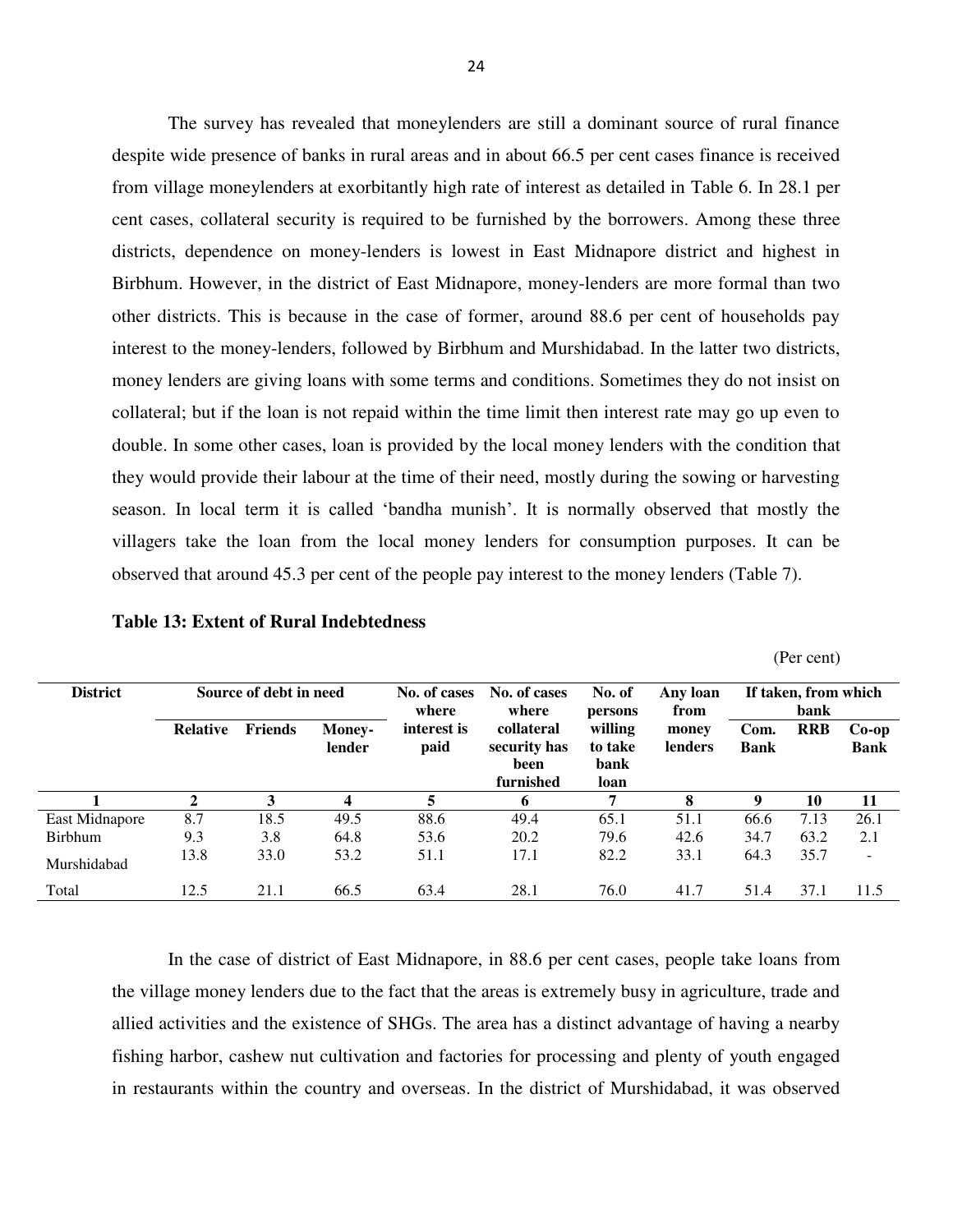that a big section of the population (mostly women) is engaged in *bidi* industry which is very popular in the district.

| Range (Rs.)<br>(Per cent per<br>month) | East Midnapore<br>(No of cases) | <b>Birbhum</b><br>(No of cases) | Murshidabad<br>(No of cases) |
|----------------------------------------|---------------------------------|---------------------------------|------------------------------|
| $2 - 3$                                | 30                              | 8                               | 5                            |
| $>3 - 5$                               | 19                              | 8                               | 10                           |
| $>5 - 7$                               | 5                               | $\mathbf{1}$                    | 1                            |
| $>7 - 10$                              | 5                               | 25                              | 23                           |
| $>10-20$                               | 3                               | 3                               | 3                            |
| <b>Total</b>                           | 62                              | 45                              | 42                           |

 **Table 14: Incidence of Interest Rates in Rural Areas** 

Data suggest that 76.0 per cent households are willing to take loan from the banks due to comparatively lower interest rates in the banks and 51.4 per cent households have availed loan from the commercial banks, while 37.1 per cent households have availed the same from the RRBs. In case of the district of Birbhum, having a sizeable tribal population, loans floated by commercial banks and RRBs are very less due to the fact that the families do not have any meaningful income and lack of direction in business plans.

Results reveal that 73.2 per cent households have their nearest branch of the bank within a distance of 5 kms and 70.2 per cent households find the behavior of the banks is friendly and in 22.5 per cent cases, households find that the banks are either indifferent or non-cooperative in its approach. Around 95.8 per cent households still place their faith in Indian banking and in 72.9 per cent of the cases, friends and relatives is still a dominant source of information in banking. About 79.9 per cent households seek simplification of procedures and documentation for getting loans and this has become a great reason for dominance of village of moneylenders.

The survey has further revealed that 68.1 per cent households are aware of the opportunities of the bank loans at a lower rate of interest and this again points to the need of spread of financial literacy in the rural areas. During the survey, it has been observed that, on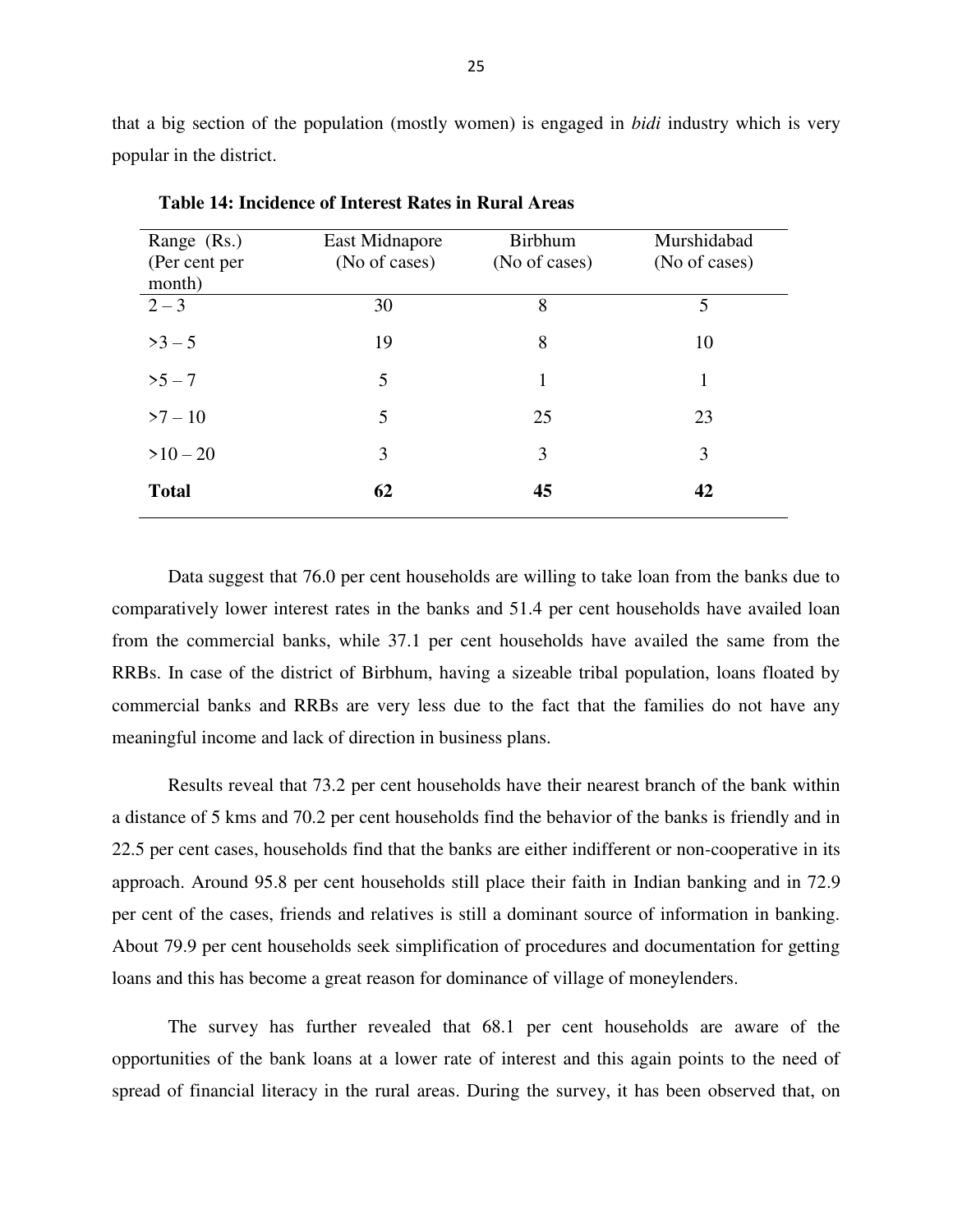some occasions, people do not know whether they can deposit their own money for saving in the bank accounts opened for the receipt of their NREGA proceeds.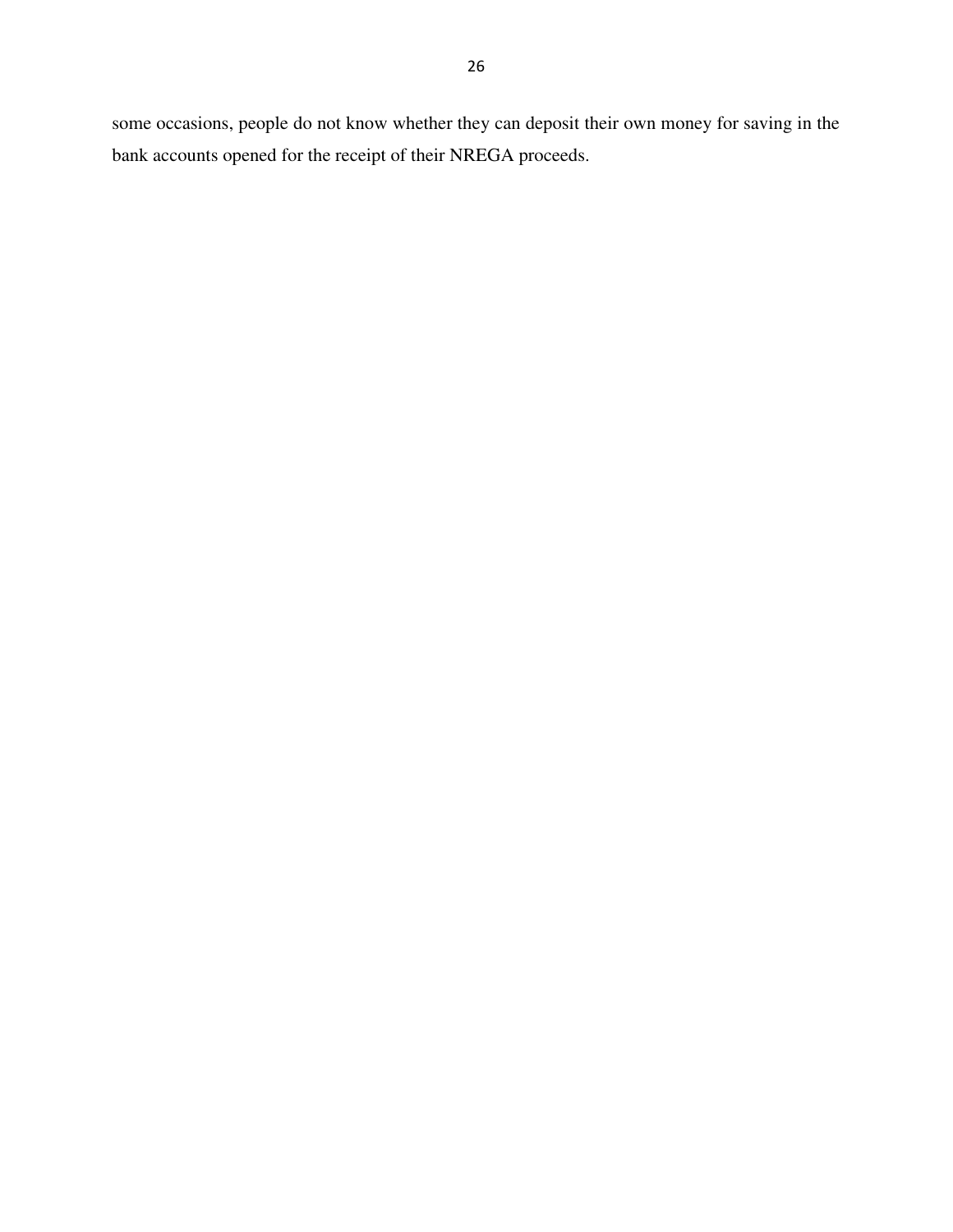## **Table 15: People and Indian Banking**

| District       | Whether<br>aware               | Whether getting |               | If yes, reasons for |                             | Faith                       |          | in Distance to nearest | Behaviour | of     | bank               |
|----------------|--------------------------------|-----------------|---------------|---------------------|-----------------------------|-----------------------------|----------|------------------------|-----------|--------|--------------------|
|                | of lower interest              | bank loans      |               |                     |                             | Indian Banks bank (in kms.) |          |                        | employees |        |                    |
|                | rates in banks                 | difficult       |               |                     |                             |                             |          |                        |           |        |                    |
|                |                                |                 | fill-<br>Form |                     | Insistence Lack of business |                             | $\leq$ 5 | $6-10$ kms             | Friendly  | Indiff | Non<br>$_{\rm CO}$ |
|                |                                |                 | up difficult  | <sub>on</sub>       | plan                        |                             | kms      |                        |           | erent  | operative          |
|                |                                |                 |               | collateral          |                             |                             |          |                        |           |        |                    |
|                |                                |                 |               | security            |                             |                             |          |                        |           |        |                    |
|                | <sup><math>\gamma</math></sup> | 3               | 4             |                     | 6                           | 8                           | 9        | 10                     |           | 12     | 13                 |
| East           | 77.7                           | 46.6            | 43.7          | 30.1                | 25.3                        | 89.3                        | 79.6     | 20.4                   | 85.4      | 1.9    | 4.8                |
| Midnapore      |                                |                 |               |                     |                             |                             |          |                        |           |        |                    |
| <b>Birbhum</b> | 77.8                           | 69.5            | 41.7          | 55.6                | 16.7                        | 99.0                        | 74.1     | 25.9                   | 73.1      | 11.1   | 7.4                |
| Murshidabad    | 50.8                           | 67.8            | 52.5          | 76.3                | 17.8                        | 98.3                        | 66.9     | 23.7                   | 54.2      | 24.6   | 15.3               |
| <b>Total</b>   | 68.1                           | 61.7            | 49.2          | 55.1                | 19.7                        | 95.8                        | 73.2     | 17.1                   | 70.2      | 13.1   | 9.4                |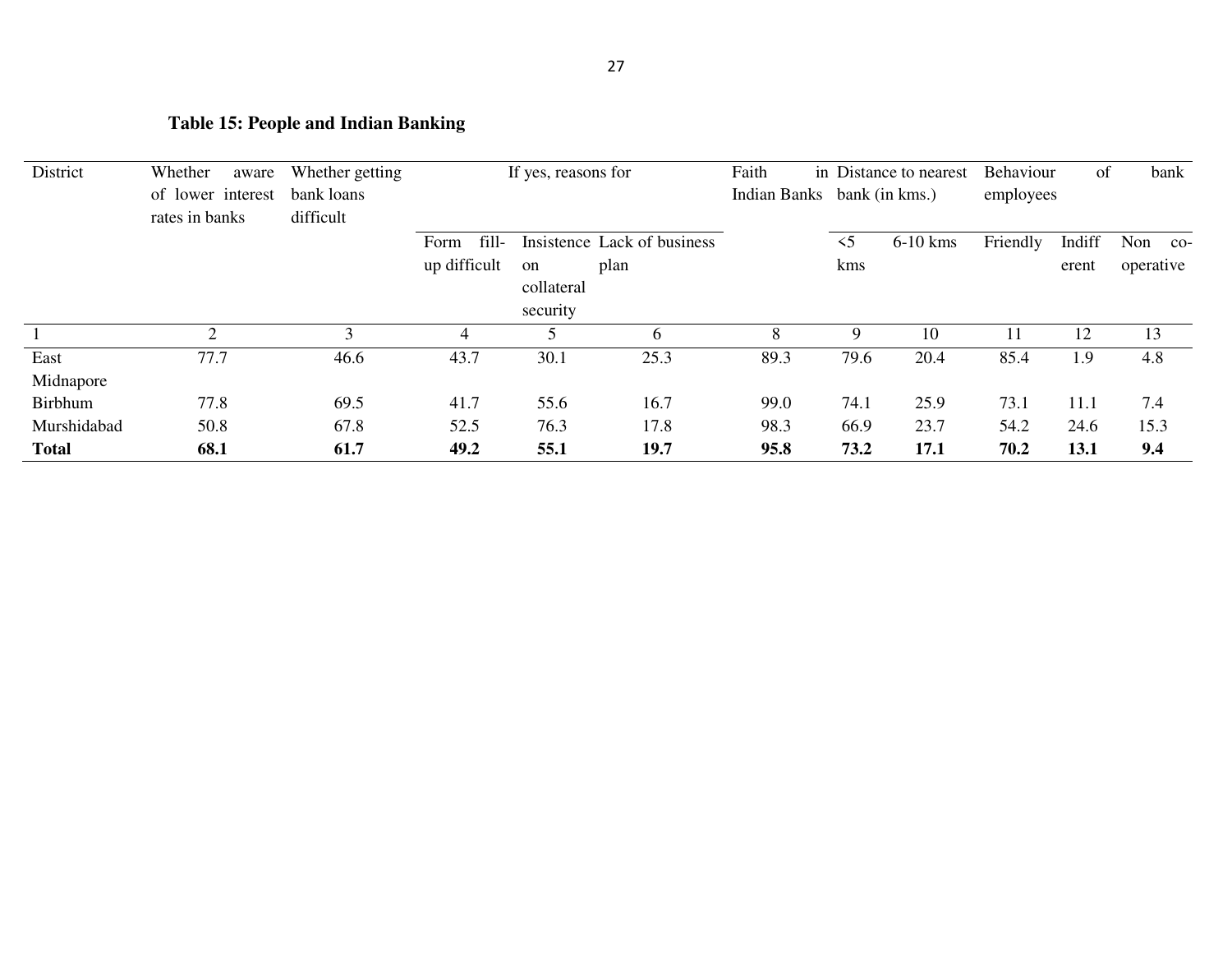#### **VI: Conclusion**

The issue of financial inclusion has received large importance in India during the recent period. India had invested considerable amount of resources in expanding its banking network with the objective of reaching to the people. During the last 40 years huge infrastructure has been created in the banking sector. However, this large infrastructure that has penetrated even remote rural areas is able to serve only a small part of the potential customers. While India is at very high growth path, almost at the two-digit level, majority of the people are out of the growth process. This is neither desirable nor sustainable for the nation. We also know that one of most important driving forces of growth is institutional finance. Therefore, it is now realized that unless all the people of the society are brought under the ambit of institutional finance the benefit of high growth will not percolate down and by that process majority of the population will be deprived of the high growth. Thus financial inclusion is not only socio-political imperative but also an economic one. It is observed from the study that although there has been an improvement in outreach activity, heterogeneity across states has increased. Gap between rural and urban areas in respect of outreach is also prevalent even after the reform period. While significant improvement has taken place in credit/loan account in the urban households, the situation has become worse for the rural households.

We have developed an index of financial inclusion using data on three dimensions of financial inclusion. This is useful to monitor the progress of policy initiatives for financial inclusion in a country/state over a period of time. The result shows that in the group of 23 states for which a 3 dimensional IFI has been estimated by using data on 3 dimensions of financial inclusion, Maharashtra leads with the highest value of IFI followed by Karnataka. Only two states belong to the high IFI group with IFI values of 0.5 or more. Another five states, viz., Kerala, Tamil Nadu, Andhra Pradesh, Punjab and Himachal Pradesh form the group of medium IFI states with IFI values between 0.3 and 0.5. All other states have a low IFI values, hovering between 0.0 and 0.3. It is interesting to note that all the Southern states are at the high or medium level of financial inclusion and all the Eastern, North-Eastern and Central states are in the low level of financial inclusion. West Bengal and Gujarat, being the developed states of India, ranked  $11<sup>th</sup>$ and  $12<sup>th</sup>$ , respectively in financial inclusion. Further, out of 7 North-Eastern States, four states at the lowest rank of financial inclusion. It can also be stated that no significant achievement has taken place in financial inclusion in the country since 2005-06, from which the initiatives had started in the country. As a case study of our research, we have conducted a survey in three districts of West Bengal, viz., East Medinipur, Birbhum and Murshidabad. The survey results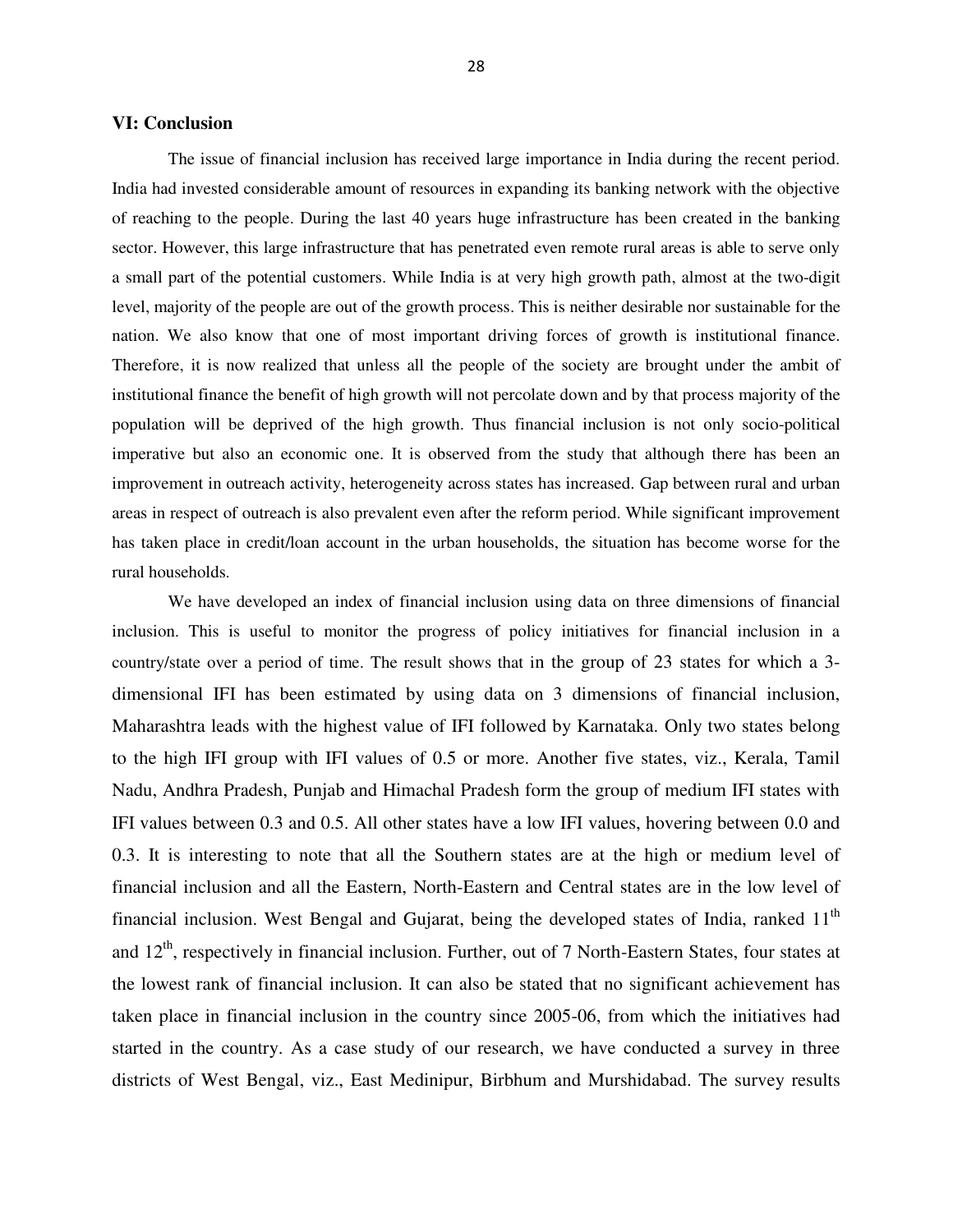revealed that over 44 per cent of the population in the three districts surveyed is dependent on cultivation. About 61.7 per cent of the households had opened an account with a commercial bank or RRB or a cooperative society. Remaining 38 per cent feel that they do not have sufficient income to open an account in the bank. About 77.5 per cent of the respondents feel that that there are adequate banking facilities in the locality. The survey has revealed that moneylenders are still a dominant source of rural finance despite wide presence of banks in rural areas and in about 66.5 per cent cases finance is received from village moneylenders at exorbitantly high rate of interest. In 28.1 per cent cases, collateral security is required to be provided by the borrowers. It is found that 76.0 per cent households are willing to take loan from the banks due to comparatively lower interest rates in the banks and 51.4 per cent households have availed loan from the commercial banks, while 37.1 per cent households have availed the same from the RRBs. In case of the district of Birbhum, having a sizeable tribal population, loans floated by commercial banks and RRBs are very less due to the fact that the families do not have any meaningful income and lack of direction in business plans.

Results reveal that 73.2 per cent households have their nearest branch of the bank within a distance of 5 kms. The survey has further revealed that 68.1 per cent households are aware of the opportunities of the bank loans at a lower rate of interest and this again points to the need of spread of financial literacy in the rural areas.

In a nutshell, it is observed that although various measures have been undertaken for financial inclusion, the success is not found to be considerable. However, only supply side factor is not responsible for the financial exclusion. Demand side factor is also equally responsible. And there is a need to solve both these problems with the help of appropriate policies. Banks should look at financial inclusion both as a business opportunity and as a social responsibility. Apart from formal banking institutions the role of the self-help group movement and microfinance institutions (MFIs) is important to improve financial inclusion. However, some regulatory procedures for MFIs may have to be evolved in consultations with MFIs, consumers and the government. Political interference in the financial system should be avoided in order to maintain the viability of the formal financial institutions. The risk elements of small and marginal farmers and other vulnerable groups have to be taken into account in framing policies for financial inclusion. Banking correspondent model has to be made more effective, by involving more local people. Proper BC model can take care of problems of supply and demand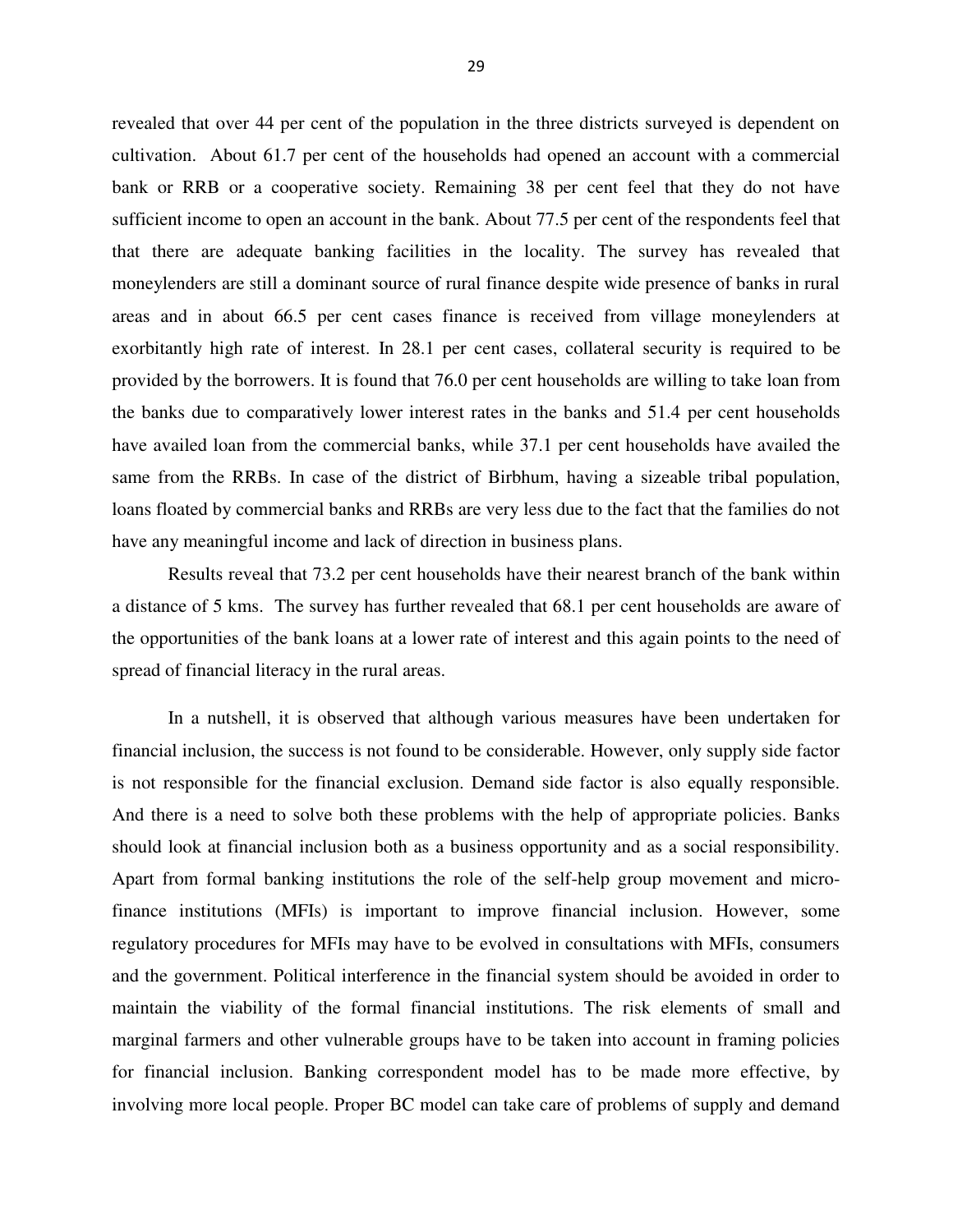factors to a greater extent. In fact, providing the banking service is not sufficient. Many rural people still are not aware of banking products and they are reluctant to take the advantage of banking facilities. Because of various formalities involved in availing loans etc. they are scared of going to bank and hence go to the moneylenders. But since BC is recruited from the local people they can solve these problems. On the one hand, they can do the formalities on behalf of the illiterate or semi-literate people and at the same time they would educate them how to benefit from the banking service in an effective manner. Above all, whole-hearted effort is called for from all the corners of the society, viz., banks, beneficiaries and regulators in order to make financial inclusion more meaningful and effective.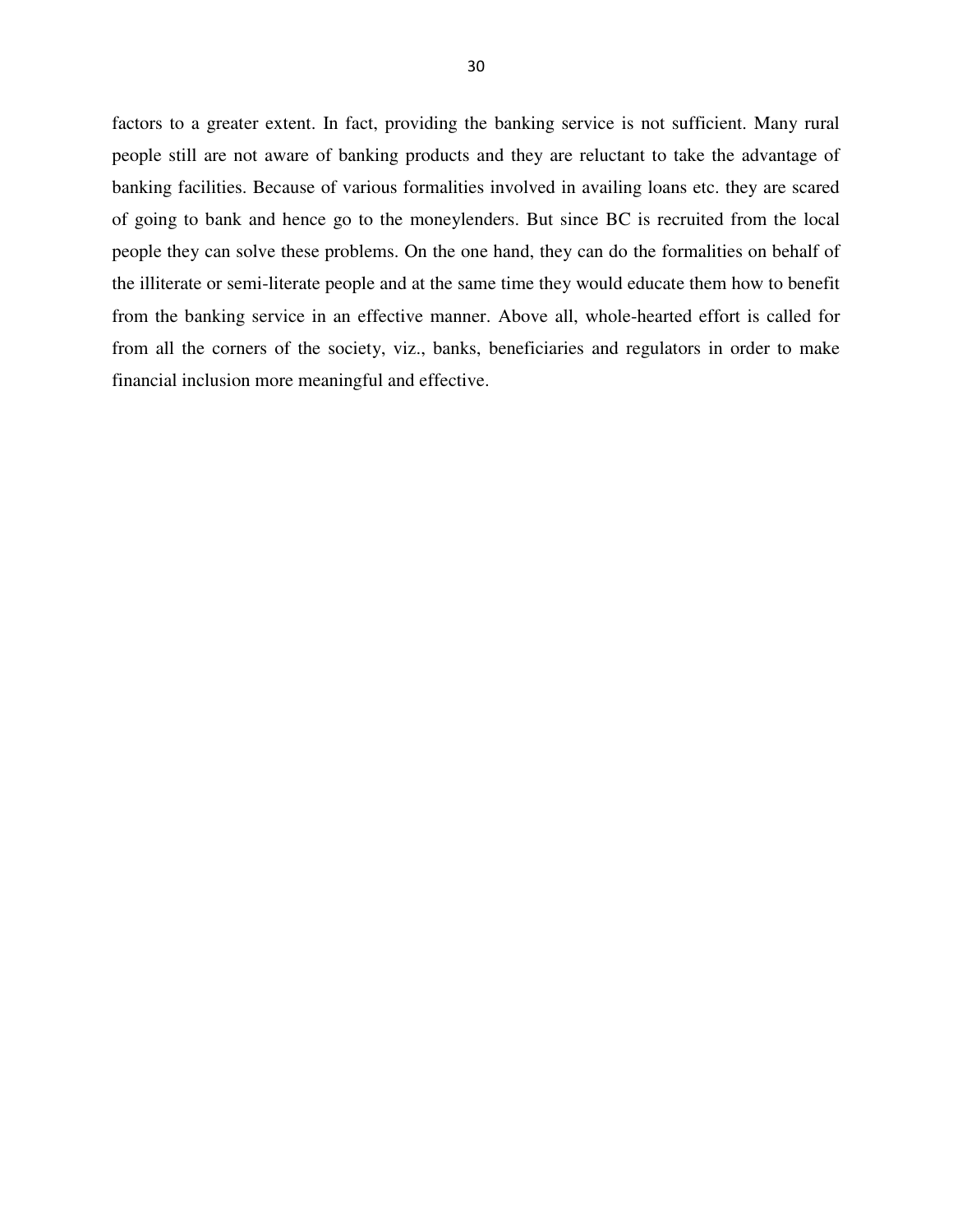|                         | across Size Classes of Lanu, 2005<br><b>Size Class of Land Owned</b> |                  |                  |                  |                  |                  |                  |                  |  |  |  |  |
|-------------------------|----------------------------------------------------------------------|------------------|------------------|------------------|------------------|------------------|------------------|------------------|--|--|--|--|
| <b>State</b>            | $0.01$                                                               | $0.01 - 0.4$     | $0.4 - 1.00$     | $1.01 - 2.00$    | $2.01 - 4.00$    | $4.01 - 10.00$   | $10.00+$         | <b>All Sizes</b> |  |  |  |  |
| <b>Formal Sources</b>   |                                                                      |                  |                  |                  |                  |                  |                  |                  |  |  |  |  |
| Assam                   | 3.1                                                                  | 29.1             | 37.8             | 45.2             | 46.4             | 23               | na               | 72.4             |  |  |  |  |
| Gujarat                 | 10.1                                                                 | 34.8             | 40.7             | 65.2             | 84.9             | 80.2             | 100              | 69.5             |  |  |  |  |
| Haryana                 | 24.6                                                                 | 46.5             | 71               | 62               | 86.4             | 59.4             | 74.7             | 67.6             |  |  |  |  |
| Jharkhand               | 64.5                                                                 | 70.8             | 34.5             | 87.6             | 60.5             | 98               | 100              | 64.1             |  |  |  |  |
| Karnataka               | 15.6                                                                 | 33.4             | 62.1             | 58.7             | 73.4             | 87               | 97               | 68.9             |  |  |  |  |
| Kerala                  | 64.8                                                                 | 76.1             | 86.8             | 92.9             | 96.4             | 67.3             | 70.3             | 82.3             |  |  |  |  |
| <b>UP</b>               | 20.2                                                                 | 29.8             | 56.7             | 68.5             | 79.8             | 88.5             | 98.2             | 60.3             |  |  |  |  |
| Rajasthan               | 6.2                                                                  | 19.2             | 22.4             | 32.9             | 40.1             | 41.9             | 38.2             | 34.2             |  |  |  |  |
| West Bengal             | 23.4                                                                 | 42.7             | 63.1             | 80.1             | 75.4             | 21.3             | na               | 58.0             |  |  |  |  |
| Uttaranchal             | $\boldsymbol{0}$                                                     | 78.7             | 82.8             | 76.7             | 7.3              | $\boldsymbol{0}$ | $\boldsymbol{0}$ | 76.1             |  |  |  |  |
| Tripura                 | 77.3                                                                 | 74.4             | 85.9             | $\boldsymbol{0}$ | $\boldsymbol{0}$ | $\boldsymbol{0}$ | $\boldsymbol{0}$ | 79.7             |  |  |  |  |
| Sikkim                  | $\boldsymbol{0}$                                                     | 85.2             | 42.2             | 23.7             | 35               | $\boldsymbol{0}$ | $\boldsymbol{0}$ | 57.8             |  |  |  |  |
| Nagaland                | 1.5                                                                  | 12.9             | 61.2             | 71.2             | 97.8             | $\boldsymbol{0}$ | $\boldsymbol{0}$ | 68.8             |  |  |  |  |
| Mizoram                 | $\boldsymbol{0}$                                                     | 23.2             | 86               | 65.6             | $\boldsymbol{0}$ | $\boldsymbol{0}$ | $\boldsymbol{0}$ | 77.3             |  |  |  |  |
| Meghalaya               | $\boldsymbol{0}$                                                     | $\boldsymbol{0}$ | $\boldsymbol{0}$ | $\boldsymbol{0}$ | 36.8             | $\boldsymbol{0}$ | $\boldsymbol{0}$ | 6.0              |  |  |  |  |
| Manipur                 | $\boldsymbol{0}$                                                     | 36.5             | 2.8              | 7.3              | 16.7             | $\boldsymbol{0}$ | na               | 18.2             |  |  |  |  |
| MP                      | 10.4                                                                 | 35.4             | 43.4             | 52.7             | 46.8             | 73.1             | 83.9             | 56.9             |  |  |  |  |
| Chhattisgarh            | 47.1                                                                 | 26.6             | 50.1             | 80.4             | 70.7             | 88.5             | 100              | 72.4             |  |  |  |  |
| Jammu & Kashmir         | $\boldsymbol{0}$                                                     | 60.9             | 61.6             | 73.9             | 88.9             | 0.1              | Na               | 67.6             |  |  |  |  |
| Himachal Pradesh        | $\boldsymbol{0}$                                                     | 50.8             | 77.8             | 79.4             | 54.8             | 92.3             | Na               | 65.3             |  |  |  |  |
| AP                      | 16.9                                                                 | 19.3             | 25.1             | 26.6             | 41.5             | 48.6             | 49.5             | 31.4             |  |  |  |  |
| <b>Bihar</b>            | 36.5                                                                 | 20.8             | 47               | 66.1             | 63.4             | 19.6             | 70.1             | 39.2             |  |  |  |  |
| Maharashtra             | 58.3                                                                 | 83.2             | 80.2             | 78.8             | 83.8             | 88.7             | 91.1             | 83.8             |  |  |  |  |
| Orissa                  | 64.7                                                                 | 62.4             | 77.1             | 72.1             | 88.4             | 96.9             | 13.2             | 74.8             |  |  |  |  |
| Punjab                  | 24.8                                                                 | 29.2             | 65.6             | 49.1             | 61.2             | 47.5             | 30.1             | 47.9             |  |  |  |  |
| Tamil Nadu              | 19.1                                                                 | 37.4             | 46               | 61.5             | 65.2             | 74.3             | 82.9             | 53.4             |  |  |  |  |
| All India               | 22.6                                                                 | 43.3             | 52.8             | 57.6             | 65.1             | 68.8             | 67.6             | 57.7             |  |  |  |  |
| <b>Informal sources</b> |                                                                      |                  |                  |                  |                  |                  |                  |                  |  |  |  |  |
| Assam                   | 96.9                                                                 | 70.9             | 62.2             | 54.8             | 53.6             | 77               | Na               | 27.6             |  |  |  |  |
| Gujarat                 | 89.9                                                                 | 65.2             | 59.3             | 34.8             | 15.1             | 19.8             | $\boldsymbol{0}$ | 30.5             |  |  |  |  |
| Haryana                 | 75.4                                                                 | 53.5             | 29               | 38               | 13.6             | 40.6             | 25.3             | 32.4             |  |  |  |  |
| Jharkhand               | 35.5                                                                 | 29.2             | 65.5             | 12.4             | 39.5             | $\sqrt{2}$       | $\boldsymbol{0}$ | 35.9             |  |  |  |  |
| Karnataka               | 84.4                                                                 | 66.6             | 37.9             | 41.3             | 26.6             | 13               | 3                | 31.1             |  |  |  |  |
| Kerala                  | 35.2                                                                 | 23.9             | 13.2             | 7.1              | 3.6              | 32.7             | 29.7             | 17.7             |  |  |  |  |
| $\mathbf{U}\mathbf{P}$  | 79.8                                                                 | 70.2             | 43.3             | 31.5             | 20.2             | 11.5             | 1.8              | 39.7             |  |  |  |  |
| Rajasthan               | 93.8                                                                 | 80.8             | 77.6             | 67.1             | 59.9             | 58.1             | 61.8             | 65.8             |  |  |  |  |
| West Bengal             | 76.6                                                                 | 57.3             | 36.9             | 19.9             | 24.6             | 78.7             | Na               | 42               |  |  |  |  |
| Uttaranchal             | 100                                                                  | 21.3             | 17.2             | 23.3             | 92.7             | 100              | 100              | 23.9             |  |  |  |  |

**Table A1: Percentage Distribution of Outstanding Loans by Formal and Informal Source across Size Classes of Land, 2003**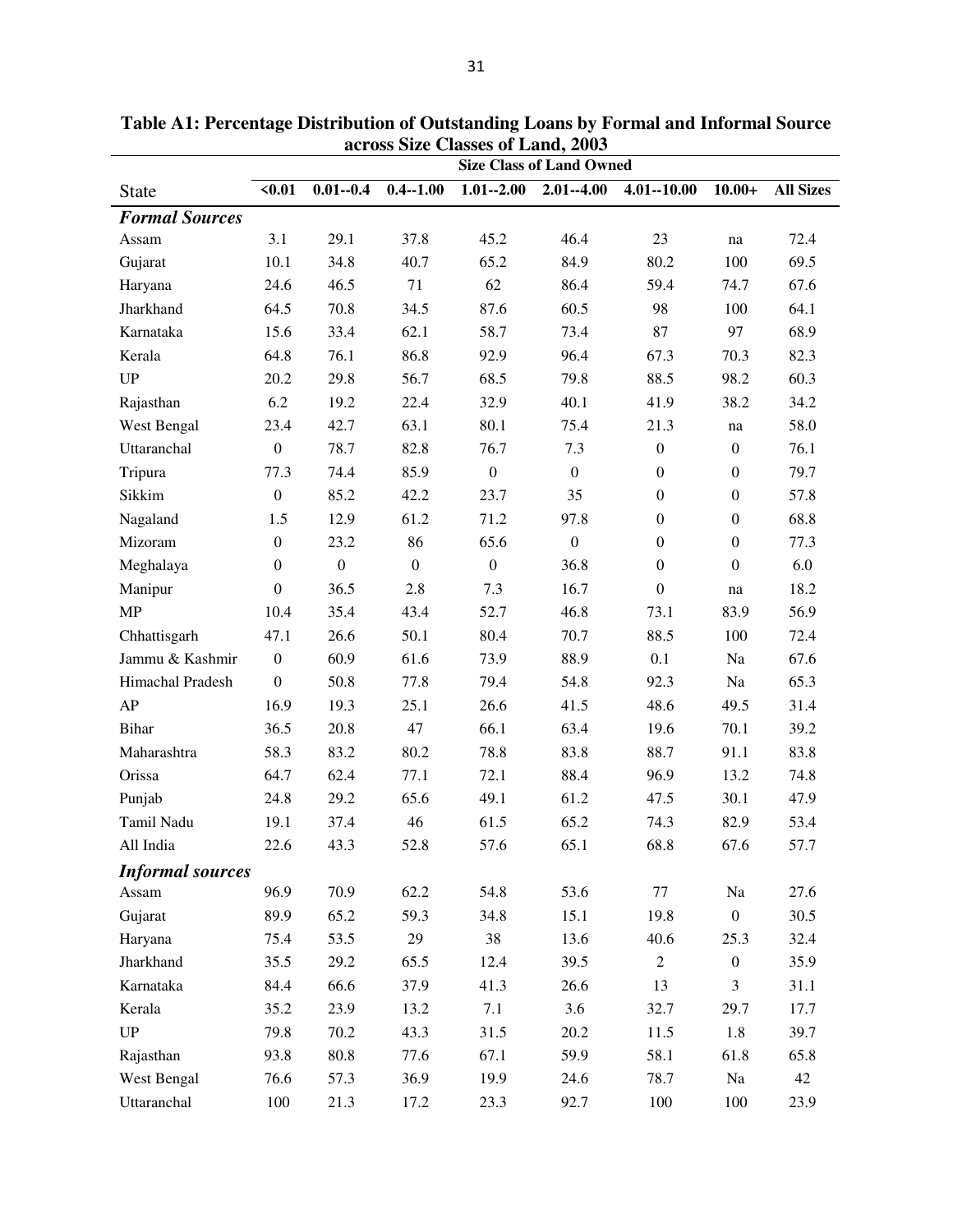| Tripura          | 22.7 | 25.6 | 14.1 | 100  | 100  | 100  | 100          | 20.3 |
|------------------|------|------|------|------|------|------|--------------|------|
| Sikkim           | 100  | 14.8 | 57.8 | 76.3 | 65   | 100  | 100          | 42.2 |
| Nagaland         | 98.5 | 87.1 | 38.8 | 28.8 | 2.2  | 100  | 100          | 31.2 |
| Mizoram          | 100  | 76.8 | 14   | 34.4 | 100  | 100  | 100          | 22.7 |
| Meghalaya        | 100  | 100  | 100  | 100  | 63.2 | 100  | 100          | 94   |
| Manipur          | 100  | 63.5 | 97.2 | 92.7 | 83.3 | 100  | Na           | 81.8 |
| MP               | 89.6 | 64.6 | 56.6 | 47.3 | 53.2 | 26.9 | 16.1         | 43.1 |
| Chhattisgarh     | 52.9 | 73.4 | 49.9 | 19.6 | 29.3 | 11.5 | $\mathbf{0}$ | 27.6 |
| Jammu & Kashmir  | 100  | 39.1 | 38.4 | 26.1 | 11.1 | 99.9 | Na           | 32.4 |
| Himachal Pradesh | 100  | 49.2 | 22.2 | 20.6 | 45.2 | 7.7  | Na           | 34.7 |
| AP               | 83.2 | 80.9 | 75   | 73.4 | 58.4 | 51.4 | 50.5         | 68.5 |
| <b>Bihar</b>     | 63.5 | 79.2 | 53   | 33.8 | 36.6 | 80.4 | 29.9         | 58.5 |
| Maharashtra      | 41.6 | 16.8 | 19.8 | 21   | 16.2 | 11.3 | 8.9          | 16.2 |
| Orissa           | 35.4 | 37.5 | 22.8 | 27.9 | 11.7 | 3.2  | 86.8         | 25.1 |
| Punjab           | 75.2 | 71   | 34.5 | 50.9 | 38.8 | 52.4 | 70           | 52.1 |
| Tamil Nadu       | 80.9 | 62.5 | 53.9 | 38.6 | 34.7 | 25.7 | 17.2         | 46.5 |
| All India        | 77.4 | 56.7 | 47.2 | 42.4 | 34   | 31.2 | 32.8         | 42.3 |

Source: Calculated from NSSO (2005)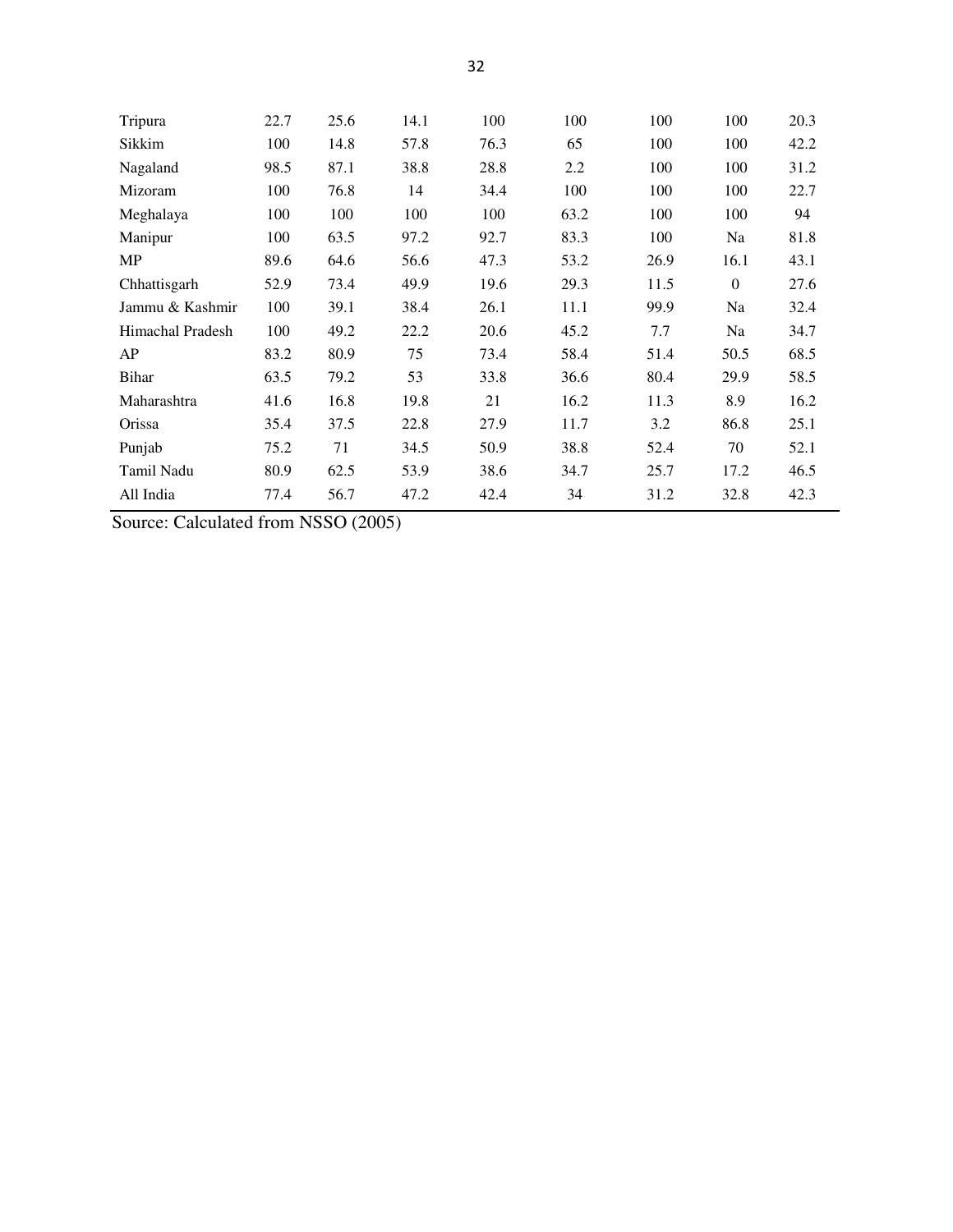| <b>Name of Districts</b> |         |         | No. accounts per Branch |         |         | No of Accounts per 100 adult persons* |         |         |         | No. of Adult Population per branch* |         |         |  |
|--------------------------|---------|---------|-------------------------|---------|---------|---------------------------------------|---------|---------|---------|-------------------------------------|---------|---------|--|
|                          | 1980-81 | 1990-91 | 2000-01                 | 2009-10 | 1980-81 | 1990-91                               | 2000-01 | 2009-10 | 1980-81 | 1990-91                             | 2000-01 | 2009-10 |  |
| Bankura                  | 2,856   | 3,705   | 5,520                   | 7,112   | 13      | 36                                    | 49      | 55      | 22,025  | 10,276                              | 11,286  | 12,863  |  |
| Bardhaman                | 5,103   | 6,464   | 7,528                   | 8,724   | 35      | 66                                    | 68      | 76      | 14,763  | 9,802                               | 11,011  | 11,501  |  |
| Birbhum                  | 2,146   | 3,331   | 5,304                   | 7,715   | 14      | 40                                    | 55      | 69      | 14,918  | 8,285                               | 9,646   | 11,119  |  |
| Dakshin Dinajpur         | 2,968   | 14,805  | 3,714                   | 5,846   | 18      | 108                                   | 27      | 37      | 16,308  | 8,941                               | 14,065  | 16,688  |  |
| Darjiling                | 3,817   | 6,625   | 7,011                   | 8,166   | $38\,$  | 81                                    | 81      | 96      | 10,087  | 8,224                               | 8,610   | 8,470   |  |
| Haora                    | 5,405   | 7,918   | 10,331                  | 10,430  | 41      | 63                                    | 87      | 82      | 13,228  | 12,488                              | 11,904  | 12,652  |  |
| Hugli                    | 5,658   | 6,774   | 9,251                   | 10,375  | 37      | 71                                    | 73      | 78      | 15,458  | 9,600                               | 12,620  | 13,313  |  |
| Jalpaiguri               | 3,309   | 4,205   | 5,755                   | 8,069   | 14      | 35                                    | 41      | 50      | 23,717  | 12,024                              | 14,033  | 16,012  |  |
| Koch bihar               | 2,963   | 3,200   | 4,387                   | 6,782   | 13      | 25                                    | 35      | 45      | 23,065  | 12,662                              | 12,585  | 14,978  |  |
| Kolkata                  | 7,163   | 10,252  | 10,348                  | 10,064  | 226     | 312                                   | 334     | 301     | 3,168   | 3,289                               | 3,098   | 3,345   |  |
| Maldah                   | 2,640   | 3,092   | 4,540                   | 7,042   | 10      | 28                                    | 39      | 51      | 25,595  | 10,981                              | 11,559  | 13,751  |  |
| Murshidabad              | 3,154   | 3,847   | 5,641                   | 8,247   | 41      | 33                                    | 41      | 28      | 7,684   | 11,823                              | 13,715  | 28,965  |  |
| Nadia                    | 4,462   | 5,225   | 7,509                   | 9,174   | 22      | 43                                    | 50      | 53      | 19,973  | 12,253                              | 15,150  | 17,418  |  |
| North 24 Parganas        | 6,146   | 8,465   | 11,373                  | 11,662  | 68      | 84                                    | 90      | 48      | 10,344  | 13,492                              | 15,546  | 14,825  |  |
| Medinipur                | 3,200   | 3,858   | 5,345                   | 4,051   | 12      | 35                                    | 46      | 31      | 26,235  | 11,000                              | 11,520  | 13,173  |  |
| Puruliya                 | 2,401   | 4,355   | 5,702                   | 6,808   | 13      | 35                                    | 45      | 48      | 18,709  | 12,575                              | 12,728  | 14,115  |  |
| South 24 Parganas        | 6,146   | 5,200   | 7,912                   | 8,775   |         |                                       |         |         |         |                                     |         |         |  |
| Uttar Dinajpur           | 2,968   | 7,164   | 3,952                   | 6,306   |         |                                       |         |         |         |                                     |         |         |  |
| West Bengal              | 5,046   | 6,265   | 8,095                   | 8,966   | 40      | 68                                    | 75      | 77      | 12,697  | 9,173                               | 10,800  | 11,665  |  |

## **Table A2: Outreach of Scheduled Commercial Banks in India**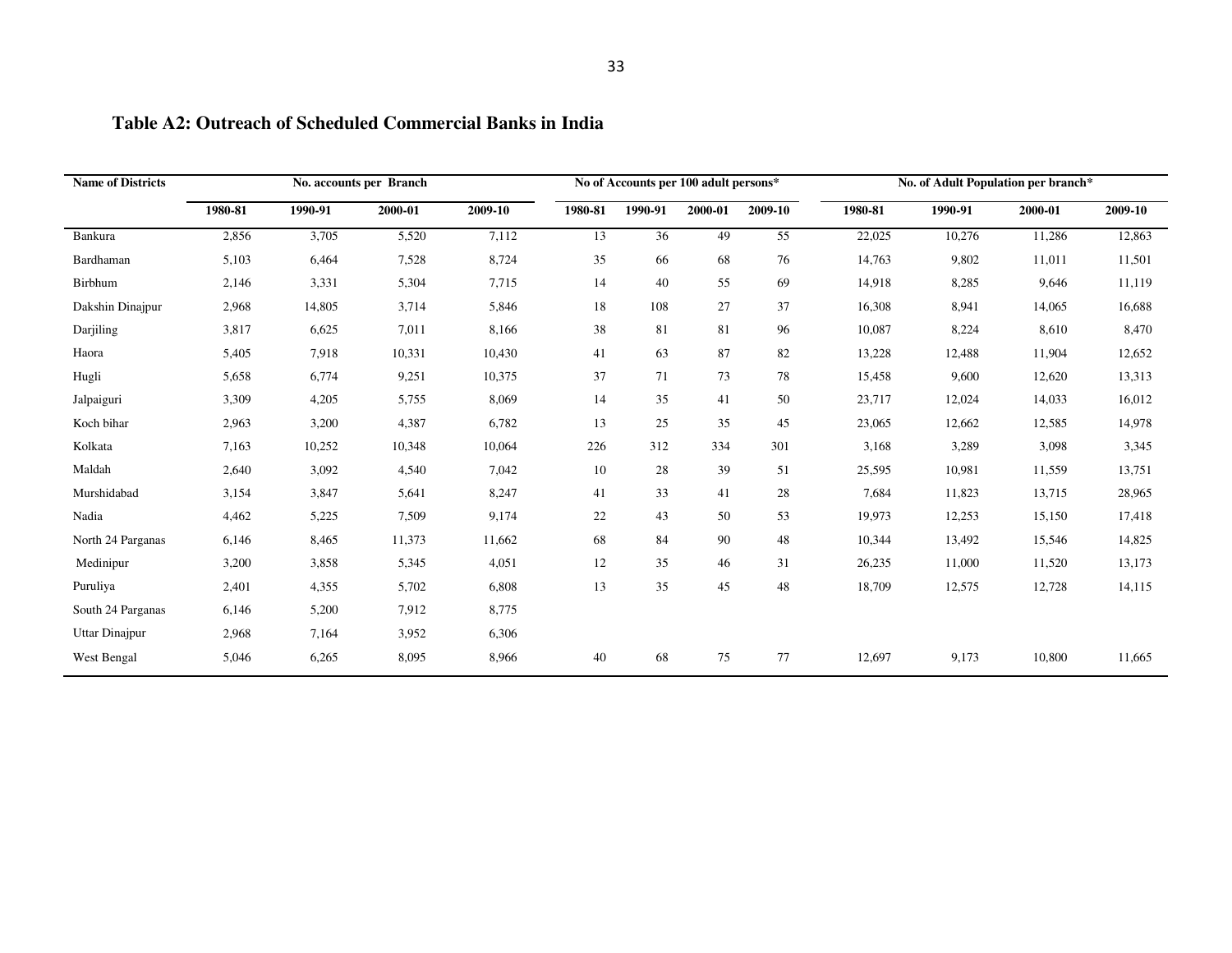|                    |        |        | Percapita Deposits |         |       | Percapita Credits |        |         |      |       | C/D Ratio |      |
|--------------------|--------|--------|--------------------|---------|-------|-------------------|--------|---------|------|-------|-----------|------|
|                    | 1980   | 1990   | 2000               | 2009    | 1980  | 1990              | 2000   | 2009    | 1980 | 1990  | 2000      | 2009 |
| 24 Parganas N      | 543    | 30     | 6,101              | 5,018   | 85    | 15                | 783    | 4,213   | 15.6 | 49.0  | 12.8      | 84.0 |
| 24 Parganas S      |        |        |                    |         |       |                   |        |         | 15.6 | 56.3  | 15.7      | 32.4 |
| <b>Bankura</b>     | 211    | 1,045  | 4,201              | 12,408  | 58    | 375               | 969    | 3,696   | 27.3 | 35.9  | 23.1      | 29.8 |
| <b>Bardhaman</b>   | 842    | 3,030  | 9,981              | 28,502  | 291   | 923               | 2,202  | 9,073   | 34.5 | 30.5  | 22.1      | 31.8 |
| <b>Birbhum</b>     | 277    | 1,250  | 5,003              | 14,694  | 86    | 512               | 1,283  | 4,323   | 30.9 | 40.9  | 25.7      | 29.4 |
| Dinajpur           | 144    | 124    | 2,421              | 7,620   | 64    | 150               | 737    | 3,932   | 44.1 | 121.2 | 30.4      | 51.6 |
| <b>Darjiling</b>   | 998    | 3,409  | 12,849             | 33,367  | 278   | 1,429             | 3,268  | 19,545  | 27.9 | 41.9  | 25.4      | 58.6 |
| Haora              | 973    | 2,744  | 10,227             | 27,532  | 207   | 759               | 1,758  | 7,961   | 21.3 | 27.7  | 17.2      | 28.9 |
| Hugli              | 727    | 2,777  | 7,747              | 21,517  | 163   | 912               | 1,297  | 5,209   | 22.4 | 32.8  | 16.7      | 24.2 |
| <b>Jalpaiguri</b>  | 316    | 1,468  | 5,107              | 11,742  | 143   | 577               | 934    | 4,113   | 45.2 | 39.3  | 18.3      | 35.0 |
| Koch bIhar         | 206    | 74     | 2,756              | 7,711   | 67    | 90                | 900    | 4,215   | 32.6 | 121.3 | 32.6      | 54.7 |
| Kolkata            | 11,970 | 36,288 | 97,946             | 317,005 | 9,288 | 24,340            | 67,276 | 276,363 | 77.6 | 67.1  | 68.7      | 87.2 |
| <b>Maldah</b>      | 155    | 106    | 3,452              | 10,173  | 76    | 124               | 888    | 4,652   | 49.1 | 116.7 | 25.7      | 45.7 |
| Murshidabad        | 717    | 82     | 3,295              | 5,476   | 230   | 61                | 890    | 1,996   | 32.1 | 74.2  | 27.0      | 36.4 |
| <b>Nadia</b>       | 366    | 73     | 4,812              | 12,988  | 123   | 41                | 1,012  | 3,778   | 33.7 | 56.7  | 21.0      | 29.1 |
| Medinipur          | 448    | 124    | 9,903              | 15,859  | 108   | 93                | 2,120  | 5,177   | 24.0 | 74.9  | 21.4      | 32.6 |
| Puruliya           | 247    | 109    | 4,475              | 12,115  | 58    | 50                | 841    | 2,618   | 23.4 | 45.5  | 18.8      | 21.6 |
| <b>WEST BENGAL</b> | 1,522  | 3,698  | 13,190             | 34,336  | 866   | 2,200             | 5,858  | 22,876  | 56.9 | 59.5  | 44.4      | 66.6 |

**Table A3: State-wise Pattern of Deposits, Loans and CD Ratio**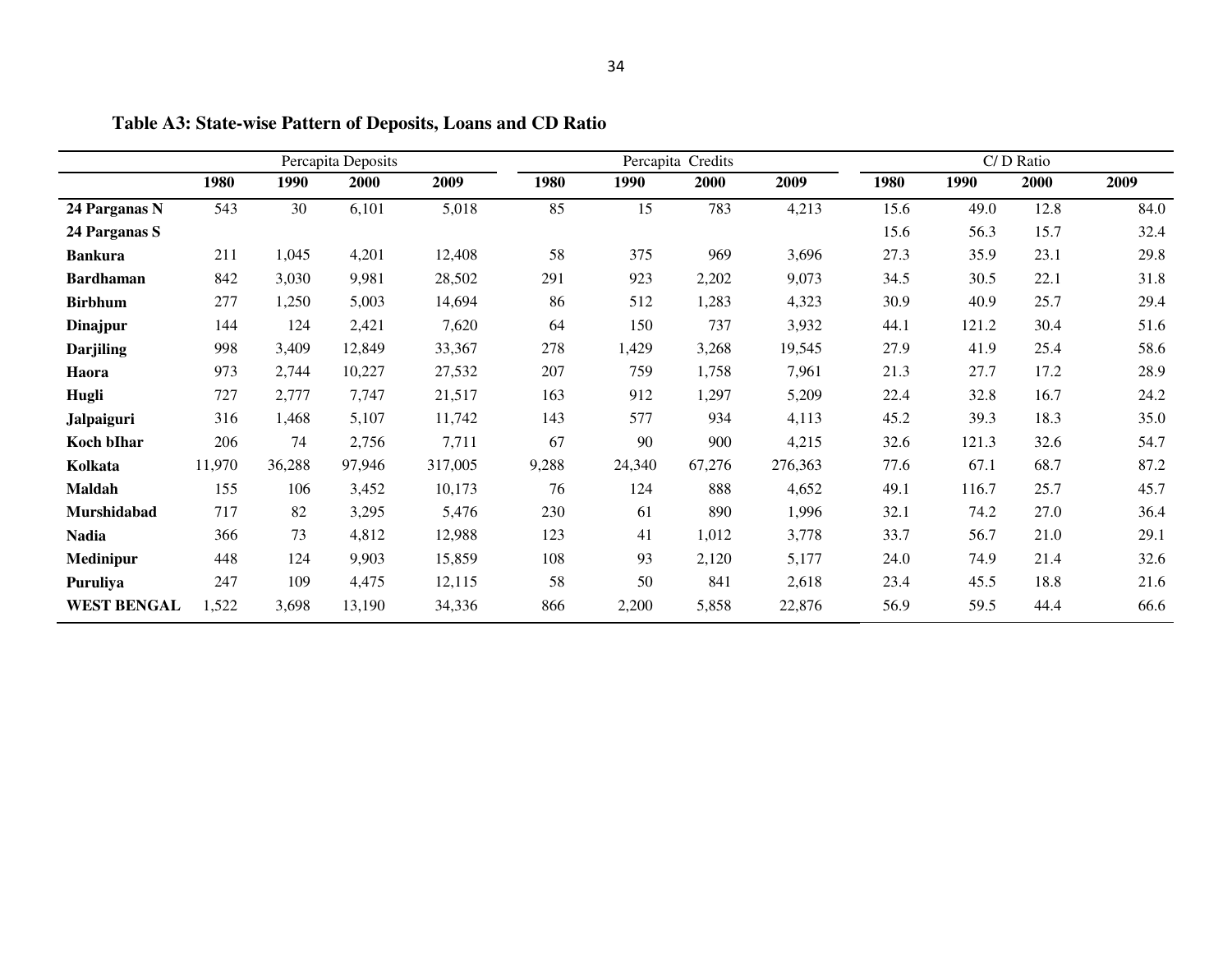| <b>States</b>                     | $D_1$ | D <sub>2</sub> | $D_3$ | <b>IFI</b> | <b>IFI</b><br><b>Rank</b> |  |
|-----------------------------------|-------|----------------|-------|------------|---------------------------|--|
| <b>High Financial Inclusion</b>   |       |                |       |            |                           |  |
| <b>KERALA</b>                     | 0.808 | 0.814          | 0.369 | 0.604      | $\mathbf{1}$              |  |
| <b>KARNATAKA</b>                  | 0.734 | 0.466          | 0.518 | 0.557      | $\overline{2}$            |  |
| <b>Medium Financial Inclusion</b> |       |                |       |            |                           |  |
| <b>PUNJAB</b>                     | 0.457 | 0.682          | 0.395 | 0.496      | 3                         |  |
| <b>TAMIL NADU</b>                 | 0.712 | 0.411          | 0.421 | 0.495      | $\overline{4}$            |  |
| <b>MAHARASHTRA</b>                | 0.462 | 0.284          | 1.000 | 0.483      | 5                         |  |
| <b>ANDHRA</b>                     |       |                |       |            |                           |  |
| <b>PRADESH</b>                    | 0.543 | 0.292          | 0.420 | 0.409      | 6                         |  |
| <b>HIMACHAL</b><br><b>PRADESH</b> | 0.431 | 0.398          | 0.245 | 0.353      | $\tau$                    |  |
| <b>HARYANA</b>                    | 0.403 | 0.470          | 0.185 | 0.341      | 8                         |  |
| <b>SIKKIM</b>                     | 0.313 | 0.317          | 0.383 | 0.337      | 9                         |  |
| <b>WEST BENGAL</b>                | 0.271 | 0.382          | 0.277 | 0.308      | 10                        |  |
| <b>Low Financial Inclusion</b>    |       |                |       |            |                           |  |
|                                   |       |                |       |            |                           |  |
| <b>GUJARAT</b>                    | 0.323 | 0.300          | 0.201 | 0.273      | 11                        |  |
| <b>UTTAR PRADESH</b>              | 0.286 | 0.301          | 0.220 | 0.268      | 12                        |  |
| <b>MEGHALAYA</b>                  | 0.232 | 0.295          | 0.223 | 0.249      | 13                        |  |
| <b>ORISSA</b>                     | 0.267 | 0.220          | 0.166 | 0.217      | 14                        |  |
| <b>RAJASTHAN</b>                  | 0.247 | 0.215          | 0.159 | 0.206      | 15                        |  |
| <b>TRIPURA</b>                    | 0.324 | 0.213          | 0.093 | 0.204      | 16                        |  |
| <b>MADHYA</b><br><b>PRADESH</b>   | 0.196 | 0.210          | 0.193 | 0.200      | 17                        |  |
| <b>BIHAR</b>                      | 0.156 | 0.248          | 0.199 | 0.200      | 18                        |  |
| <b>ARUNACHAL</b>                  |       |                |       |            |                           |  |
| <b>PRADESH</b>                    | 0.186 | 0.163          | 0.148 | 0.166      | 19                        |  |
| <b>MIZORAM</b>                    | 0.111 | 0.257          | 0.117 | 0.159      | 20                        |  |
| <b>ASSAM</b>                      | 0.175 | 0.163          | 0.101 | 0.145      | 21                        |  |
| <b>NAGALAND</b>                   | 0.018 | 0.024          | 0.069 | 0.037      | 22                        |  |
| <b>MANIPUR</b>                    | 0.007 | 0.014          | 0.022 | 0.014      | 23                        |  |

## **Table A4: Index of Financial Inclusion – 2006**

## **Table A5: Index of Financial Inclusion 2007**

| <b>States</b>                   | D,    | $\mathbf{D}_{2}$ | $\mathbf{D}_3$ | IFI   | <b>IFI Rank</b> |
|---------------------------------|-------|------------------|----------------|-------|-----------------|
| <b>High Financial Inclusion</b> |       |                  |                |       |                 |
| KARNATAKA                       | 0.770 | 0.463            | 0.502          | 0.557 |                 |
| <b>KERALA</b>                   | 0.703 | 0.810            | 0.317          | 0.556 |                 |
| MAHARASHTRA                     | 0.603 | 0.283            | 1.000          | 0.527 | 3               |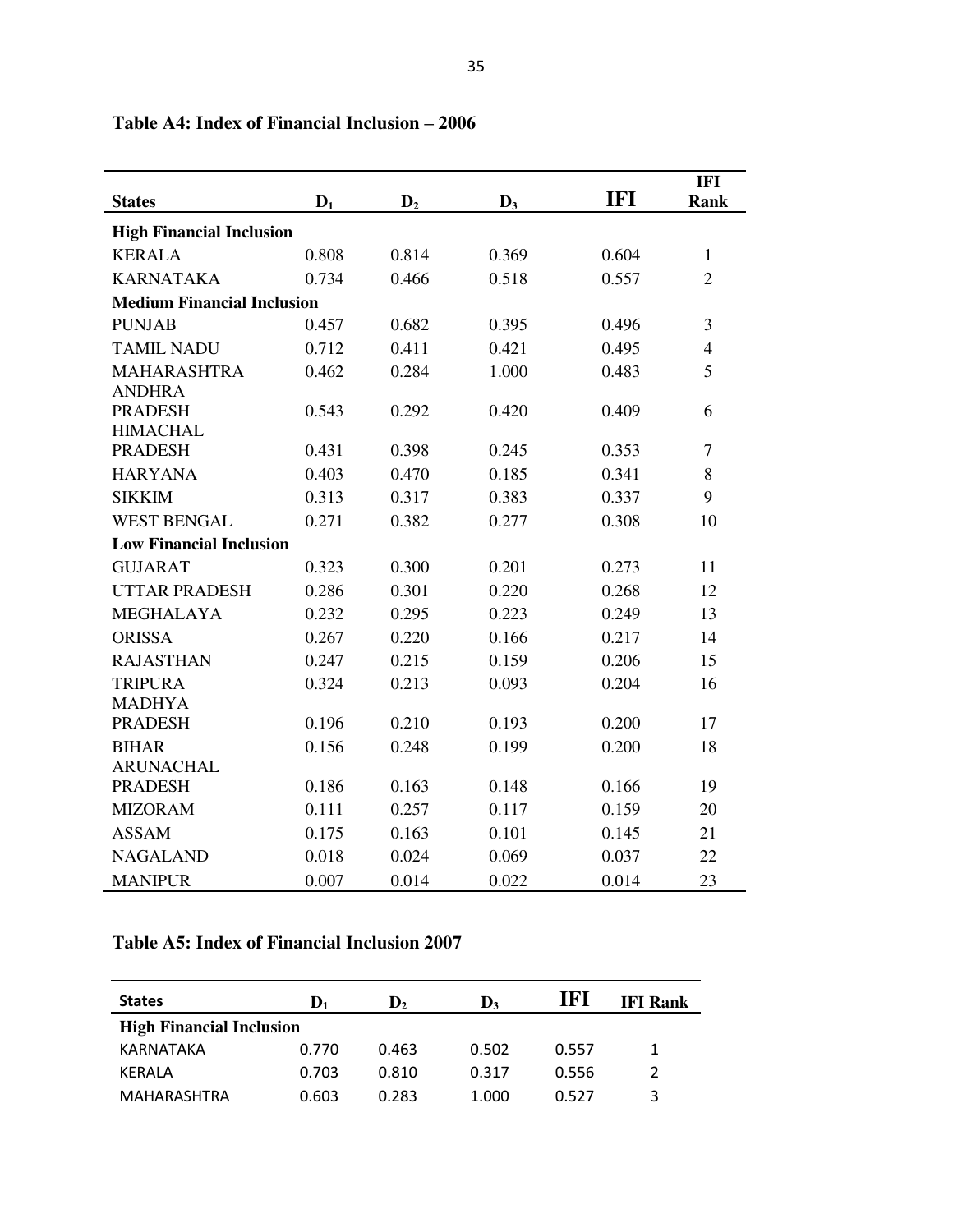| <b>TAMIL NADU</b>                 | 0.751                          | 0.417 | 0.422 | 0.504 | 4  |  |  |
|-----------------------------------|--------------------------------|-------|-------|-------|----|--|--|
| <b>Medium Financial Inclusion</b> |                                |       |       |       |    |  |  |
| <b>PUNJAB</b>                     | 0.467                          | 0.686 | 0.340 | 0.478 | 5  |  |  |
| ANDHRA PRADESH                    | 0.577                          | 0.292 | 0.413 | 0.416 | 6  |  |  |
| HIMACHAL PRADESH                  | 0.417                          | 0.399 | 0.216 | 0.338 | 7  |  |  |
| <b>SIKKIM</b>                     | 0.285                          | 0.329 | 0.373 | 0.328 | 8  |  |  |
| <b>HARYANA</b>                    | 0.391                          | 0.482 | 0.149 | 0.326 | 9  |  |  |
|                                   | <b>Low Financial Inclusion</b> |       |       |       |    |  |  |
| <b>WEST BENGAL</b>                | 0.247                          | 0.379 | 0.252 | 0.290 | 10 |  |  |
| <b>GUJARAT</b>                    | 0.326                          | 0.301 | 0.160 | 0.259 | 11 |  |  |
| <b>UTTAR PRADESH</b>              | 0.283                          | 0.301 | 0.188 | 0.256 | 12 |  |  |
| MEGHALAYA                         | 0.224                          | 0.287 | 0.150 | 0.218 | 13 |  |  |
| <b>ORISSA</b>                     | 0.262                          | 0.225 | 0.123 | 0.201 | 14 |  |  |
| <b>RAJASTHAN</b>                  | 0.245                          | 0.218 | 0.143 | 0.201 | 15 |  |  |
| <b>TRIPURA</b>                    | 0.302                          | 0.213 | 0.082 | 0.194 | 16 |  |  |
| <b>MADHYA PRADESH</b>             | 0.179                          | 0.210 | 0.162 | 0.183 | 17 |  |  |
| <b>BIHAR</b>                      | 0.148                          | 0.244 | 0.155 | 0.181 | 18 |  |  |
| <b>MIZORAM</b>                    | 0.121                          | 0.263 | 0.110 | 0.162 | 19 |  |  |
| ARUNACHAL                         |                                |       |       |       |    |  |  |
| <b>PRADESH</b>                    | 0.190                          | 0.167 | 0.121 | 0.159 | 20 |  |  |
| <b>ASSAM</b>                      | 0.170                          | 0.165 | 0.090 | 0.141 | 21 |  |  |
| NAGALAND                          | 0.015                          | 0.039 | 0.076 | 0.043 | 22 |  |  |
| <b>MANIPUR</b>                    | 0.000                          | 0.013 | 0.011 | 0.008 | 23 |  |  |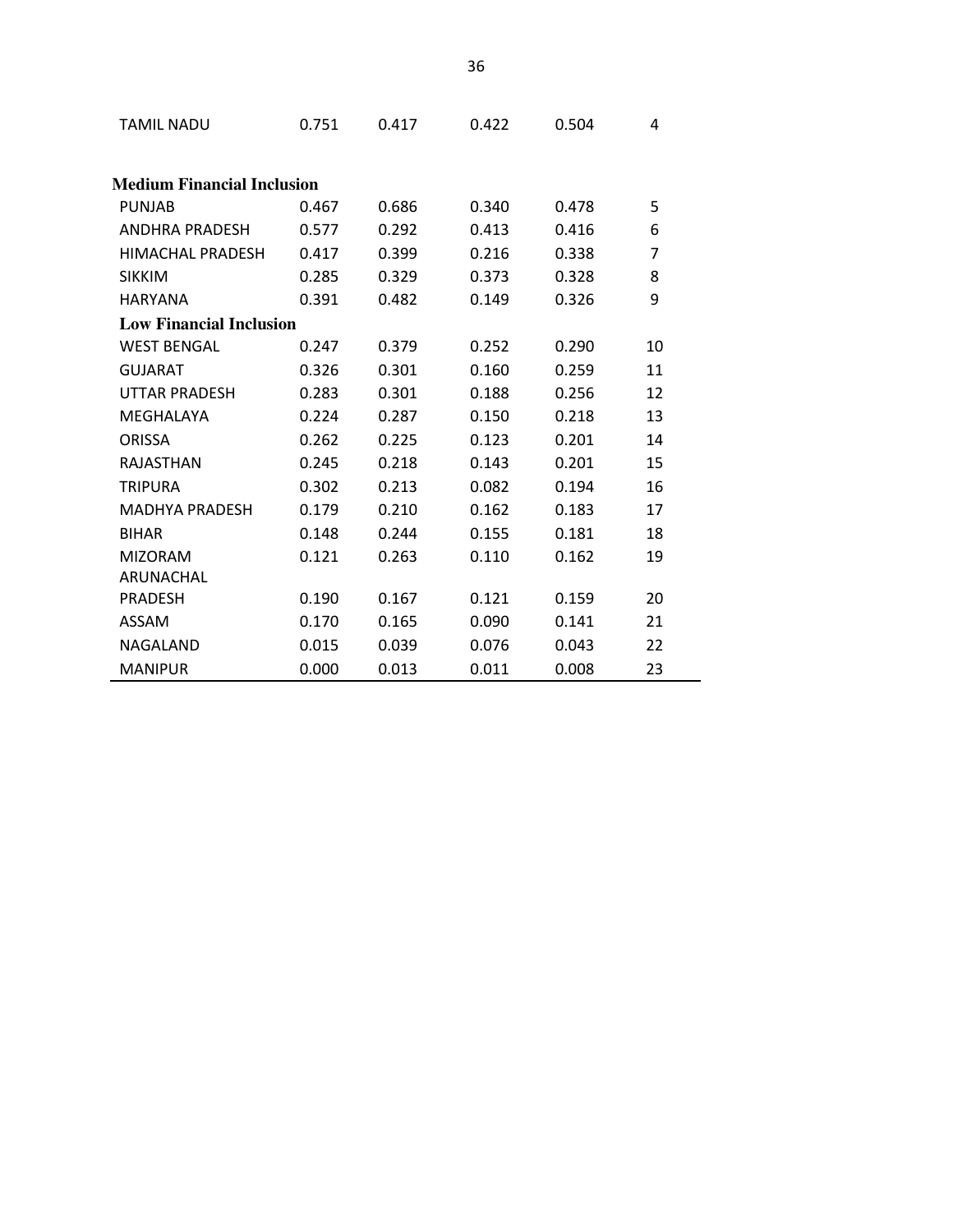| <b>States</b>                     | $\mathbf{D}_1$                 | $\mathbf{D}_2$ | $\mathbf{D}_3$ | IFI   | <b>IFI</b><br><b>Rank</b> |  |
|-----------------------------------|--------------------------------|----------------|----------------|-------|---------------------------|--|
| <b>High Financial Inclusion</b>   |                                |                |                |       |                           |  |
| <b>MAHARASHTRA</b>                | 0.707                          | 0.291          | 1.000          | 0.557 | 1                         |  |
| <b>Medium Financial Inclusion</b> |                                |                |                |       |                           |  |
| <b>KARNATAKA</b>                  | 0.674                          | 0.467          | 0.396          | 0.498 | $\overline{2}$            |  |
| <b>KERALA</b>                     | 0.654                          | 0.814          | 0.219          | 0.495 | 3                         |  |
| <b>TAMIL NADU</b>                 | 0.688                          | 0.438          | 0.340          | 0.468 | 4                         |  |
| <b>PUNJAB</b>                     | 0.430                          | 0.699          | 0.245          | 0.427 | 5                         |  |
| <b>ANDHRA PRADESH</b>             | 0.559                          | 0.310          | 0.387          | 0.409 | 6                         |  |
| <b>HARYANA</b>                    | 0.381                          | 0.511          | 0.098          | 0.308 | 7                         |  |
| <b>SIKKIM</b>                     | 0.265                          | 0.351          | 0.309          | 0.308 | 8                         |  |
| <b>HIMACHAL PRADESH</b>           | 0.400                          | 0.399          | 0.135          | 0.300 | 9                         |  |
|                                   | <b>Low Financial Inclusion</b> |                |                |       |                           |  |
| <b>WEST BENGAL</b>                | 0.228                          | 0.385          | 0.190          | 0.262 | 10                        |  |
| <b>GUJARAT</b>                    | 0.315                          | 0.309          | 0.135          | 0.248 | 11                        |  |
| <b>UTTAR PRADESH</b>              | 0.271                          | 0.316          | 0.160          | 0.246 | 12                        |  |
| <b>BIHAR</b>                      | 0.139                          | 0.246          | 0.236          | 0.206 | 13                        |  |
| <b>ORISSA</b>                     | 0.256                          | 0.236          | 0.088          | 0.190 | 14                        |  |
| <b>TRIPURA</b>                    | 0.290                          | 0.221          | 0.068          | 0.188 | 15                        |  |
| <b>RAJASTHAN</b>                  | 0.245                          | 0.227          | 0.098          | 0.188 | 16                        |  |
| MEGHALAYA                         | 0.204                          | 0.277          | 0.085          | 0.185 | 17                        |  |
| <b>MADHYA PRADESH</b>             | 0.173                          | 0.217          | 0.135          | 0.175 | 18                        |  |
| ARUNACHAL                         |                                |                |                |       |                           |  |
| <b>PRADESH</b>                    | 0.206                          | 0.165          | 0.133          | 0.168 | 19                        |  |
| <b>MIZORAM</b>                    | 0.145                          | 0.267          | 0.071          | 0.157 | 20                        |  |
| <b>ASSAM</b>                      | 0.165                          | 0.172          | 0.058          | 0.130 | 21                        |  |
| NAGALAND                          | 0.035                          | 0.047          | 0.063          | 0.048 | 22                        |  |
| <b>MANIPUR</b>                    | 0.000                          | 0.012          | 0.000          | 0.004 | 23                        |  |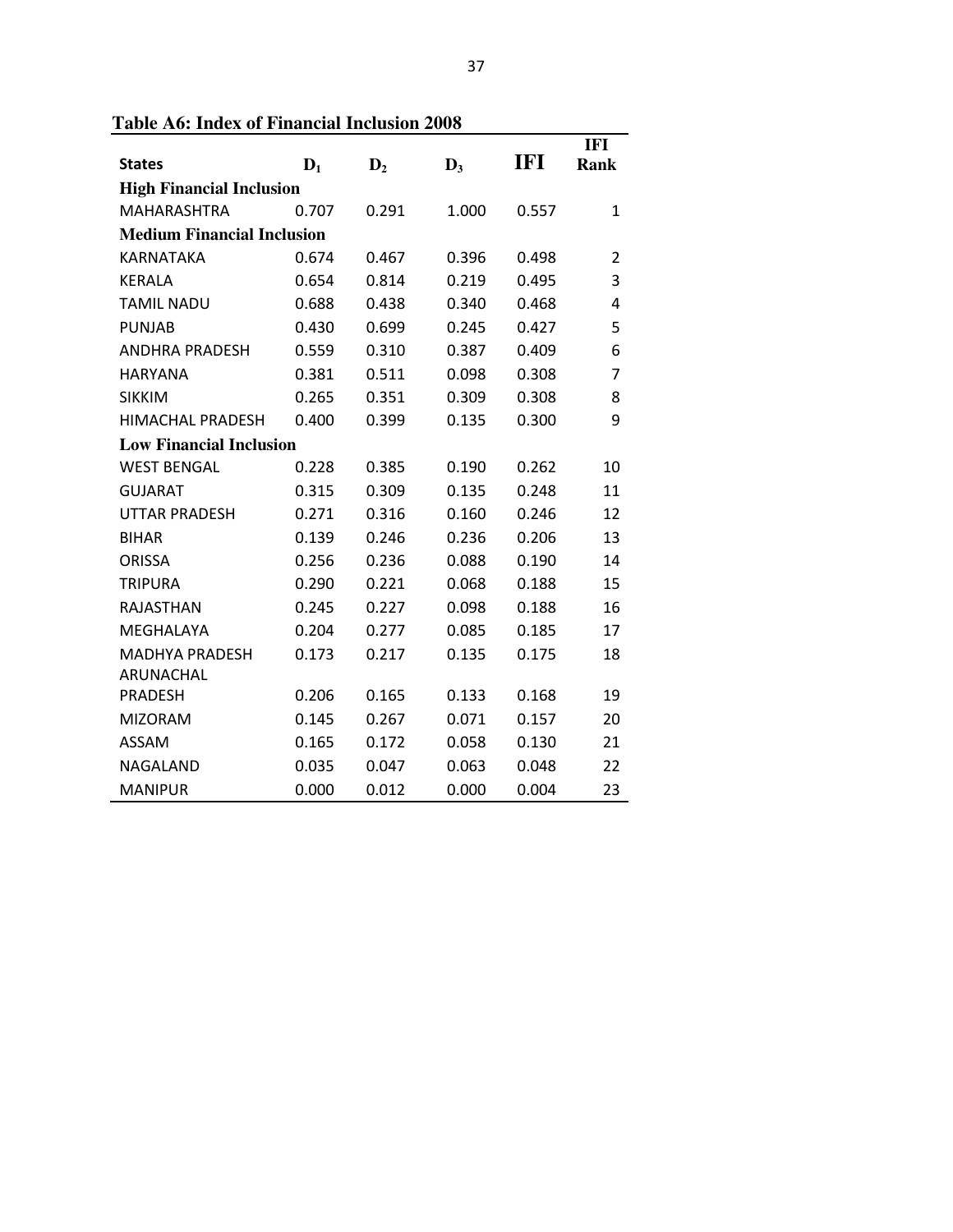## **References**

Anderloni, L./ Carluccio, E.M. (2007): Access to Bank Accounts and Payment Services, in: Anderloni, L., Braga, M.D. and E.M. Carluccio (eds.), New Frontiers in Banking Services, Berlin et al.: Springer, 5-105.

Baltagi, B.H. (1999): Econometrics, second (revised) edition, Berlin et al.: Springer, 189-201.

Basu, P. (2006). *Improving access to finance for India's rural poor.* Washington, DC: The World Bank.

Beck, T./Demirguc-Kunt, A./Martinez Peria, M.S. (2006): Reaching Out: Access and Use of Banking Services Across Countries, World Bank, Washington D.C., July 2006.

Beck, T., Demirguc-Kunt, A., & Levine, R. (2007). Finance, inequality and the poor. *Journal of Economic Growth, 12,* 27-49.

Beck, T., Demirguc-Kunt, A., Peria, M., & Soledad, M. (2006). *Banking services for everyone? Barriers to bank access and use around the world.* Working Paper Series No. 4079. World Bank Policy Research.

Claessens, S. (2006): Access to Financial Services: A Review of the Issues and Public Policy Objectives, The World Bank Research Observer 21 (2), 207-240.

Honohan, P. (2004a). Financial Developoment, Growth and Poverty: How Close Are the Links? In Charles Goodhart, ed. Financial Development and Economic Growth: Explaining the Links. London: Palgrave.

Honohan, P. (2004b). Data on Microfinance and Access: Thinking About What Is Available and What is Needed. World Bank mimeo.

Peachy, S./Roe, A. (2006): Access to finance – what does it mean and how do savings banks foster access, A Study for the World Savings Banks Institute, Perspectives No. 49, Oxford Policy Management.

Rajan, R. and Zingales, L. (2003). Saving Capitalism from the Capitalists. Crown Business Division of Random House.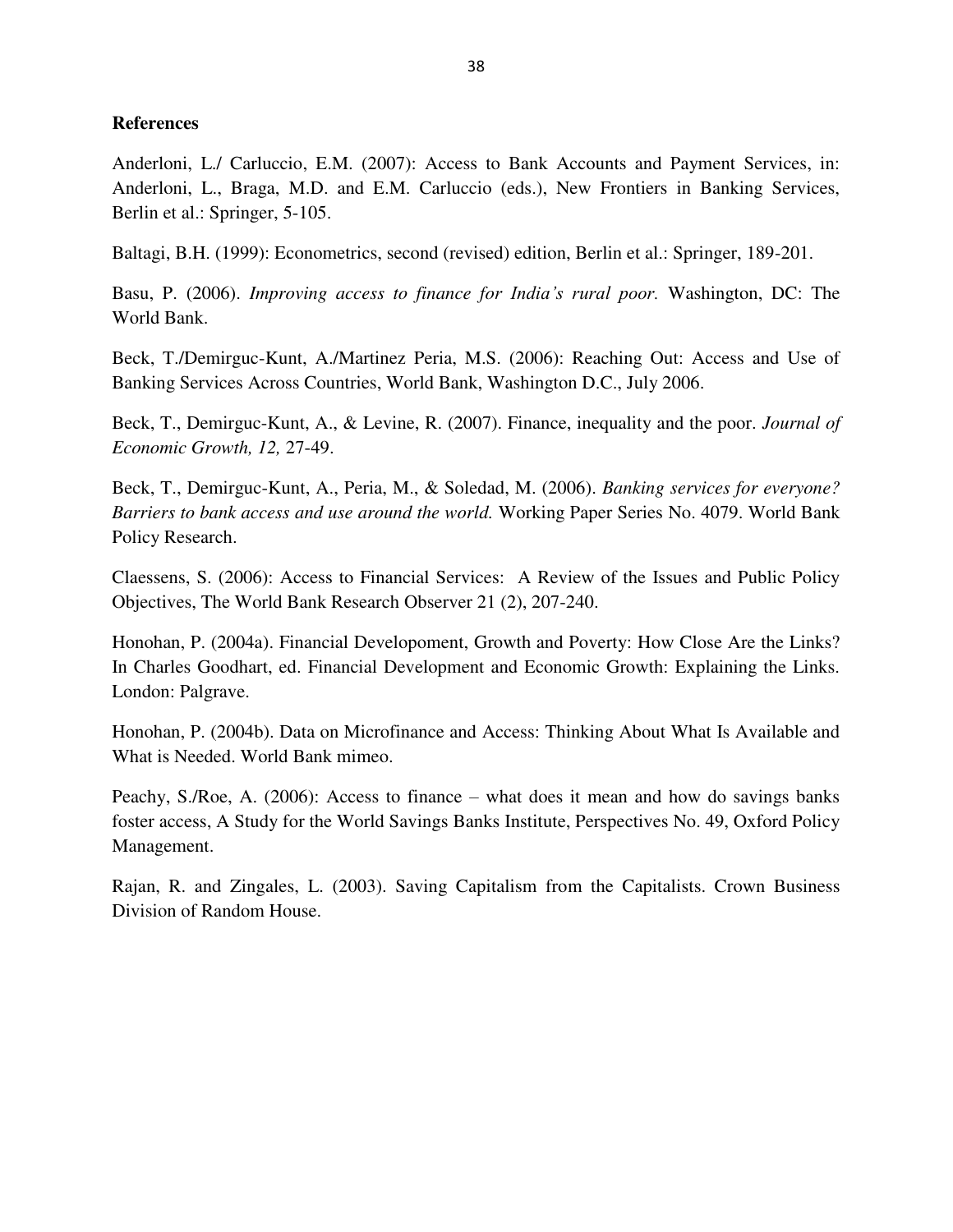## **Annexure - 1**

## **Some Socio-economic Observations as evident in course of the Survey on Financial Inclusion in select districts in West Bengal.**

## **District: Purba Medinipur**

Tamluk Area is well connected with railway and road transport – basically agricultural area – rice, coconut and processing of betel nut, betel leaf, village handloom, nearby fishing harbor fish market and cashew nut.

| <b>BPL:</b> Complaint | $\overline{\phantom{0}}$ | $5/7$ days a year – NREGP job |
|-----------------------|--------------------------|-------------------------------|
|                       |                          | Rs.2/- per kg. rice           |
|                       |                          | 1100 gm per head              |

## **Banking Aspects:**

## **Purba Medinipur - Lead Bank - UBI, Tamluk**

- 1. A branch in Nim Touri has arranged for opening of "No frills" accounts.
- 2. Zero balance a/cs. are being opened in UBI for children of bidi workers in the area.
- 3. Complaint has been raised on the issue of existence of middlemen between the banks and the borrowers. Borrowers complain that without any help of the middlemen, no loan can be obtained (Commission – Rs.1000/- for Rs.10000/- loan).
- 4. Much of the accounts are opened for reason of NREGP payments.
- 5. Agents very often ask the borrowers to purchase a LIC policy if they intend to have a loan from a bank.
- 6. Loans in the area from the Land Development Banks.
- 7. Some NREGP accounts in Post Offices.
- 8. Most of the daily wage earners are bhagchasis (sharecroppers) attached to landowners from whom they get temporary short term loans.
- 9. Loan Savings due to low income levels of the households (HHs) in the area.
- 10. In many of the cases, people are not able to repay the bank loans.
- 11. In Deulihat village in Ramnagar I in Purba Medinipur, there are some SHGs operating the area and PNB is extending loans in a regular way and local panchayat has played a good role.
- 12. In this area, much of the SB a/cs. are SHG-induced.
- 13. Women are taking interest in banking activities in a greater way as the youth in the area are engaged overseas and other metropolitan cities of India in restaurant, diamond cutting and gold polishing. Even women are using ATM to withdraw money arising out of foreign remittances into the locality.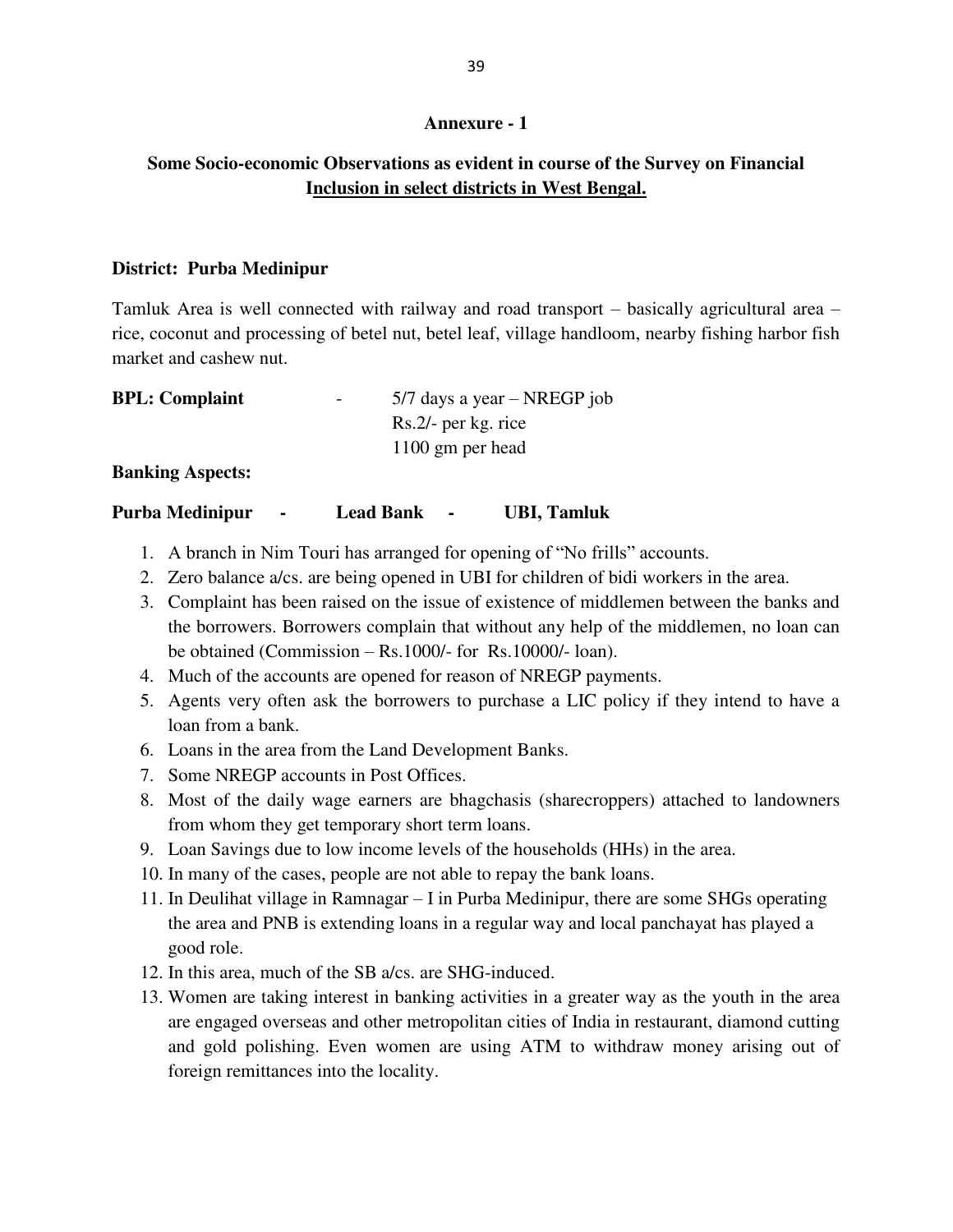- 14. To get loans from the village moneylenders, they are to keep gold ornaments, watches, bicycles etc. In case of gold, rate of interest is comparatively lower.
- 15. Not getting money from ATM as it becomes non-functional due to being out of order. Bank's attitude is non-cooperative and sample no. 88 is not happy with loan facility. Most of the banks are reluctant to float loans.
- 16. PNB is the only service commercial bank in the area in the business locality. Villagers agree that there is a need for another branch within a span of 15 kms.

## **District - BIRBHUM**

Area Surveyed - Predominantly agricultural track mixed with small trade and Handloom in silk sarees and famous Shantiniketan handicrafts and design.

## **Some Socio-economic Features: -**

- 1. Nirvoypur a tribal village adopted by NABARD had strived to develop itself by forming Self-Help Groups (SHGs) IN Md. Bazar Block in Birbhum under the guidance of umbrella of Angargaria Srijoni Siksha Niketan. It has offered manifold directions in occupation – poultry farming – Vermi post culture essence – Agarbatti stick making, making of seed ornaments – the villagers once migrated from other villages.
- 2. Predominantly bargadars (Sharecroppers)
- 3. People are not happy with the stipulation on minimum balance requirement imposed by the banks.
- 4. At present 7 (seven) SHGs are operating in the village.
- 5. A loan to be sanctioned to a villager only when all the outstanding loans are fully repaid – seemingly a self-framed rule made by the Branch Manager, UCO, Rajnagar Branch, Birbhum.
- 6. Male counterpart addicted to liquor. So women joining the SHG keep the passbook with SHG office and keep savings secret.
- 7. Some instances where people have applied for Kisan Credit Card (KCC) but they have been denied on the plea of pressure of workload at the branches.
- 8. Mayurakshi Gramin Bank has the major share in floatation of small loans in the area.
- 9. SHG in rice processing.
- 10. Moneylenders still play a greater role in rural finance. Rate of interest ranges from 24 per cent per annum to as high as 240 per cent per annum. People do not hesitate to take loans at such exorbitant rate of interest. The reason forwarded by them for such costly loan is that they take a very short term loan say for 5 to 6 months before the harvesting season and repay it when crop is reaped. Thus the loan from the moneylenders is hassle-free and